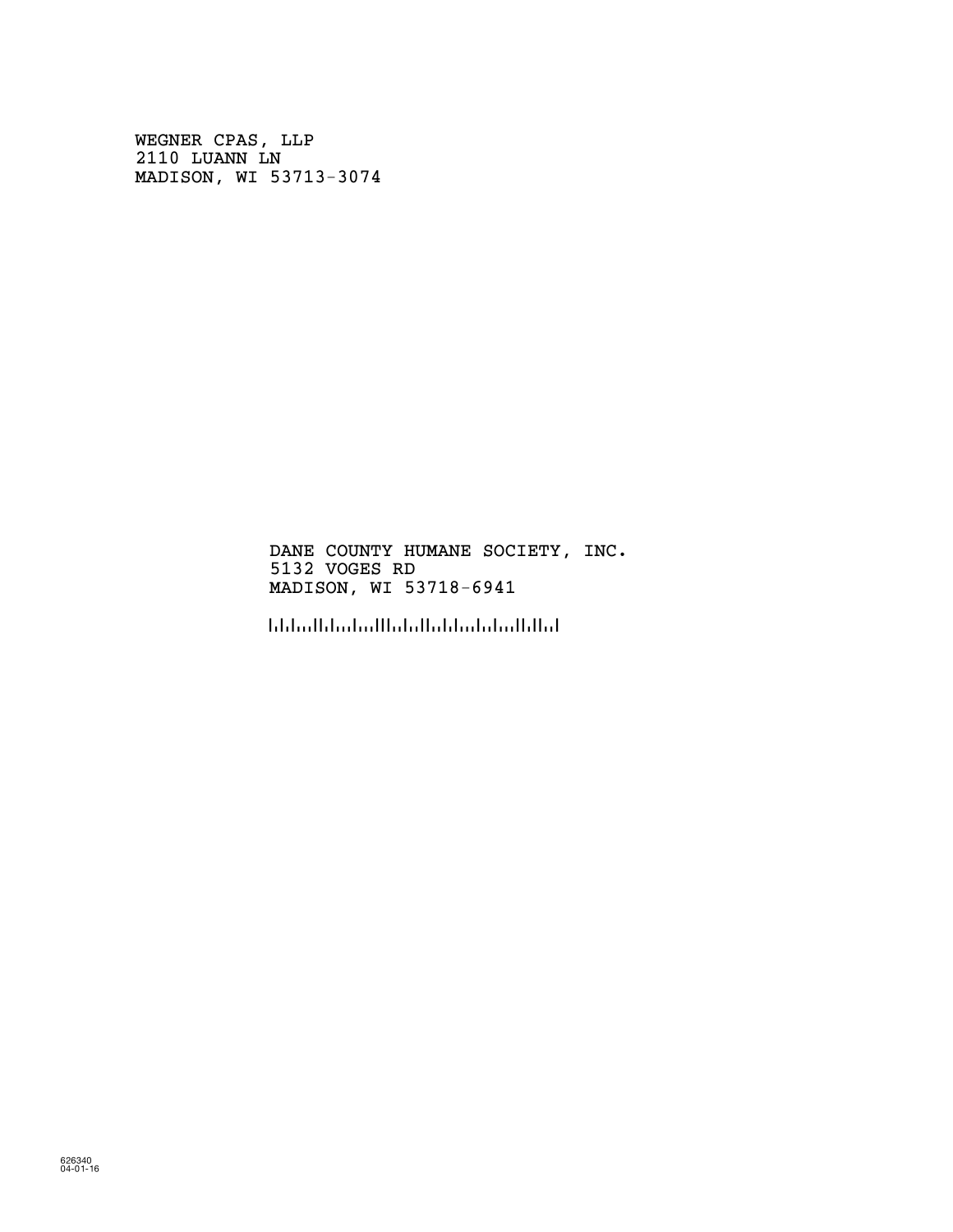## PUBLIC DISCLOSURE COPY - STATE REGISTRATION NO. 622-800

Form 990

# **Return of Organization Exempt From Income Tax**<br>Under section 501(c), 527, or 4947(a)(1) of the Internal Revenue Code (except private foundations)<br> **2016**

**Under section 501(c), 527, or 4947(a)(1) of the Internal Revenue Code (except private foundations)**

 $\triangleright$  Do not enter social security numbers on this form as it may be made public.



Depart Internal Revenue Service

|                         |                               | Department of the fieasury<br>Internal Revenue Service<br>Information about Form 990 and its instructions is at www.irs.gov/form990.                                       |            |                                                                                  | טוועט ו שטווע<br>Inspection                                 |  |  |  |
|-------------------------|-------------------------------|----------------------------------------------------------------------------------------------------------------------------------------------------------------------------|------------|----------------------------------------------------------------------------------|-------------------------------------------------------------|--|--|--|
|                         |                               | A For the 2016 calendar year, or tax year beginning<br>and ending                                                                                                          |            |                                                                                  |                                                             |  |  |  |
|                         | <b>B</b> Check if applicable: | <b>C</b> Name of organization                                                                                                                                              |            | D Employer identification number                                                 |                                                             |  |  |  |
|                         | Address<br> change            | DANE COUNTY HUMANE SOCIETY, INC.                                                                                                                                           |            |                                                                                  |                                                             |  |  |  |
|                         | Name<br>change                | Doing business as                                                                                                                                                          | 39-0806335 |                                                                                  |                                                             |  |  |  |
|                         | Initial<br>return             | Number and street (or P.O. box if mail is not delivered to street address)                                                                                                 | Room/suite | E Telephone number                                                               |                                                             |  |  |  |
|                         | Final<br>return/              | 5132 VOGES RD                                                                                                                                                              |            | $608 - 838 - 0413$                                                               |                                                             |  |  |  |
|                         | termin-<br>ated               | City or town, state or province, country, and ZIP or foreign postal code                                                                                                   |            | G Gross receipts \$                                                              | 5,634,199.                                                  |  |  |  |
|                         | Amended<br>return             | 53718-6941<br>MADISON, WI                                                                                                                                                  |            | H(a) Is this a group return                                                      |                                                             |  |  |  |
|                         | Applica-<br>Ition<br>pending  | F Name and address of principal officer: PAM MCCLOUD SMITH<br>SAME AS C ABOVE                                                                                              |            | for subordinates? $\ldots$ L<br>$H(b)$ Are all subordinates included? $\Box$ Yes | $\sqrt{}$ Yes $\sqrt{ \ \overline{\mathrm{X}}\ }$ No<br>⊿No |  |  |  |
|                         |                               | Tax-exempt status: $X \ 501(c)(3)$<br>$\frac{1}{2}$ 501(c) (<br>$\sqrt{\bullet}$ (insert no.)<br>4947(a)(1) or                                                             | 527        |                                                                                  | If "No," attach a list. (see instructions)                  |  |  |  |
|                         |                               | J Website: WWW.GIVESHELTER.ORG                                                                                                                                             |            | $H(c)$ Group exemption number $\blacktriangleright$                              |                                                             |  |  |  |
|                         |                               | K Form of organization: $X$ Corporation<br>Trust<br>Other $\blacktriangleright$<br>Association                                                                             |            |                                                                                  | L Year of formation: $1921$ M State of legal domicile: $WT$ |  |  |  |
|                         | Part II                       | <b>Summary</b>                                                                                                                                                             |            |                                                                                  |                                                             |  |  |  |
|                         | 1                             | Briefly describe the organization's mission or most significant activities: PROVIDE CARE, EDUCATION, AND                                                                   |            |                                                                                  |                                                             |  |  |  |
| Governance              |                               | ADOPTION SERVICES TO REDUCE THE POPULATION OF UNWANTED ANIMALS.                                                                                                            |            |                                                                                  |                                                             |  |  |  |
|                         | $\mathbf{2}$                  | Check this box $\blacktriangleright$ $\Box$ if the organization discontinued its operations or disposed of more than 25% of its net assets.                                |            |                                                                                  |                                                             |  |  |  |
|                         | з                             | Number of voting members of the governing body (Part VI, line 1a)                                                                                                          |            | $\mathbf{3}$                                                                     | 10                                                          |  |  |  |
|                         | 4                             |                                                                                                                                                                            |            | $\overline{\mathbf{4}}$                                                          | 10                                                          |  |  |  |
|                         | 5                             |                                                                                                                                                                            |            | $\overline{5}$                                                                   | 121                                                         |  |  |  |
|                         | 6                             |                                                                                                                                                                            | 6          | 1353                                                                             |                                                             |  |  |  |
| <b>Activities &amp;</b> |                               |                                                                                                                                                                            |            | 7a                                                                               | 0.<br>$\overline{0}$ .                                      |  |  |  |
|                         |                               |                                                                                                                                                                            |            |                                                                                  |                                                             |  |  |  |
|                         |                               |                                                                                                                                                                            |            | <b>Prior Year</b>                                                                | <b>Current Year</b>                                         |  |  |  |
|                         | 8                             |                                                                                                                                                                            |            | 2,752,425.                                                                       | 2,778,301.                                                  |  |  |  |
|                         | 9                             | Program service revenue (Part VIII, line 2g)                                                                                                                               |            | 1,071,237.                                                                       | 1,186,755.                                                  |  |  |  |
| Revenue                 | 10                            |                                                                                                                                                                            |            | $-22,050.$                                                                       | 1,060.                                                      |  |  |  |
|                         | 11                            | Other revenue (Part VIII, column (A), lines 5, 6d, 8c, 9c, 10c, and 11e)                                                                                                   |            | $-20,998.$                                                                       | $-12,093.$                                                  |  |  |  |
|                         | 12                            | Total revenue - add lines 8 through 11 (must equal Part VIII, column (A), line 12)                                                                                         |            | 3,780,614.                                                                       | 3,954,023.                                                  |  |  |  |
|                         | 13                            | Grants and similar amounts paid (Part IX, column (A), lines 1-3)                                                                                                           |            | ο.                                                                               | 0.                                                          |  |  |  |
|                         | 14                            |                                                                                                                                                                            |            | 0.                                                                               | 0.                                                          |  |  |  |
|                         | 15                            | Salaries, other compensation, employee benefits (Part IX, column (A), lines 5-10)                                                                                          |            | 2, 258, 764.<br>0.                                                               | 2, 216, 457.<br>0.                                          |  |  |  |
|                         |                               |                                                                                                                                                                            |            |                                                                                  |                                                             |  |  |  |
| Expenses                |                               | <b>b</b> Total fundraising expenses (Part IX, column (D), line 25) $\bullet$ 479, 477.                                                                                     |            |                                                                                  |                                                             |  |  |  |
|                         |                               |                                                                                                                                                                            |            | 1,187,172.<br>3,445,936.                                                         | 1,077,322.<br>3, 293, 779.                                  |  |  |  |
|                         |                               | Total expenses. Add lines 13-17 (must equal Part IX, column (A), line 25) [                                                                                                |            | 334,678.                                                                         | 660, 244.                                                   |  |  |  |
|                         | 19                            |                                                                                                                                                                            |            |                                                                                  |                                                             |  |  |  |
| Net Assets or           |                               |                                                                                                                                                                            |            | <b>Beginning of Current Year</b><br>6,512,861.                                   | <b>End of Year</b><br>6,755,688.                            |  |  |  |
|                         | 20                            | Total assets (Part X, line 16)                                                                                                                                             |            | 659,821.                                                                         | 204, 473.                                                   |  |  |  |
|                         | 21                            | Total liabilities (Part X, line 26)                                                                                                                                        |            | 5,853,040.                                                                       | 6,551,215.                                                  |  |  |  |
|                         | 22<br>Part II                 | <b>Signature Block</b>                                                                                                                                                     |            |                                                                                  |                                                             |  |  |  |
|                         |                               | Under penalties of perjury, I declare that I have examined this return, including accompanying schedules and statements, and to the best of my knowledge and belief, it is |            |                                                                                  |                                                             |  |  |  |
|                         |                               | true, correct, and complete. Declaration of preparer (other than officer) is based on all information of which preparer has any knowledge.                                 |            |                                                                                  |                                                             |  |  |  |
|                         |                               |                                                                                                                                                                            |            |                                                                                  |                                                             |  |  |  |

| Sign<br>Here                                                                                                | Signature of officer<br><b>EXECUTIVE DIRECTOR</b><br>PAM MCCLOUD SMITH,<br>Type or print name and title | Date          |                 |  |  |  |  |  |  |
|-------------------------------------------------------------------------------------------------------------|---------------------------------------------------------------------------------------------------------|---------------|-----------------|--|--|--|--|--|--|
|                                                                                                             | Print/Type preparer's name<br>Preparer's signature                                                      | Date<br>Check | PTIN            |  |  |  |  |  |  |
| Paid                                                                                                        | SCOTT HAUMERSEN,<br>CPA                                                                                 | self-employed | P00084908       |  |  |  |  |  |  |
| Preparer                                                                                                    | WEGNER CPAS, LLP<br>Firm's name                                                                         | Firm's $EIN$  | 39-0974031      |  |  |  |  |  |  |
| Use Only                                                                                                    | 2110 LUANN LN<br>Firm's address                                                                         |               |                 |  |  |  |  |  |  |
|                                                                                                             | MADISON, WI 53713-3074<br>Phone no. $608 - 274 - 4020$                                                  |               |                 |  |  |  |  |  |  |
| X.<br>Yes<br><b>No</b><br>May the IRS discuss this return with the preparer shown above? (see instructions) |                                                                                                         |               |                 |  |  |  |  |  |  |
| 632001 11-11-16                                                                                             | LHA For Paperwork Reduction Act Notice, see the separate instructions.                                  |               | Form 990 (2016) |  |  |  |  |  |  |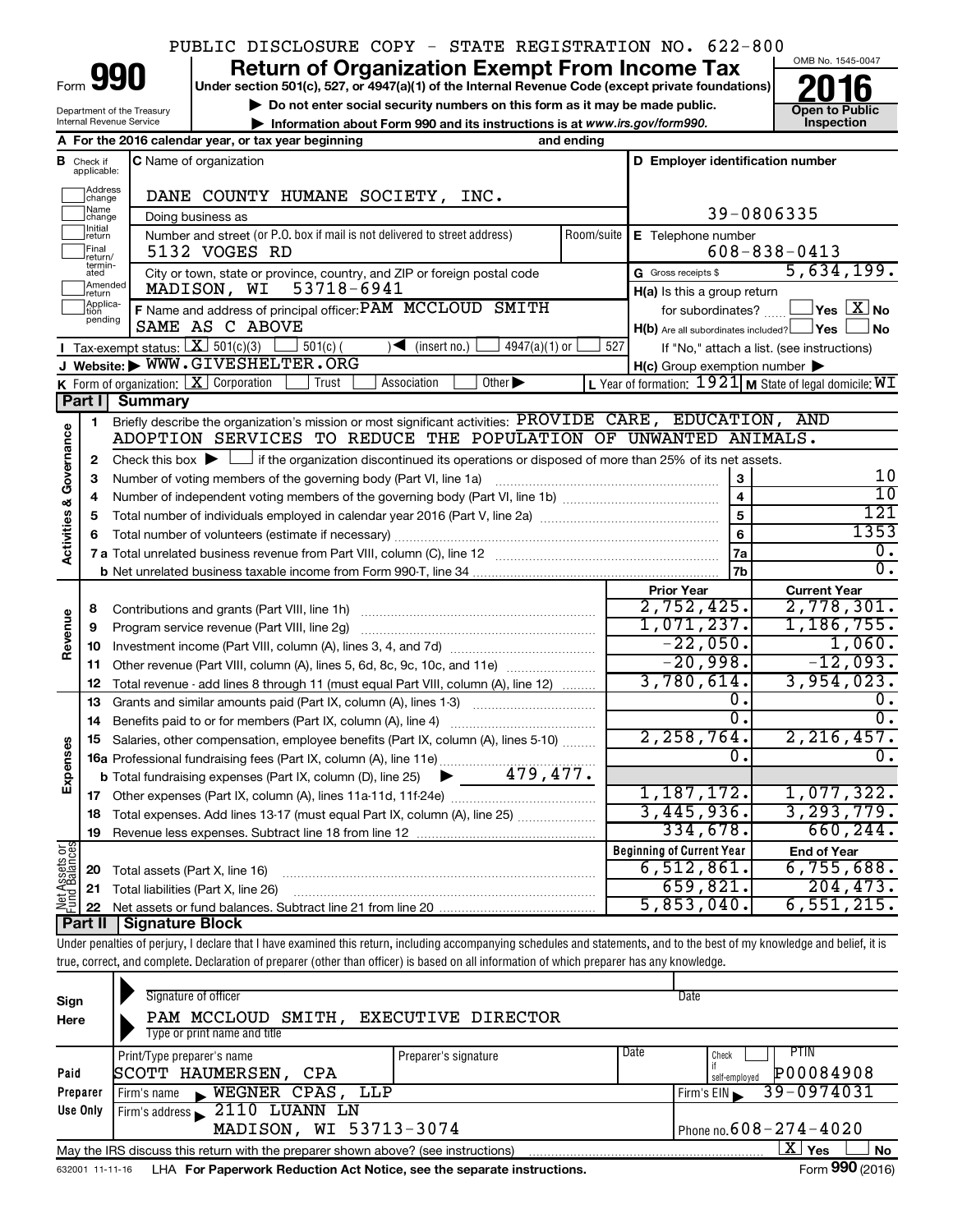|              | 39-0806335<br>DANE COUNTY HUMANE SOCIETY, INC.<br>Page 2<br>Form 990 (2016)<br>Part III   Statement of Program Service Accomplishments                           |
|--------------|------------------------------------------------------------------------------------------------------------------------------------------------------------------|
|              |                                                                                                                                                                  |
| 1            | Briefly describe the organization's mission:                                                                                                                     |
|              | DANE COUNTY HUMANE SOCIETY (DCHS) IS A LEADER IN CREATING A MORE                                                                                                 |
|              | HUMANE COMMUNITY FOCUSING ON THE HUMAN RELATIONSHIP WITH COMPANION                                                                                               |
|              | DCHS'S MISSION FOCUSES ON "HELPING PEOPLE HELP ANIMALS."<br>ANIMALS.<br>DCHS IS EFFECTIVE IN ITS MISSION THROUGH MAINTAINING (SEE SCHEDULE O)                    |
| $\mathbf{2}$ | Did the organization undertake any significant program services during the year which were not listed on the                                                     |
|              | $ {\mathsf Y}\mathsf{es}\ \boxed{{\mathsf X}}$ No<br>prior Form 990 or 990-EZ?                                                                                   |
|              | If "Yes," describe these new services on Schedule O.                                                                                                             |
| 3            | $\mathsf{Yes}\ \overline{\mathbf{X}}\mathsf{No}$<br>Did the organization cease conducting, or make significant changes in how it conducts, any program services? |
|              | If "Yes," describe these changes on Schedule O.                                                                                                                  |
| 4            | Describe the organization's program service accomplishments for each of its three largest program services, as measured by expenses.                             |
|              | Section 501(c)(3) and 501(c)(4) organizations are required to report the amount of grants and allocations to others, the total expenses, and                     |
|              | revenue, if any, for each program service reported.<br>458, 415.<br>1,504,385.                                                                                   |
| 4a           | including grants of \$<br>(Expenses \$<br>(Code:<br>) (Revenue \$<br>DCHS'S ANIMAL SERVICES INCLUDE OPEN-ADMISSION ANIMAL INTAKE,<br><b>CUSTOMER</b>             |
|              | SERVICE, DAILY CARE OF ANIMALS, SPAY/NEUTER SERVICES, HUMANE EUTHANASIA                                                                                          |
|              | AND PARTIPICATION IN THE SHELTERING ANIMALS OF ABUSE VICTIMS PROGRAM.                                                                                            |
|              | IN ADDITION, DCHS WORKED WITH THE CITY OF MADISON, DANE COUNTY AND THE                                                                                           |
|              | CITY OF EDGERTON TO ENSURE IT PROPERLY FULFILLS THE SERVICES OUTLINED                                                                                            |
|              | IN ITS CONTRACTS WITH THESE MUNICIPALITIES.<br>IN 2016, MEDICAL STAFF AND                                                                                        |
|              | VOLUNTEER VETERINARIANS PERFORMED ABOUT 2,590 SURGERIES.                                                                                                         |
|              |                                                                                                                                                                  |
|              |                                                                                                                                                                  |
|              |                                                                                                                                                                  |
|              |                                                                                                                                                                  |
| 4b           | 497,310.<br>619,464.<br>including grants of \$<br>(Expenses \$<br>) (Revenue \$<br>(Code:                                                                        |
|              | DCHS'S ADOPTION AND RECEPTION SERVICES INCLUDE CUSTOMER SERVICE AND                                                                                              |
|              | ANIMAL ADOPTIONS AT DCHS'S MAIN LOCATION, MOUNDS PET FOOD WAREHOUSE                                                                                              |
|              | SATELLITE CENTERS AND ADOPTION CENTER WEST.<br>THE MAIN ADOPTION CENTER                                                                                          |
|              | AND ADOPTION CENTER WEST ALSO OFFER MERCHANDISE SUCH AS EDUCATIONAL<br>BOOKS AND PET SUPPLIES FOR SALE TO INDIVIDUALS ADOPTING ANIMALS AS WELL                   |
|              | IN 2016, ABOUT 3, 200 ANIMALS WERE ADOPTED FROM<br>TO OTHER PATRONS.<br>AS                                                                                       |
|              | THE MAIN SHELTER AND THE FOUR SATELLITE CENTERS.<br>DCHS'S 2016 ANIMAL                                                                                           |
|              | SAVE RATE WAS 88%.                                                                                                                                               |
|              |                                                                                                                                                                  |
|              |                                                                                                                                                                  |
|              |                                                                                                                                                                  |
|              |                                                                                                                                                                  |
| 4c           | $229,734.$ including grants of \$<br>) (Expenses \$<br>) (Revenue \$<br>(Code:<br>DCHS'S WILDLIFE REHABILITATION PROGRAM PROVIDES CARE FOR THE ILL,              |
|              | INJURED AND ORPHANED WILDLIFE OF SOUTH CENTRAL WISCONSIN.<br>IN 2016,                                                                                            |
|              | DCHS STAFF AND VOLUNTEERS HELPED 3,280 WILD ANIMALS, INCLUDING                                                                                                   |
|              | SONGBIRDS, MAMMALS, RAPTORS, WATERFOWL, AND REPTILES.                                                                                                            |
|              |                                                                                                                                                                  |
|              |                                                                                                                                                                  |
|              |                                                                                                                                                                  |
|              |                                                                                                                                                                  |
|              |                                                                                                                                                                  |
|              |                                                                                                                                                                  |
|              |                                                                                                                                                                  |
|              |                                                                                                                                                                  |
|              |                                                                                                                                                                  |
|              | 4d Other program services (Describe in Schedule O.)<br>$251,512$ $\cdot$ including grants of \$<br>129,603.<br>(Expenses \$<br>(Revenue \$                       |
|              | 2,482,941.<br>4e Total program service expenses<br>Form 990 (2016)                                                                                               |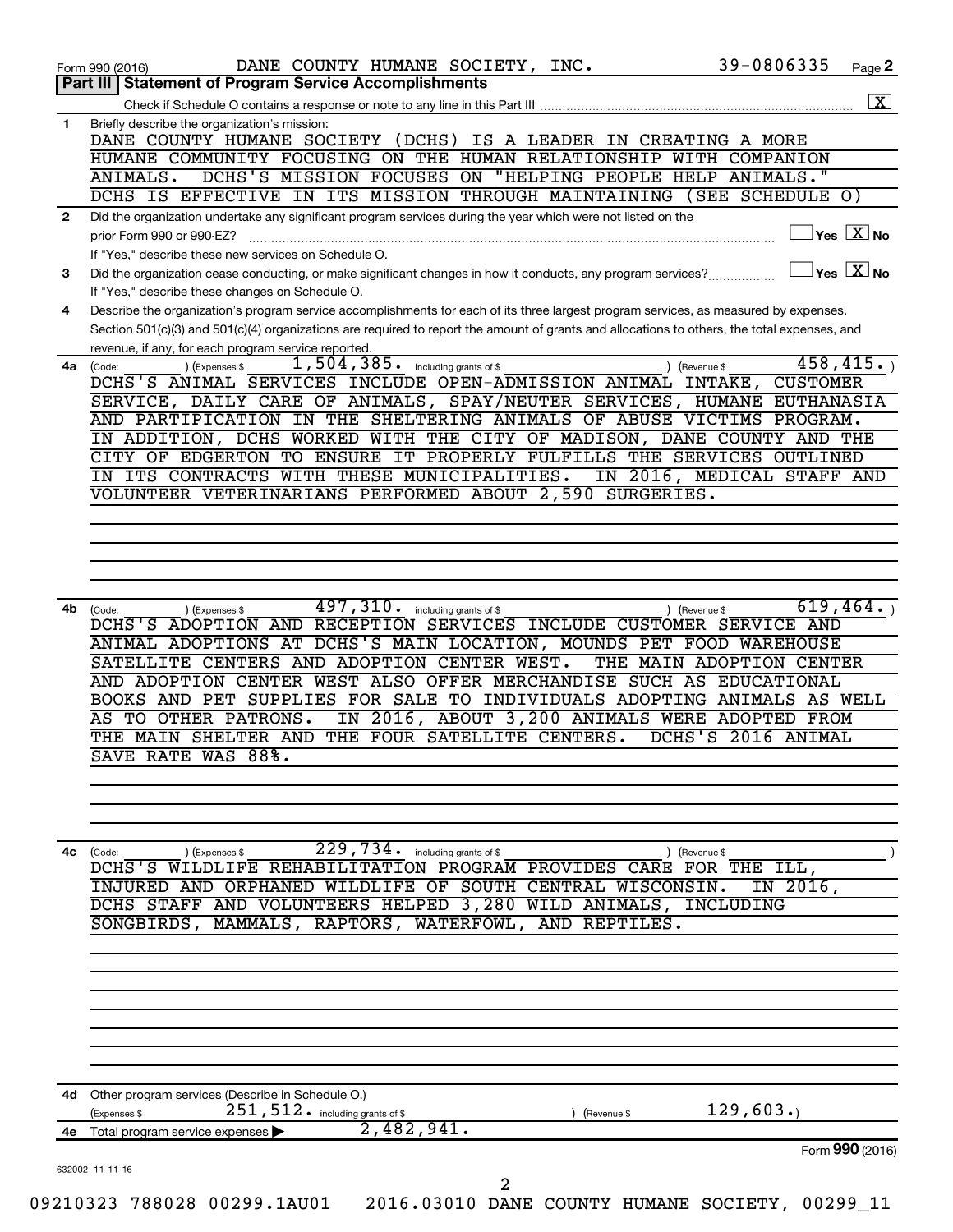| Form 990 (2016) |  |  |
|-----------------|--|--|

Form 990 (2016) Page DANE COUNTY HUMANE SOCIETY, INC. 39-0806335

|     | <b>Part IV   Checklist of Required Schedules</b>                                                                                                                                                                                    |                |                         |                              |
|-----|-------------------------------------------------------------------------------------------------------------------------------------------------------------------------------------------------------------------------------------|----------------|-------------------------|------------------------------|
|     |                                                                                                                                                                                                                                     |                | Yes                     | No                           |
| 1   | Is the organization described in section 501(c)(3) or 4947(a)(1) (other than a private foundation)?                                                                                                                                 |                |                         |                              |
|     |                                                                                                                                                                                                                                     | 1              | х                       |                              |
| 2   |                                                                                                                                                                                                                                     | $\mathbf{2}$   | $\overline{\textbf{x}}$ |                              |
| 3   | Did the organization engage in direct or indirect political campaign activities on behalf of or in opposition to candidates for                                                                                                     |                |                         |                              |
|     |                                                                                                                                                                                                                                     | 3              |                         | x                            |
| 4   | Section 501(c)(3) organizations. Did the organization engage in lobbying activities, or have a section 501(h) election in effect                                                                                                    |                |                         |                              |
|     |                                                                                                                                                                                                                                     | 4              |                         | x                            |
| 5   | Is the organization a section 501(c)(4), 501(c)(5), or 501(c)(6) organization that receives membership dues, assessments, or                                                                                                        |                |                         |                              |
|     |                                                                                                                                                                                                                                     | 5              |                         | x                            |
| 6   | Did the organization maintain any donor advised funds or any similar funds or accounts for which donors have the right to                                                                                                           |                |                         |                              |
|     | provide advice on the distribution or investment of amounts in such funds or accounts? If "Yes," complete Schedule D, Part I                                                                                                        | 6              |                         | X                            |
| 7   | Did the organization receive or hold a conservation easement, including easements to preserve open space,                                                                                                                           |                |                         |                              |
|     |                                                                                                                                                                                                                                     | $\overline{7}$ |                         | х                            |
| 8   | Did the organization maintain collections of works of art, historical treasures, or other similar assets? If "Yes," complete                                                                                                        |                |                         |                              |
|     | Schedule D, Part III <b>Marting Community</b> Construction of the Construction of the Construction of the Construction of the Construction of the Construction of the Construction of the Construction of the Construction of the C | 8              |                         | х                            |
| 9   | Did the organization report an amount in Part X, line 21, for escrow or custodial account liability, serve as a custodian for                                                                                                       |                |                         |                              |
|     | amounts not listed in Part X; or provide credit counseling, debt management, credit repair, or debt negotiation services?                                                                                                           |                |                         |                              |
|     | If "Yes," complete Schedule D, Part IV                                                                                                                                                                                              | 9              |                         | x                            |
| 10  | Did the organization, directly or through a related organization, hold assets in temporarily restricted endowments, permanent                                                                                                       |                |                         |                              |
|     |                                                                                                                                                                                                                                     | 10             |                         | x                            |
| 11  | If the organization's answer to any of the following questions is "Yes," then complete Schedule D, Parts VI, VII, VIII, IX, or X                                                                                                    |                |                         |                              |
|     | as applicable.                                                                                                                                                                                                                      |                |                         |                              |
|     | a Did the organization report an amount for land, buildings, and equipment in Part X, line 10? If "Yes," complete Schedule D,                                                                                                       |                |                         |                              |
|     |                                                                                                                                                                                                                                     | 11a            | X                       |                              |
|     | <b>b</b> Did the organization report an amount for investments - other securities in Part X, line 12 that is 5% or more of its total                                                                                                |                |                         |                              |
|     |                                                                                                                                                                                                                                     | 11b            |                         | x                            |
|     | c Did the organization report an amount for investments - program related in Part X, line 13 that is 5% or more of its total                                                                                                        |                |                         |                              |
|     |                                                                                                                                                                                                                                     | 11c            |                         | х                            |
|     | d Did the organization report an amount for other assets in Part X, line 15 that is 5% or more of its total assets reported in                                                                                                      |                |                         |                              |
|     |                                                                                                                                                                                                                                     | 11d            |                         | х                            |
|     |                                                                                                                                                                                                                                     | 11e            | х                       |                              |
|     | f Did the organization's separate or consolidated financial statements for the tax year include a footnote that addresses                                                                                                           |                |                         |                              |
|     | the organization's liability for uncertain tax positions under FIN 48 (ASC 740)? If "Yes," complete Schedule D, Part X                                                                                                              | 11f            |                         | X                            |
|     | 12a Did the organization obtain separate, independent audited financial statements for the tax year? If "Yes," complete                                                                                                             |                |                         |                              |
|     | Schedule D, Parts XI and XII                                                                                                                                                                                                        | 12a            | х                       |                              |
|     | <b>b</b> Was the organization included in consolidated, independent audited financial statements for the tax year?                                                                                                                  |                |                         |                              |
|     | If "Yes," and if the organization answered "No" to line 12a, then completing Schedule D, Parts XI and XII is optional                                                                                                               | 12b            |                         | х<br>$\overline{\mathbf{X}}$ |
| 13  |                                                                                                                                                                                                                                     | 13             |                         | X                            |
| 14a |                                                                                                                                                                                                                                     | 14a            |                         |                              |
|     | <b>b</b> Did the organization have aggregate revenues or expenses of more than \$10,000 from grantmaking, fundraising, business,                                                                                                    |                |                         |                              |
|     | investment, and program service activities outside the United States, or aggregate foreign investments valued at \$100,000                                                                                                          |                |                         | х                            |
|     |                                                                                                                                                                                                                                     | 14b            |                         |                              |
| 15  | Did the organization report on Part IX, column (A), line 3, more than \$5,000 of grants or other assistance to or for any                                                                                                           |                |                         | х                            |
|     |                                                                                                                                                                                                                                     | 15             |                         |                              |
| 16  | Did the organization report on Part IX, column (A), line 3, more than \$5,000 of aggregate grants or other assistance to                                                                                                            |                |                         | х                            |
|     |                                                                                                                                                                                                                                     | 16             |                         |                              |
| 17  | Did the organization report a total of more than \$15,000 of expenses for professional fundraising services on Part IX,                                                                                                             |                |                         | х                            |
| 18  | Did the organization report more than \$15,000 total of fundraising event gross income and contributions on Part VIII, lines                                                                                                        | 17             |                         |                              |
|     |                                                                                                                                                                                                                                     | 18             | х                       |                              |
| 19  | Did the organization report more than \$15,000 of gross income from gaming activities on Part VIII, line 9a? If "Yes,"                                                                                                              |                |                         |                              |
|     |                                                                                                                                                                                                                                     | 19             |                         | x                            |

Form (2016) **990**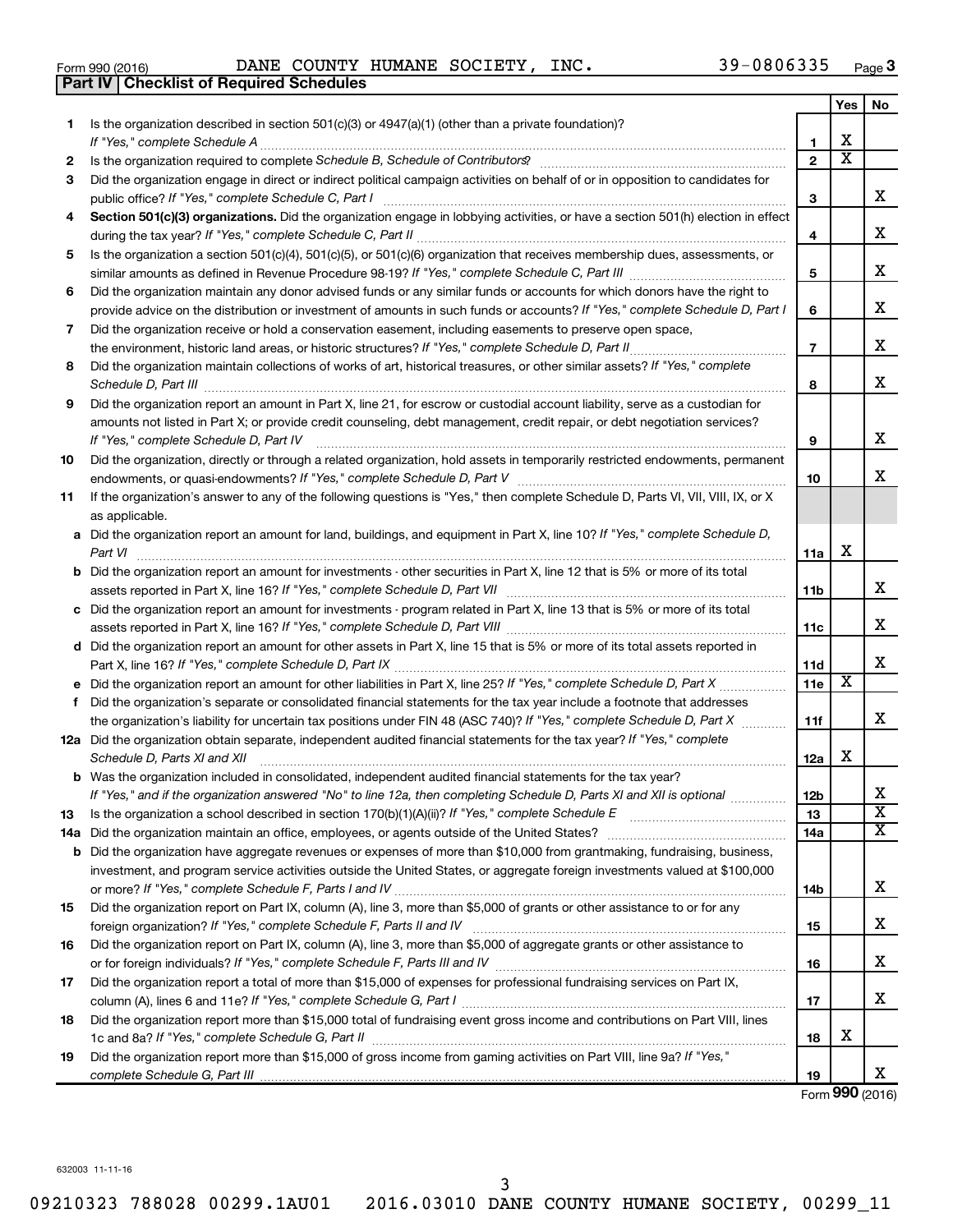|  | Form 990 (2016) |  |
|--|-----------------|--|
|  |                 |  |

*(continued)* **Part IV Checklist of Required Schedules**

Form 990 (2016) Page DANE COUNTY HUMANE SOCIETY, INC. 39-0806335

|    |                                                                                                                                                                                                                             |                 | Yes                     | No                           |
|----|-----------------------------------------------------------------------------------------------------------------------------------------------------------------------------------------------------------------------------|-----------------|-------------------------|------------------------------|
|    | 20a Did the organization operate one or more hospital facilities? If "Yes," complete Schedule H                                                                                                                             | 20a             |                         | x                            |
| b  |                                                                                                                                                                                                                             | 20 <sub>b</sub> |                         |                              |
| 21 | Did the organization report more than \$5,000 of grants or other assistance to any domestic organization or                                                                                                                 |                 |                         |                              |
|    |                                                                                                                                                                                                                             | 21              |                         | x                            |
| 22 | Did the organization report more than \$5,000 of grants or other assistance to or for domestic individuals on                                                                                                               | 22              |                         | X                            |
| 23 | Did the organization answer "Yes" to Part VII, Section A, line 3, 4, or 5 about compensation of the organization's current                                                                                                  |                 |                         |                              |
|    | and former officers, directors, trustees, key employees, and highest compensated employees? If "Yes," complete                                                                                                              |                 |                         |                              |
|    |                                                                                                                                                                                                                             | 23              |                         | х                            |
|    | 24a Did the organization have a tax-exempt bond issue with an outstanding principal amount of more than \$100,000 as of the                                                                                                 |                 |                         |                              |
|    | last day of the year, that was issued after December 31, 2002? If "Yes," answer lines 24b through 24d and complete                                                                                                          |                 |                         |                              |
|    | Schedule K. If "No", go to line 25a                                                                                                                                                                                         | 24a             |                         | x                            |
| b  |                                                                                                                                                                                                                             | 24 <sub>b</sub> |                         |                              |
|    | Did the organization maintain an escrow account other than a refunding escrow at any time during the year to defease                                                                                                        |                 |                         |                              |
|    |                                                                                                                                                                                                                             | 24c             |                         |                              |
|    |                                                                                                                                                                                                                             | 24d             |                         |                              |
|    | 25a Section 501(c)(3), 501(c)(4), and 501(c)(29) organizations. Did the organization engage in an excess benefit                                                                                                            |                 |                         |                              |
|    |                                                                                                                                                                                                                             | 25a             |                         | х                            |
| b  | Is the organization aware that it engaged in an excess benefit transaction with a disqualified person in a prior year, and                                                                                                  |                 |                         |                              |
|    | that the transaction has not been reported on any of the organization's prior Forms 990 or 990-EZ? If "Yes," complete                                                                                                       |                 |                         | х                            |
|    | Schedule L, Part I                                                                                                                                                                                                          | 25b             |                         |                              |
| 26 | Did the organization report any amount on Part X, line 5, 6, or 22 for receivables from or payables to any current or                                                                                                       |                 |                         |                              |
|    | former officers, directors, trustees, key employees, highest compensated employees, or disqualified persons? If "Yes,"<br>complete Schedule L, Part II                                                                      | 26              |                         | х                            |
| 27 | Did the organization provide a grant or other assistance to an officer, director, trustee, key employee, substantial                                                                                                        |                 |                         |                              |
|    | contributor or employee thereof, a grant selection committee member, or to a 35% controlled entity or family member                                                                                                         |                 |                         |                              |
|    |                                                                                                                                                                                                                             | 27              |                         | х                            |
| 28 | Was the organization a party to a business transaction with one of the following parties (see Schedule L, Part IV                                                                                                           |                 |                         |                              |
|    | instructions for applicable filing thresholds, conditions, and exceptions):                                                                                                                                                 |                 |                         |                              |
| а  | A current or former officer, director, trustee, or key employee? If "Yes," complete Schedule L, Part IV                                                                                                                     | 28a             |                         | х<br>$\overline{\textbf{X}}$ |
| b  | A family member of a current or former officer, director, trustee, or key employee? If "Yes," complete Schedule L, Part IV                                                                                                  | 28 <sub>b</sub> |                         |                              |
|    | c An entity of which a current or former officer, director, trustee, or key employee (or a family member thereof) was an officer,<br>director, trustee, or direct or indirect owner? If "Yes," complete Schedule L, Part IV |                 |                         | X                            |
| 29 |                                                                                                                                                                                                                             | 28c<br>29       | $\overline{\textbf{x}}$ |                              |
| 30 | Did the organization receive contributions of art, historical treasures, or other similar assets, or qualified conservation                                                                                                 |                 |                         |                              |
|    |                                                                                                                                                                                                                             | 30              |                         | x                            |
| 31 | Did the organization liquidate, terminate, or dissolve and cease operations?                                                                                                                                                |                 |                         |                              |
|    | If "Yes," complete Schedule N, Part I                                                                                                                                                                                       | 31              |                         | х                            |
| 32 | Did the organization sell, exchange, dispose of, or transfer more than 25% of its net assets? If "Yes," complete                                                                                                            |                 |                         |                              |
|    |                                                                                                                                                                                                                             | 32              |                         | х                            |
| 33 | Did the organization own 100% of an entity disregarded as separate from the organization under Regulations                                                                                                                  |                 |                         |                              |
|    |                                                                                                                                                                                                                             | 33              |                         | х                            |
| 34 | Was the organization related to any tax-exempt or taxable entity? If "Yes," complete Schedule R, Part II, III, or IV, and                                                                                                   |                 |                         |                              |
|    | Part V, line 1                                                                                                                                                                                                              | 34              |                         | х                            |
|    |                                                                                                                                                                                                                             | 35a             |                         | X                            |
|    | b If "Yes" to line 35a, did the organization receive any payment from or engage in any transaction with a controlled entity                                                                                                 |                 |                         |                              |
|    |                                                                                                                                                                                                                             | 35 <sub>b</sub> |                         |                              |
| 36 | Section 501(c)(3) organizations. Did the organization make any transfers to an exempt non-charitable related organization?                                                                                                  |                 |                         |                              |
|    |                                                                                                                                                                                                                             | 36              |                         | х                            |
| 37 | Did the organization conduct more than 5% of its activities through an entity that is not a related organization                                                                                                            |                 |                         | х                            |
|    |                                                                                                                                                                                                                             | 37              |                         |                              |
| 38 | Did the organization complete Schedule O and provide explanations in Schedule O for Part VI, lines 11b and 19?                                                                                                              | 38              | х                       |                              |
|    |                                                                                                                                                                                                                             |                 |                         |                              |

Form (2016) **990**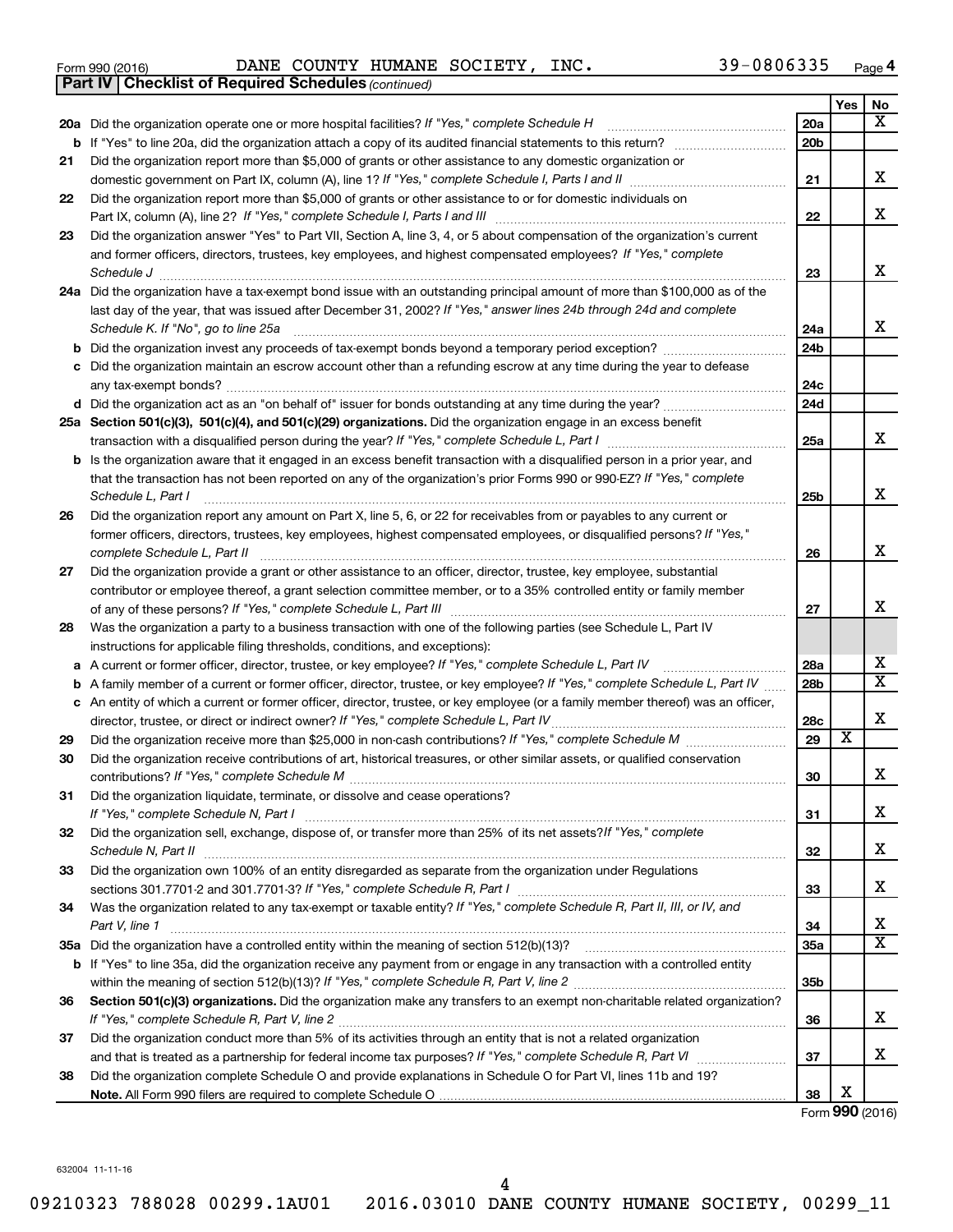| Yes<br>No.<br>10<br>1a<br>ΩI<br>1 <sub>b</sub><br>Enter the number of Forms W-2G included in line 1a. Enter -0- if not applicable<br>Did the organization comply with backup withholding rules for reportable payments to vendors and reportable gaming<br>1c<br>2a Enter the number of employees reported on Form W-3, Transmittal of Wage and Tax Statements,<br>121<br>filed for the calendar year ending with or within the year covered by this return <i>manumumumum</i><br>2a<br>х<br>2 <sub>b</sub><br>х<br>За<br>3 <sub>b</sub><br>4a At any time during the calendar year, did the organization have an interest in, or a signature or other authority over, a<br>x<br>financial account in a foreign country (such as a bank account, securities account, or other financial account)?<br>4a<br><b>b</b> If "Yes," enter the name of the foreign country: $\blacktriangleright$<br>See instructions for filing requirements for FinCEN Form 114, Report of Foreign Bank and Financial Accounts (FBAR).<br>х<br>5a<br>X<br>5b<br>5с<br>6a Does the organization have annual gross receipts that are normally greater than \$100,000, and did the organization solicit<br>x<br>6a<br><b>b</b> If "Yes," did the organization include with every solicitation an express statement that such contributions or gifts<br>6b<br>Organizations that may receive deductible contributions under section 170(c).<br>7<br>х<br>Did the organization receive a payment in excess of \$75 made partly as a contribution and partly for goods and services provided to the payor?<br>7a<br>7b<br>c Did the organization sell, exchange, or otherwise dispose of tangible personal property for which it was required<br>х<br>7с<br>7d<br>x<br>7е<br>X<br>7f<br>f.<br>If the organization received a contribution of qualified intellectual property, did the organization file Form 8899 as required?<br>7g<br>h If the organization received a contribution of cars, boats, airplanes, or other vehicles, did the organization file a Form 1098-C?<br>7h<br>Sponsoring organizations maintaining donor advised funds. Did a donor advised fund maintained by the<br>8<br>8<br>Sponsoring organizations maintaining donor advised funds.<br>9<br>9а<br>Did the sponsoring organization make a distribution to a donor, donor advisor, or related person?<br>9b<br>Section 501(c)(7) organizations. Enter:<br>10<br>10a<br>а<br>Gross receipts, included on Form 990, Part VIII, line 12, for public use of club facilities<br>10b<br>b<br>Section 501(c)(12) organizations. Enter:<br>11<br>11a<br>а<br>Gross income from other sources (Do not net amounts due or paid to other sources against<br>b<br>amounts due or received from them.)<br>11b<br>12a Section 4947(a)(1) non-exempt charitable trusts. Is the organization filing Form 990 in lieu of Form 1041?<br>12a<br>12b<br><b>b</b> If "Yes," enter the amount of tax-exempt interest received or accrued during the year<br>Section 501(c)(29) qualified nonprofit health insurance issuers.<br>13<br>13a<br>Note. See the instructions for additional information the organization must report on Schedule O.<br><b>b</b> Enter the amount of reserves the organization is required to maintain by the states in which the<br>13b<br>13c<br>c<br>х<br>14a Did the organization receive any payments for indoor tanning services during the tax year?<br>14a<br>14 <sub>b</sub> | Part V | <b>Statements Regarding Other IRS Filings and Tax Compliance</b><br>Check if Schedule O contains a response or note to any line in this Part V |  |  |
|--------------------------------------------------------------------------------------------------------------------------------------------------------------------------------------------------------------------------------------------------------------------------------------------------------------------------------------------------------------------------------------------------------------------------------------------------------------------------------------------------------------------------------------------------------------------------------------------------------------------------------------------------------------------------------------------------------------------------------------------------------------------------------------------------------------------------------------------------------------------------------------------------------------------------------------------------------------------------------------------------------------------------------------------------------------------------------------------------------------------------------------------------------------------------------------------------------------------------------------------------------------------------------------------------------------------------------------------------------------------------------------------------------------------------------------------------------------------------------------------------------------------------------------------------------------------------------------------------------------------------------------------------------------------------------------------------------------------------------------------------------------------------------------------------------------------------------------------------------------------------------------------------------------------------------------------------------------------------------------------------------------------------------------------------------------------------------------------------------------------------------------------------------------------------------------------------------------------------------------------------------------------------------------------------------------------------------------------------------------------------------------------------------------------------------------------------------------------------------------------------------------------------------------------------------------------------------------------------------------------------------------------------------------------------------------------------------------------------------------------------------------------------------------------------------------------------------------------------------------------------------------------------------------------------------------------------------------------------------------------------------------------------------------------------------------------------------------------------------------------------------------------------------------------------------------------------------------------------------------------------------------------------------------------------------------------------------------------------------------------------------------------------------------------------------------------|--------|------------------------------------------------------------------------------------------------------------------------------------------------|--|--|
|                                                                                                                                                                                                                                                                                                                                                                                                                                                                                                                                                                                                                                                                                                                                                                                                                                                                                                                                                                                                                                                                                                                                                                                                                                                                                                                                                                                                                                                                                                                                                                                                                                                                                                                                                                                                                                                                                                                                                                                                                                                                                                                                                                                                                                                                                                                                                                                                                                                                                                                                                                                                                                                                                                                                                                                                                                                                                                                                                                                                                                                                                                                                                                                                                                                                                                                                                                                                                                            |        |                                                                                                                                                |  |  |
|                                                                                                                                                                                                                                                                                                                                                                                                                                                                                                                                                                                                                                                                                                                                                                                                                                                                                                                                                                                                                                                                                                                                                                                                                                                                                                                                                                                                                                                                                                                                                                                                                                                                                                                                                                                                                                                                                                                                                                                                                                                                                                                                                                                                                                                                                                                                                                                                                                                                                                                                                                                                                                                                                                                                                                                                                                                                                                                                                                                                                                                                                                                                                                                                                                                                                                                                                                                                                                            |        |                                                                                                                                                |  |  |
|                                                                                                                                                                                                                                                                                                                                                                                                                                                                                                                                                                                                                                                                                                                                                                                                                                                                                                                                                                                                                                                                                                                                                                                                                                                                                                                                                                                                                                                                                                                                                                                                                                                                                                                                                                                                                                                                                                                                                                                                                                                                                                                                                                                                                                                                                                                                                                                                                                                                                                                                                                                                                                                                                                                                                                                                                                                                                                                                                                                                                                                                                                                                                                                                                                                                                                                                                                                                                                            |        |                                                                                                                                                |  |  |
| Form 990 (2016)                                                                                                                                                                                                                                                                                                                                                                                                                                                                                                                                                                                                                                                                                                                                                                                                                                                                                                                                                                                                                                                                                                                                                                                                                                                                                                                                                                                                                                                                                                                                                                                                                                                                                                                                                                                                                                                                                                                                                                                                                                                                                                                                                                                                                                                                                                                                                                                                                                                                                                                                                                                                                                                                                                                                                                                                                                                                                                                                                                                                                                                                                                                                                                                                                                                                                                                                                                                                                            |        |                                                                                                                                                |  |  |
|                                                                                                                                                                                                                                                                                                                                                                                                                                                                                                                                                                                                                                                                                                                                                                                                                                                                                                                                                                                                                                                                                                                                                                                                                                                                                                                                                                                                                                                                                                                                                                                                                                                                                                                                                                                                                                                                                                                                                                                                                                                                                                                                                                                                                                                                                                                                                                                                                                                                                                                                                                                                                                                                                                                                                                                                                                                                                                                                                                                                                                                                                                                                                                                                                                                                                                                                                                                                                                            |        |                                                                                                                                                |  |  |
|                                                                                                                                                                                                                                                                                                                                                                                                                                                                                                                                                                                                                                                                                                                                                                                                                                                                                                                                                                                                                                                                                                                                                                                                                                                                                                                                                                                                                                                                                                                                                                                                                                                                                                                                                                                                                                                                                                                                                                                                                                                                                                                                                                                                                                                                                                                                                                                                                                                                                                                                                                                                                                                                                                                                                                                                                                                                                                                                                                                                                                                                                                                                                                                                                                                                                                                                                                                                                                            |        |                                                                                                                                                |  |  |
|                                                                                                                                                                                                                                                                                                                                                                                                                                                                                                                                                                                                                                                                                                                                                                                                                                                                                                                                                                                                                                                                                                                                                                                                                                                                                                                                                                                                                                                                                                                                                                                                                                                                                                                                                                                                                                                                                                                                                                                                                                                                                                                                                                                                                                                                                                                                                                                                                                                                                                                                                                                                                                                                                                                                                                                                                                                                                                                                                                                                                                                                                                                                                                                                                                                                                                                                                                                                                                            |        |                                                                                                                                                |  |  |
|                                                                                                                                                                                                                                                                                                                                                                                                                                                                                                                                                                                                                                                                                                                                                                                                                                                                                                                                                                                                                                                                                                                                                                                                                                                                                                                                                                                                                                                                                                                                                                                                                                                                                                                                                                                                                                                                                                                                                                                                                                                                                                                                                                                                                                                                                                                                                                                                                                                                                                                                                                                                                                                                                                                                                                                                                                                                                                                                                                                                                                                                                                                                                                                                                                                                                                                                                                                                                                            |        |                                                                                                                                                |  |  |
|                                                                                                                                                                                                                                                                                                                                                                                                                                                                                                                                                                                                                                                                                                                                                                                                                                                                                                                                                                                                                                                                                                                                                                                                                                                                                                                                                                                                                                                                                                                                                                                                                                                                                                                                                                                                                                                                                                                                                                                                                                                                                                                                                                                                                                                                                                                                                                                                                                                                                                                                                                                                                                                                                                                                                                                                                                                                                                                                                                                                                                                                                                                                                                                                                                                                                                                                                                                                                                            |        |                                                                                                                                                |  |  |
|                                                                                                                                                                                                                                                                                                                                                                                                                                                                                                                                                                                                                                                                                                                                                                                                                                                                                                                                                                                                                                                                                                                                                                                                                                                                                                                                                                                                                                                                                                                                                                                                                                                                                                                                                                                                                                                                                                                                                                                                                                                                                                                                                                                                                                                                                                                                                                                                                                                                                                                                                                                                                                                                                                                                                                                                                                                                                                                                                                                                                                                                                                                                                                                                                                                                                                                                                                                                                                            |        |                                                                                                                                                |  |  |
|                                                                                                                                                                                                                                                                                                                                                                                                                                                                                                                                                                                                                                                                                                                                                                                                                                                                                                                                                                                                                                                                                                                                                                                                                                                                                                                                                                                                                                                                                                                                                                                                                                                                                                                                                                                                                                                                                                                                                                                                                                                                                                                                                                                                                                                                                                                                                                                                                                                                                                                                                                                                                                                                                                                                                                                                                                                                                                                                                                                                                                                                                                                                                                                                                                                                                                                                                                                                                                            |        |                                                                                                                                                |  |  |
|                                                                                                                                                                                                                                                                                                                                                                                                                                                                                                                                                                                                                                                                                                                                                                                                                                                                                                                                                                                                                                                                                                                                                                                                                                                                                                                                                                                                                                                                                                                                                                                                                                                                                                                                                                                                                                                                                                                                                                                                                                                                                                                                                                                                                                                                                                                                                                                                                                                                                                                                                                                                                                                                                                                                                                                                                                                                                                                                                                                                                                                                                                                                                                                                                                                                                                                                                                                                                                            |        |                                                                                                                                                |  |  |
|                                                                                                                                                                                                                                                                                                                                                                                                                                                                                                                                                                                                                                                                                                                                                                                                                                                                                                                                                                                                                                                                                                                                                                                                                                                                                                                                                                                                                                                                                                                                                                                                                                                                                                                                                                                                                                                                                                                                                                                                                                                                                                                                                                                                                                                                                                                                                                                                                                                                                                                                                                                                                                                                                                                                                                                                                                                                                                                                                                                                                                                                                                                                                                                                                                                                                                                                                                                                                                            |        |                                                                                                                                                |  |  |
|                                                                                                                                                                                                                                                                                                                                                                                                                                                                                                                                                                                                                                                                                                                                                                                                                                                                                                                                                                                                                                                                                                                                                                                                                                                                                                                                                                                                                                                                                                                                                                                                                                                                                                                                                                                                                                                                                                                                                                                                                                                                                                                                                                                                                                                                                                                                                                                                                                                                                                                                                                                                                                                                                                                                                                                                                                                                                                                                                                                                                                                                                                                                                                                                                                                                                                                                                                                                                                            |        |                                                                                                                                                |  |  |
|                                                                                                                                                                                                                                                                                                                                                                                                                                                                                                                                                                                                                                                                                                                                                                                                                                                                                                                                                                                                                                                                                                                                                                                                                                                                                                                                                                                                                                                                                                                                                                                                                                                                                                                                                                                                                                                                                                                                                                                                                                                                                                                                                                                                                                                                                                                                                                                                                                                                                                                                                                                                                                                                                                                                                                                                                                                                                                                                                                                                                                                                                                                                                                                                                                                                                                                                                                                                                                            |        |                                                                                                                                                |  |  |
|                                                                                                                                                                                                                                                                                                                                                                                                                                                                                                                                                                                                                                                                                                                                                                                                                                                                                                                                                                                                                                                                                                                                                                                                                                                                                                                                                                                                                                                                                                                                                                                                                                                                                                                                                                                                                                                                                                                                                                                                                                                                                                                                                                                                                                                                                                                                                                                                                                                                                                                                                                                                                                                                                                                                                                                                                                                                                                                                                                                                                                                                                                                                                                                                                                                                                                                                                                                                                                            |        |                                                                                                                                                |  |  |
|                                                                                                                                                                                                                                                                                                                                                                                                                                                                                                                                                                                                                                                                                                                                                                                                                                                                                                                                                                                                                                                                                                                                                                                                                                                                                                                                                                                                                                                                                                                                                                                                                                                                                                                                                                                                                                                                                                                                                                                                                                                                                                                                                                                                                                                                                                                                                                                                                                                                                                                                                                                                                                                                                                                                                                                                                                                                                                                                                                                                                                                                                                                                                                                                                                                                                                                                                                                                                                            |        |                                                                                                                                                |  |  |
|                                                                                                                                                                                                                                                                                                                                                                                                                                                                                                                                                                                                                                                                                                                                                                                                                                                                                                                                                                                                                                                                                                                                                                                                                                                                                                                                                                                                                                                                                                                                                                                                                                                                                                                                                                                                                                                                                                                                                                                                                                                                                                                                                                                                                                                                                                                                                                                                                                                                                                                                                                                                                                                                                                                                                                                                                                                                                                                                                                                                                                                                                                                                                                                                                                                                                                                                                                                                                                            |        |                                                                                                                                                |  |  |
|                                                                                                                                                                                                                                                                                                                                                                                                                                                                                                                                                                                                                                                                                                                                                                                                                                                                                                                                                                                                                                                                                                                                                                                                                                                                                                                                                                                                                                                                                                                                                                                                                                                                                                                                                                                                                                                                                                                                                                                                                                                                                                                                                                                                                                                                                                                                                                                                                                                                                                                                                                                                                                                                                                                                                                                                                                                                                                                                                                                                                                                                                                                                                                                                                                                                                                                                                                                                                                            |        |                                                                                                                                                |  |  |
|                                                                                                                                                                                                                                                                                                                                                                                                                                                                                                                                                                                                                                                                                                                                                                                                                                                                                                                                                                                                                                                                                                                                                                                                                                                                                                                                                                                                                                                                                                                                                                                                                                                                                                                                                                                                                                                                                                                                                                                                                                                                                                                                                                                                                                                                                                                                                                                                                                                                                                                                                                                                                                                                                                                                                                                                                                                                                                                                                                                                                                                                                                                                                                                                                                                                                                                                                                                                                                            |        |                                                                                                                                                |  |  |
|                                                                                                                                                                                                                                                                                                                                                                                                                                                                                                                                                                                                                                                                                                                                                                                                                                                                                                                                                                                                                                                                                                                                                                                                                                                                                                                                                                                                                                                                                                                                                                                                                                                                                                                                                                                                                                                                                                                                                                                                                                                                                                                                                                                                                                                                                                                                                                                                                                                                                                                                                                                                                                                                                                                                                                                                                                                                                                                                                                                                                                                                                                                                                                                                                                                                                                                                                                                                                                            |        |                                                                                                                                                |  |  |
|                                                                                                                                                                                                                                                                                                                                                                                                                                                                                                                                                                                                                                                                                                                                                                                                                                                                                                                                                                                                                                                                                                                                                                                                                                                                                                                                                                                                                                                                                                                                                                                                                                                                                                                                                                                                                                                                                                                                                                                                                                                                                                                                                                                                                                                                                                                                                                                                                                                                                                                                                                                                                                                                                                                                                                                                                                                                                                                                                                                                                                                                                                                                                                                                                                                                                                                                                                                                                                            |        |                                                                                                                                                |  |  |
|                                                                                                                                                                                                                                                                                                                                                                                                                                                                                                                                                                                                                                                                                                                                                                                                                                                                                                                                                                                                                                                                                                                                                                                                                                                                                                                                                                                                                                                                                                                                                                                                                                                                                                                                                                                                                                                                                                                                                                                                                                                                                                                                                                                                                                                                                                                                                                                                                                                                                                                                                                                                                                                                                                                                                                                                                                                                                                                                                                                                                                                                                                                                                                                                                                                                                                                                                                                                                                            |        |                                                                                                                                                |  |  |
|                                                                                                                                                                                                                                                                                                                                                                                                                                                                                                                                                                                                                                                                                                                                                                                                                                                                                                                                                                                                                                                                                                                                                                                                                                                                                                                                                                                                                                                                                                                                                                                                                                                                                                                                                                                                                                                                                                                                                                                                                                                                                                                                                                                                                                                                                                                                                                                                                                                                                                                                                                                                                                                                                                                                                                                                                                                                                                                                                                                                                                                                                                                                                                                                                                                                                                                                                                                                                                            |        |                                                                                                                                                |  |  |
|                                                                                                                                                                                                                                                                                                                                                                                                                                                                                                                                                                                                                                                                                                                                                                                                                                                                                                                                                                                                                                                                                                                                                                                                                                                                                                                                                                                                                                                                                                                                                                                                                                                                                                                                                                                                                                                                                                                                                                                                                                                                                                                                                                                                                                                                                                                                                                                                                                                                                                                                                                                                                                                                                                                                                                                                                                                                                                                                                                                                                                                                                                                                                                                                                                                                                                                                                                                                                                            |        |                                                                                                                                                |  |  |
|                                                                                                                                                                                                                                                                                                                                                                                                                                                                                                                                                                                                                                                                                                                                                                                                                                                                                                                                                                                                                                                                                                                                                                                                                                                                                                                                                                                                                                                                                                                                                                                                                                                                                                                                                                                                                                                                                                                                                                                                                                                                                                                                                                                                                                                                                                                                                                                                                                                                                                                                                                                                                                                                                                                                                                                                                                                                                                                                                                                                                                                                                                                                                                                                                                                                                                                                                                                                                                            |        |                                                                                                                                                |  |  |
|                                                                                                                                                                                                                                                                                                                                                                                                                                                                                                                                                                                                                                                                                                                                                                                                                                                                                                                                                                                                                                                                                                                                                                                                                                                                                                                                                                                                                                                                                                                                                                                                                                                                                                                                                                                                                                                                                                                                                                                                                                                                                                                                                                                                                                                                                                                                                                                                                                                                                                                                                                                                                                                                                                                                                                                                                                                                                                                                                                                                                                                                                                                                                                                                                                                                                                                                                                                                                                            |        |                                                                                                                                                |  |  |
|                                                                                                                                                                                                                                                                                                                                                                                                                                                                                                                                                                                                                                                                                                                                                                                                                                                                                                                                                                                                                                                                                                                                                                                                                                                                                                                                                                                                                                                                                                                                                                                                                                                                                                                                                                                                                                                                                                                                                                                                                                                                                                                                                                                                                                                                                                                                                                                                                                                                                                                                                                                                                                                                                                                                                                                                                                                                                                                                                                                                                                                                                                                                                                                                                                                                                                                                                                                                                                            |        |                                                                                                                                                |  |  |
|                                                                                                                                                                                                                                                                                                                                                                                                                                                                                                                                                                                                                                                                                                                                                                                                                                                                                                                                                                                                                                                                                                                                                                                                                                                                                                                                                                                                                                                                                                                                                                                                                                                                                                                                                                                                                                                                                                                                                                                                                                                                                                                                                                                                                                                                                                                                                                                                                                                                                                                                                                                                                                                                                                                                                                                                                                                                                                                                                                                                                                                                                                                                                                                                                                                                                                                                                                                                                                            |        |                                                                                                                                                |  |  |
|                                                                                                                                                                                                                                                                                                                                                                                                                                                                                                                                                                                                                                                                                                                                                                                                                                                                                                                                                                                                                                                                                                                                                                                                                                                                                                                                                                                                                                                                                                                                                                                                                                                                                                                                                                                                                                                                                                                                                                                                                                                                                                                                                                                                                                                                                                                                                                                                                                                                                                                                                                                                                                                                                                                                                                                                                                                                                                                                                                                                                                                                                                                                                                                                                                                                                                                                                                                                                                            |        |                                                                                                                                                |  |  |
|                                                                                                                                                                                                                                                                                                                                                                                                                                                                                                                                                                                                                                                                                                                                                                                                                                                                                                                                                                                                                                                                                                                                                                                                                                                                                                                                                                                                                                                                                                                                                                                                                                                                                                                                                                                                                                                                                                                                                                                                                                                                                                                                                                                                                                                                                                                                                                                                                                                                                                                                                                                                                                                                                                                                                                                                                                                                                                                                                                                                                                                                                                                                                                                                                                                                                                                                                                                                                                            |        |                                                                                                                                                |  |  |
|                                                                                                                                                                                                                                                                                                                                                                                                                                                                                                                                                                                                                                                                                                                                                                                                                                                                                                                                                                                                                                                                                                                                                                                                                                                                                                                                                                                                                                                                                                                                                                                                                                                                                                                                                                                                                                                                                                                                                                                                                                                                                                                                                                                                                                                                                                                                                                                                                                                                                                                                                                                                                                                                                                                                                                                                                                                                                                                                                                                                                                                                                                                                                                                                                                                                                                                                                                                                                                            |        |                                                                                                                                                |  |  |
|                                                                                                                                                                                                                                                                                                                                                                                                                                                                                                                                                                                                                                                                                                                                                                                                                                                                                                                                                                                                                                                                                                                                                                                                                                                                                                                                                                                                                                                                                                                                                                                                                                                                                                                                                                                                                                                                                                                                                                                                                                                                                                                                                                                                                                                                                                                                                                                                                                                                                                                                                                                                                                                                                                                                                                                                                                                                                                                                                                                                                                                                                                                                                                                                                                                                                                                                                                                                                                            |        |                                                                                                                                                |  |  |
|                                                                                                                                                                                                                                                                                                                                                                                                                                                                                                                                                                                                                                                                                                                                                                                                                                                                                                                                                                                                                                                                                                                                                                                                                                                                                                                                                                                                                                                                                                                                                                                                                                                                                                                                                                                                                                                                                                                                                                                                                                                                                                                                                                                                                                                                                                                                                                                                                                                                                                                                                                                                                                                                                                                                                                                                                                                                                                                                                                                                                                                                                                                                                                                                                                                                                                                                                                                                                                            |        |                                                                                                                                                |  |  |
|                                                                                                                                                                                                                                                                                                                                                                                                                                                                                                                                                                                                                                                                                                                                                                                                                                                                                                                                                                                                                                                                                                                                                                                                                                                                                                                                                                                                                                                                                                                                                                                                                                                                                                                                                                                                                                                                                                                                                                                                                                                                                                                                                                                                                                                                                                                                                                                                                                                                                                                                                                                                                                                                                                                                                                                                                                                                                                                                                                                                                                                                                                                                                                                                                                                                                                                                                                                                                                            |        |                                                                                                                                                |  |  |
|                                                                                                                                                                                                                                                                                                                                                                                                                                                                                                                                                                                                                                                                                                                                                                                                                                                                                                                                                                                                                                                                                                                                                                                                                                                                                                                                                                                                                                                                                                                                                                                                                                                                                                                                                                                                                                                                                                                                                                                                                                                                                                                                                                                                                                                                                                                                                                                                                                                                                                                                                                                                                                                                                                                                                                                                                                                                                                                                                                                                                                                                                                                                                                                                                                                                                                                                                                                                                                            |        |                                                                                                                                                |  |  |
|                                                                                                                                                                                                                                                                                                                                                                                                                                                                                                                                                                                                                                                                                                                                                                                                                                                                                                                                                                                                                                                                                                                                                                                                                                                                                                                                                                                                                                                                                                                                                                                                                                                                                                                                                                                                                                                                                                                                                                                                                                                                                                                                                                                                                                                                                                                                                                                                                                                                                                                                                                                                                                                                                                                                                                                                                                                                                                                                                                                                                                                                                                                                                                                                                                                                                                                                                                                                                                            |        |                                                                                                                                                |  |  |
|                                                                                                                                                                                                                                                                                                                                                                                                                                                                                                                                                                                                                                                                                                                                                                                                                                                                                                                                                                                                                                                                                                                                                                                                                                                                                                                                                                                                                                                                                                                                                                                                                                                                                                                                                                                                                                                                                                                                                                                                                                                                                                                                                                                                                                                                                                                                                                                                                                                                                                                                                                                                                                                                                                                                                                                                                                                                                                                                                                                                                                                                                                                                                                                                                                                                                                                                                                                                                                            |        |                                                                                                                                                |  |  |
|                                                                                                                                                                                                                                                                                                                                                                                                                                                                                                                                                                                                                                                                                                                                                                                                                                                                                                                                                                                                                                                                                                                                                                                                                                                                                                                                                                                                                                                                                                                                                                                                                                                                                                                                                                                                                                                                                                                                                                                                                                                                                                                                                                                                                                                                                                                                                                                                                                                                                                                                                                                                                                                                                                                                                                                                                                                                                                                                                                                                                                                                                                                                                                                                                                                                                                                                                                                                                                            |        |                                                                                                                                                |  |  |
|                                                                                                                                                                                                                                                                                                                                                                                                                                                                                                                                                                                                                                                                                                                                                                                                                                                                                                                                                                                                                                                                                                                                                                                                                                                                                                                                                                                                                                                                                                                                                                                                                                                                                                                                                                                                                                                                                                                                                                                                                                                                                                                                                                                                                                                                                                                                                                                                                                                                                                                                                                                                                                                                                                                                                                                                                                                                                                                                                                                                                                                                                                                                                                                                                                                                                                                                                                                                                                            |        |                                                                                                                                                |  |  |
|                                                                                                                                                                                                                                                                                                                                                                                                                                                                                                                                                                                                                                                                                                                                                                                                                                                                                                                                                                                                                                                                                                                                                                                                                                                                                                                                                                                                                                                                                                                                                                                                                                                                                                                                                                                                                                                                                                                                                                                                                                                                                                                                                                                                                                                                                                                                                                                                                                                                                                                                                                                                                                                                                                                                                                                                                                                                                                                                                                                                                                                                                                                                                                                                                                                                                                                                                                                                                                            |        |                                                                                                                                                |  |  |
|                                                                                                                                                                                                                                                                                                                                                                                                                                                                                                                                                                                                                                                                                                                                                                                                                                                                                                                                                                                                                                                                                                                                                                                                                                                                                                                                                                                                                                                                                                                                                                                                                                                                                                                                                                                                                                                                                                                                                                                                                                                                                                                                                                                                                                                                                                                                                                                                                                                                                                                                                                                                                                                                                                                                                                                                                                                                                                                                                                                                                                                                                                                                                                                                                                                                                                                                                                                                                                            |        |                                                                                                                                                |  |  |
|                                                                                                                                                                                                                                                                                                                                                                                                                                                                                                                                                                                                                                                                                                                                                                                                                                                                                                                                                                                                                                                                                                                                                                                                                                                                                                                                                                                                                                                                                                                                                                                                                                                                                                                                                                                                                                                                                                                                                                                                                                                                                                                                                                                                                                                                                                                                                                                                                                                                                                                                                                                                                                                                                                                                                                                                                                                                                                                                                                                                                                                                                                                                                                                                                                                                                                                                                                                                                                            |        |                                                                                                                                                |  |  |
|                                                                                                                                                                                                                                                                                                                                                                                                                                                                                                                                                                                                                                                                                                                                                                                                                                                                                                                                                                                                                                                                                                                                                                                                                                                                                                                                                                                                                                                                                                                                                                                                                                                                                                                                                                                                                                                                                                                                                                                                                                                                                                                                                                                                                                                                                                                                                                                                                                                                                                                                                                                                                                                                                                                                                                                                                                                                                                                                                                                                                                                                                                                                                                                                                                                                                                                                                                                                                                            |        |                                                                                                                                                |  |  |
|                                                                                                                                                                                                                                                                                                                                                                                                                                                                                                                                                                                                                                                                                                                                                                                                                                                                                                                                                                                                                                                                                                                                                                                                                                                                                                                                                                                                                                                                                                                                                                                                                                                                                                                                                                                                                                                                                                                                                                                                                                                                                                                                                                                                                                                                                                                                                                                                                                                                                                                                                                                                                                                                                                                                                                                                                                                                                                                                                                                                                                                                                                                                                                                                                                                                                                                                                                                                                                            |        |                                                                                                                                                |  |  |
|                                                                                                                                                                                                                                                                                                                                                                                                                                                                                                                                                                                                                                                                                                                                                                                                                                                                                                                                                                                                                                                                                                                                                                                                                                                                                                                                                                                                                                                                                                                                                                                                                                                                                                                                                                                                                                                                                                                                                                                                                                                                                                                                                                                                                                                                                                                                                                                                                                                                                                                                                                                                                                                                                                                                                                                                                                                                                                                                                                                                                                                                                                                                                                                                                                                                                                                                                                                                                                            |        |                                                                                                                                                |  |  |
|                                                                                                                                                                                                                                                                                                                                                                                                                                                                                                                                                                                                                                                                                                                                                                                                                                                                                                                                                                                                                                                                                                                                                                                                                                                                                                                                                                                                                                                                                                                                                                                                                                                                                                                                                                                                                                                                                                                                                                                                                                                                                                                                                                                                                                                                                                                                                                                                                                                                                                                                                                                                                                                                                                                                                                                                                                                                                                                                                                                                                                                                                                                                                                                                                                                                                                                                                                                                                                            |        |                                                                                                                                                |  |  |
|                                                                                                                                                                                                                                                                                                                                                                                                                                                                                                                                                                                                                                                                                                                                                                                                                                                                                                                                                                                                                                                                                                                                                                                                                                                                                                                                                                                                                                                                                                                                                                                                                                                                                                                                                                                                                                                                                                                                                                                                                                                                                                                                                                                                                                                                                                                                                                                                                                                                                                                                                                                                                                                                                                                                                                                                                                                                                                                                                                                                                                                                                                                                                                                                                                                                                                                                                                                                                                            |        |                                                                                                                                                |  |  |
|                                                                                                                                                                                                                                                                                                                                                                                                                                                                                                                                                                                                                                                                                                                                                                                                                                                                                                                                                                                                                                                                                                                                                                                                                                                                                                                                                                                                                                                                                                                                                                                                                                                                                                                                                                                                                                                                                                                                                                                                                                                                                                                                                                                                                                                                                                                                                                                                                                                                                                                                                                                                                                                                                                                                                                                                                                                                                                                                                                                                                                                                                                                                                                                                                                                                                                                                                                                                                                            |        |                                                                                                                                                |  |  |
|                                                                                                                                                                                                                                                                                                                                                                                                                                                                                                                                                                                                                                                                                                                                                                                                                                                                                                                                                                                                                                                                                                                                                                                                                                                                                                                                                                                                                                                                                                                                                                                                                                                                                                                                                                                                                                                                                                                                                                                                                                                                                                                                                                                                                                                                                                                                                                                                                                                                                                                                                                                                                                                                                                                                                                                                                                                                                                                                                                                                                                                                                                                                                                                                                                                                                                                                                                                                                                            |        |                                                                                                                                                |  |  |
|                                                                                                                                                                                                                                                                                                                                                                                                                                                                                                                                                                                                                                                                                                                                                                                                                                                                                                                                                                                                                                                                                                                                                                                                                                                                                                                                                                                                                                                                                                                                                                                                                                                                                                                                                                                                                                                                                                                                                                                                                                                                                                                                                                                                                                                                                                                                                                                                                                                                                                                                                                                                                                                                                                                                                                                                                                                                                                                                                                                                                                                                                                                                                                                                                                                                                                                                                                                                                                            |        |                                                                                                                                                |  |  |
|                                                                                                                                                                                                                                                                                                                                                                                                                                                                                                                                                                                                                                                                                                                                                                                                                                                                                                                                                                                                                                                                                                                                                                                                                                                                                                                                                                                                                                                                                                                                                                                                                                                                                                                                                                                                                                                                                                                                                                                                                                                                                                                                                                                                                                                                                                                                                                                                                                                                                                                                                                                                                                                                                                                                                                                                                                                                                                                                                                                                                                                                                                                                                                                                                                                                                                                                                                                                                                            |        |                                                                                                                                                |  |  |
|                                                                                                                                                                                                                                                                                                                                                                                                                                                                                                                                                                                                                                                                                                                                                                                                                                                                                                                                                                                                                                                                                                                                                                                                                                                                                                                                                                                                                                                                                                                                                                                                                                                                                                                                                                                                                                                                                                                                                                                                                                                                                                                                                                                                                                                                                                                                                                                                                                                                                                                                                                                                                                                                                                                                                                                                                                                                                                                                                                                                                                                                                                                                                                                                                                                                                                                                                                                                                                            |        |                                                                                                                                                |  |  |

Form 990 (2016) Page DANE COUNTY HUMANE SOCIETY, INC. 39-0806335

39-0806335 Page 5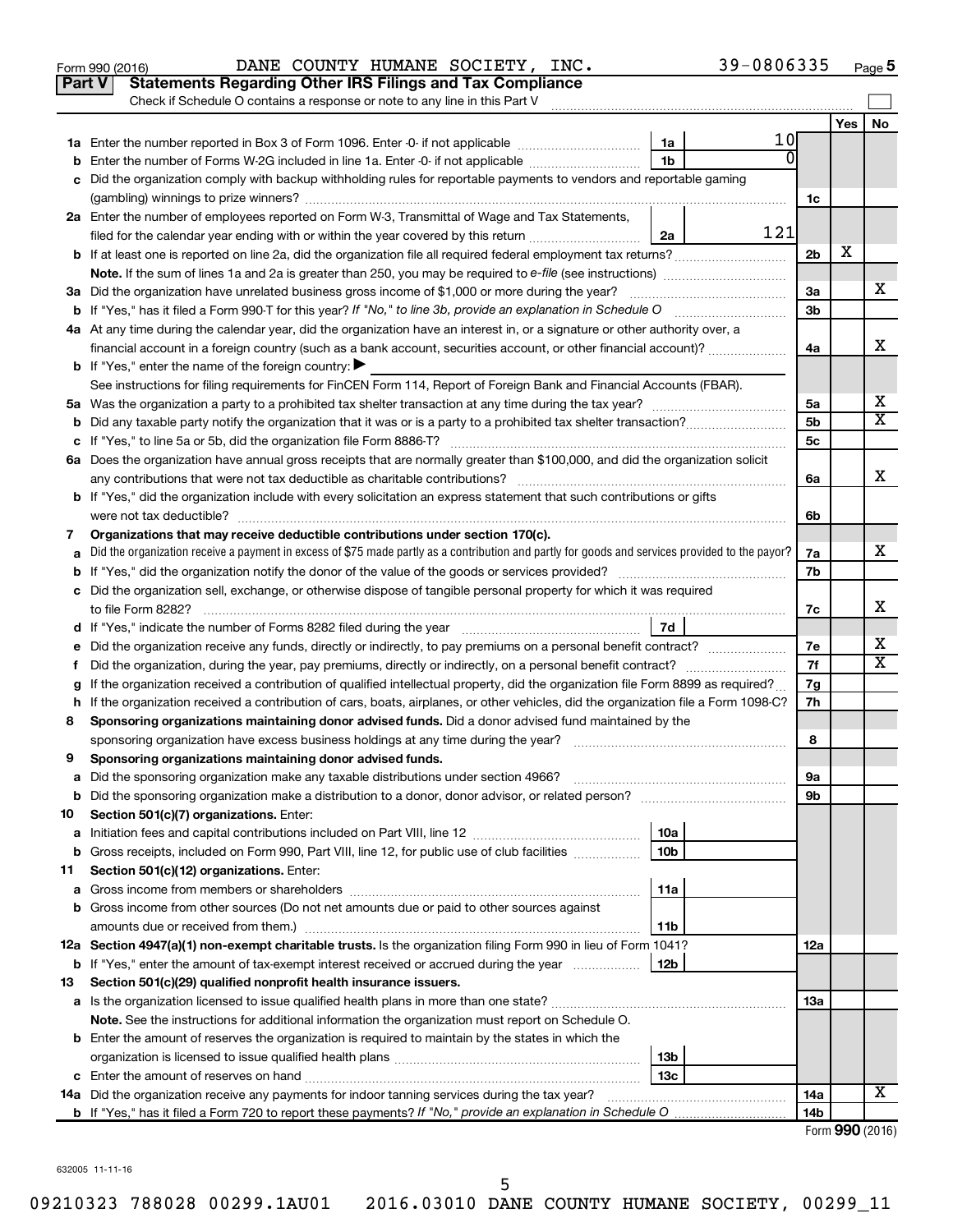Form 990 (2016) Page DANE COUNTY HUMANE SOCIETY, INC. 39-0806335

**Part VI** Governance, Management, and Disclosure For each "Yes" response to lines 2 through 7b below, and for a "No" response *to line 8a, 8b, or 10b below, describe the circumstances, processes, or changes in Schedule O. See instructions.*

|     | Check if Schedule O contains a response or note to any line in this Part VI [11] [11] [12] Check if Schedule O contains a response or note to any line in this Part VI                                                         |    |    |                 |                         | $\boxed{\text{X}}$      |
|-----|--------------------------------------------------------------------------------------------------------------------------------------------------------------------------------------------------------------------------------|----|----|-----------------|-------------------------|-------------------------|
|     | <b>Section A. Governing Body and Management</b>                                                                                                                                                                                |    |    |                 |                         |                         |
|     |                                                                                                                                                                                                                                |    |    |                 | Yes                     | No                      |
|     | 1a Enter the number of voting members of the governing body at the end of the tax year                                                                                                                                         | 1a | 10 |                 |                         |                         |
|     | If there are material differences in voting rights among members of the governing body, or if the governing                                                                                                                    |    |    |                 |                         |                         |
|     | body delegated broad authority to an executive committee or similar committee, explain in Schedule O.                                                                                                                          |    |    |                 |                         |                         |
| b   | Enter the number of voting members included in line 1a, above, who are independent                                                                                                                                             | 1b | 10 |                 |                         |                         |
| 2   | Did any officer, director, trustee, or key employee have a family relationship or a business relationship with any other                                                                                                       |    |    |                 |                         |                         |
|     | officer, director, trustee, or key employee?                                                                                                                                                                                   |    |    | $\mathbf{2}$    |                         | х                       |
| 3   | Did the organization delegate control over management duties customarily performed by or under the direct supervision                                                                                                          |    |    |                 |                         |                         |
|     |                                                                                                                                                                                                                                |    |    | 3               |                         | х                       |
| 4   | Did the organization make any significant changes to its governing documents since the prior Form 990 was filed?                                                                                                               |    |    | 4               |                         | $\overline{\mathbf{x}}$ |
| 5   |                                                                                                                                                                                                                                |    |    | 5               |                         | $\overline{\mathbf{x}}$ |
| 6   |                                                                                                                                                                                                                                |    |    | 6               | $\overline{\mathbf{x}}$ |                         |
| 7a  | Did the organization have members, stockholders, or other persons who had the power to elect or appoint one or                                                                                                                 |    |    |                 |                         |                         |
|     |                                                                                                                                                                                                                                |    |    | 7a              | X                       |                         |
| b   | Are any governance decisions of the organization reserved to (or subject to approval by) members, stockholders, or                                                                                                             |    |    |                 |                         |                         |
|     |                                                                                                                                                                                                                                |    |    | 7b              | х                       |                         |
| 8   | Did the organization contemporaneously document the meetings held or written actions undertaken during the year by the following:                                                                                              |    |    |                 |                         |                         |
|     |                                                                                                                                                                                                                                |    |    |                 | х                       |                         |
| а   |                                                                                                                                                                                                                                |    |    | 8a              | $\overline{\mathbf{x}}$ |                         |
|     |                                                                                                                                                                                                                                |    |    | 8b              |                         |                         |
| 9   | Is there any officer, director, trustee, or key employee listed in Part VII, Section A, who cannot be reached at the                                                                                                           |    |    |                 |                         | х                       |
|     |                                                                                                                                                                                                                                |    |    | 9               |                         |                         |
|     | Section B. Policies (This Section B requests information about policies not required by the Internal Revenue Code.)                                                                                                            |    |    |                 |                         |                         |
|     |                                                                                                                                                                                                                                |    |    |                 | Yes                     | No                      |
|     |                                                                                                                                                                                                                                |    |    | <b>10a</b>      |                         | х                       |
|     | <b>b</b> If "Yes," did the organization have written policies and procedures governing the activities of such chapters, affiliates,                                                                                            |    |    |                 |                         |                         |
|     |                                                                                                                                                                                                                                |    |    | 10b             |                         |                         |
|     | 11a Has the organization provided a complete copy of this Form 990 to all members of its governing body before filing the form?                                                                                                |    |    | 11a             | X                       |                         |
|     | Describe in Schedule O the process, if any, used by the organization to review this Form 990.                                                                                                                                  |    |    |                 |                         |                         |
| 12a | Did the organization have a written conflict of interest policy? If "No," go to line 13                                                                                                                                        |    |    | 12a             | х                       |                         |
|     | Were officers, directors, or trustees, and key employees required to disclose annually interests that could give rise to conflicts?                                                                                            |    |    | 12 <sub>b</sub> | $\overline{\textbf{x}}$ |                         |
| с   | Did the organization regularly and consistently monitor and enforce compliance with the policy? If "Yes," describe                                                                                                             |    |    |                 |                         |                         |
|     | in Schedule O how this was done manufactured and continuum and contact the was done manufactured and contact t                                                                                                                 |    |    | 12c             | х                       |                         |
| 13  |                                                                                                                                                                                                                                |    |    | 13              | $\overline{\textbf{x}}$ |                         |
| 14  |                                                                                                                                                                                                                                |    |    | 14              | $\overline{\textbf{x}}$ |                         |
| 15  | Did the process for determining compensation of the following persons include a review and approval by independent                                                                                                             |    |    |                 |                         |                         |
|     | persons, comparability data, and contemporaneous substantiation of the deliberation and decision?                                                                                                                              |    |    |                 |                         |                         |
| а   | The organization's CEO, Executive Director, or top management official [111] [12] manuscription and an intervention of the organization's CEO, Executive Director, or top management official [12] manuscription and an interv |    |    | 15a             | X                       |                         |
|     |                                                                                                                                                                                                                                |    |    | 15b             |                         | x                       |
|     | If "Yes" to line 15a or 15b, describe the process in Schedule O (see instructions).                                                                                                                                            |    |    |                 |                         |                         |
|     | 16a Did the organization invest in, contribute assets to, or participate in a joint venture or similar arrangement with a                                                                                                      |    |    |                 |                         |                         |
|     | taxable entity during the year?                                                                                                                                                                                                |    |    | 16a             |                         | x                       |
|     | b If "Yes," did the organization follow a written policy or procedure requiring the organization to evaluate its participation                                                                                                 |    |    |                 |                         |                         |
|     |                                                                                                                                                                                                                                |    |    |                 |                         |                         |
|     | in joint venture arrangements under applicable federal tax law, and take steps to safeguard the organization's                                                                                                                 |    |    |                 |                         |                         |
|     | exempt status with respect to such arrangements?                                                                                                                                                                               |    |    | 16b             |                         |                         |
|     | <b>Section C. Disclosure</b>                                                                                                                                                                                                   |    |    |                 |                         |                         |
| 17  | List the states with which a copy of this Form 990 is required to be filed $\blacktriangleright\texttt{WI}$                                                                                                                    |    |    |                 |                         |                         |
| 18  | Section 6104 requires an organization to make its Forms 1023 (or 1024 if applicable), 990, and 990-T (Section 501(c)(3)s only) available                                                                                       |    |    |                 |                         |                         |
|     | for public inspection. Indicate how you made these available. Check all that apply.                                                                                                                                            |    |    |                 |                         |                         |
|     | $\lfloor x \rfloor$ Upon request<br>  X   Own website<br>Another's website<br>Other (explain in Schedule O)                                                                                                                    |    |    |                 |                         |                         |
| 19  | Describe in Schedule O whether (and if so, how) the organization made its governing documents, conflict of interest policy, and financial                                                                                      |    |    |                 |                         |                         |
|     | statements available to the public during the tax year.                                                                                                                                                                        |    |    |                 |                         |                         |
| 20  | State the name, address, and telephone number of the person who possesses the organization's books and records:                                                                                                                |    |    |                 |                         |                         |
|     | SARA HOVEN - 608-838-0413                                                                                                                                                                                                      |    |    |                 |                         |                         |
|     | 53718-6941<br>5132 VOGES RD, MADISON,<br>WI                                                                                                                                                                                    |    |    |                 |                         |                         |
|     | 632006 11-11-16                                                                                                                                                                                                                |    |    |                 | Form 990 (2016)         |                         |
|     | 6                                                                                                                                                                                                                              |    |    |                 |                         |                         |
|     | 09210323 788028 00299.1AU01  2016.03010 DANE COUNTY HUMANE SOCIETY, 00299 11                                                                                                                                                   |    |    |                 |                         |                         |
|     |                                                                                                                                                                                                                                |    |    |                 |                         |                         |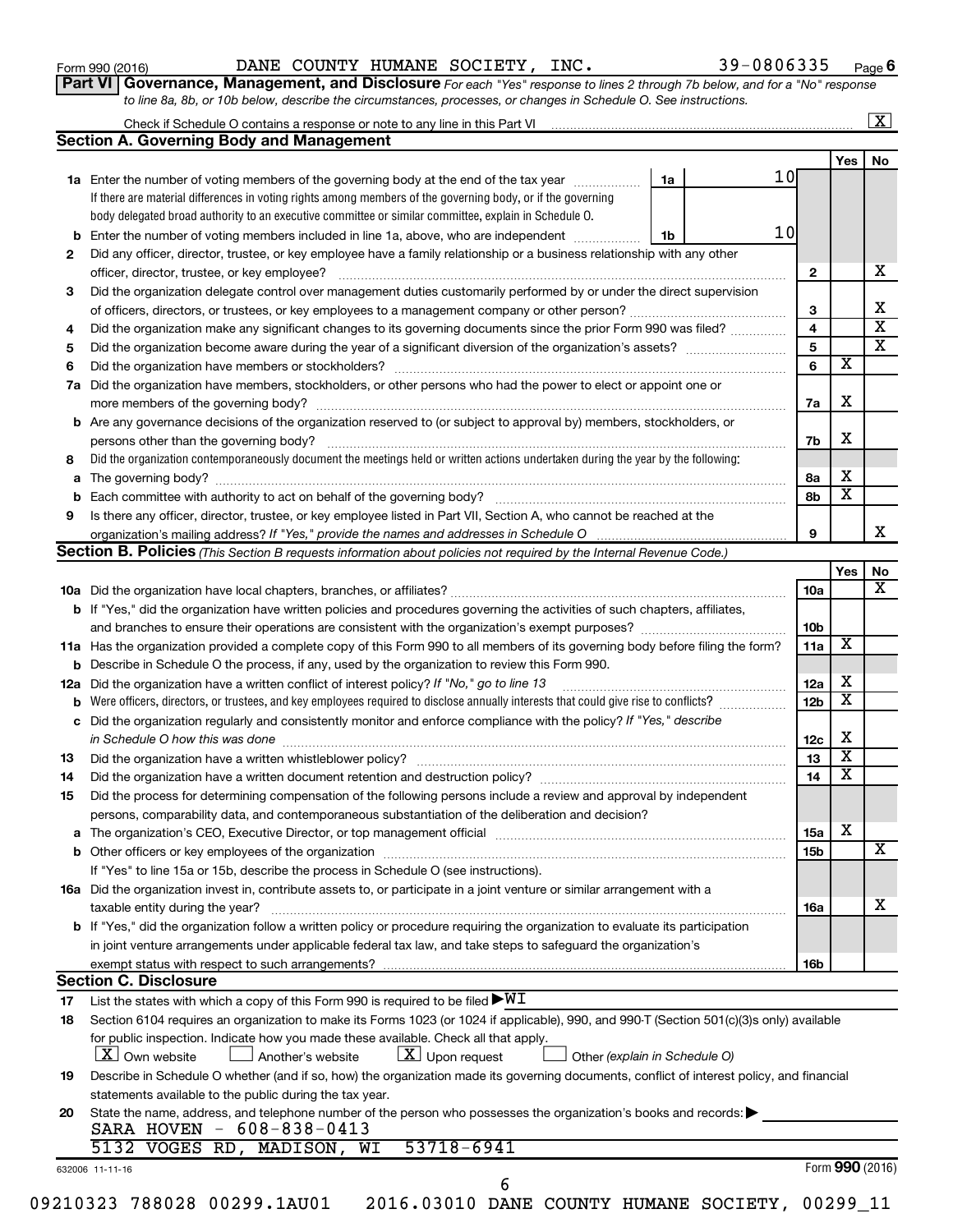$\Box$ 

| Part VII Compensation of Officers, Directors, Trustees, Key Employees, Highest Compensated |  |
|--------------------------------------------------------------------------------------------|--|
| <b>Employees, and Independent Contractors</b>                                              |  |

Check if Schedule O contains a response or note to any line in this Part VII

**Section A. Officers, Directors, Trustees, Key Employees, and Highest Compensated Employees**

**1a**  Complete this table for all persons required to be listed. Report compensation for the calendar year ending with or within the organization's tax year.

**•** List all of the organization's current officers, directors, trustees (whether individuals or organizations), regardless of amount of compensation. Enter -0- in columns  $(D)$ ,  $(E)$ , and  $(F)$  if no compensation was paid.

**•** List all of the organization's **current** key employees, if any. See instructions for definition of "key employee."

**•** List the organization's five current highest compensated employees (other than an officer, director, trustee, or key employee) who received reportable compensation (Box 5 of Form W-2 and/or Box 7 of Form 1099-MISC) of more than \$100,000 from the organization and any related organizations.

**•** List all of the organization's former officers, key employees, and highest compensated employees who received more than \$100,000 of reportable compensation from the organization and any related organizations.

**•** List all of the organization's former directors or trustees that received, in the capacity as a former director or trustee of the organization, more than \$10,000 of reportable compensation from the organization and any related organizations.

List persons in the following order: individual trustees or directors; institutional trustees; officers; key employees; highest compensated employees; and former such persons.

Check this box if neither the organization nor any related organization compensated any current officer, director, or trustee.  $\Box$ 

| (A)                          | (B)                      | (C)                                     |                       |             |              |                                                                  |        | (D)             | (E)             | (F)                         |
|------------------------------|--------------------------|-----------------------------------------|-----------------------|-------------|--------------|------------------------------------------------------------------|--------|-----------------|-----------------|-----------------------------|
| Name and Title               | Average                  | Position<br>(do not check more than one |                       |             |              |                                                                  |        | Reportable      | Reportable      | Estimated                   |
|                              | hours per                |                                         |                       |             |              | box, unless person is both an<br>officer and a director/trustee) |        | compensation    | compensation    | amount of                   |
|                              | week                     |                                         |                       |             |              |                                                                  |        | from            | from related    | other                       |
|                              | (list any                |                                         |                       |             |              |                                                                  |        | the             | organizations   | compensation                |
|                              | hours for                |                                         |                       |             |              |                                                                  |        | organization    | (W-2/1099-MISC) | from the                    |
|                              | related<br>organizations |                                         |                       |             |              |                                                                  |        | (W-2/1099-MISC) |                 | organization<br>and related |
|                              | below                    |                                         |                       |             |              |                                                                  |        |                 |                 | organizations               |
|                              | line)                    | Individual trustee or director          | Institutional trustee | Officer     | Key employee | Highest compensated<br>employee                                  | Former |                 |                 |                             |
| JOSEPH GOODE<br>(1)          | 2.50                     |                                         |                       |             |              |                                                                  |        |                 |                 |                             |
| PRESIDENT                    |                          | $\mathbf X$                             |                       | $\mathbf X$ |              |                                                                  |        | $\mathbf 0$ .   | 0.              | $\mathbf 0$ .               |
| AMY OVERBY<br>(2)            | 2.50                     |                                         |                       |             |              |                                                                  |        |                 |                 |                             |
| VICE PRESIDENT               |                          | $\mathbf X$                             |                       | $\mathbf X$ |              |                                                                  |        | $\mathbf 0$ .   | $\mathbf 0$ .   | $\mathbf 0$ .               |
| (3)<br>BRIDGET BUSH, CPA     | 2.50                     |                                         |                       |             |              |                                                                  |        |                 |                 |                             |
| <b>TREASURER</b>             |                          | $\mathbf X$                             |                       | $\mathbf X$ |              |                                                                  |        | $\mathbf 0$ .   | $\mathbf 0$ .   | $\mathbf 0$ .               |
| CATHY HOLMES, CPA<br>(4)     | 6.00                     |                                         |                       |             |              |                                                                  |        |                 |                 |                             |
| <b>SECRETARY</b>             |                          | $\mathbf X$                             |                       | $\mathbf x$ |              |                                                                  |        | 0.              | $\mathbf 0$ .   | $\mathbf 0$ .               |
| (5)<br>SARA COLOPY           | 2.50                     |                                         |                       |             |              |                                                                  |        |                 |                 |                             |
| <b>DIRECTOR</b>              |                          | X                                       |                       |             |              |                                                                  |        | $\mathbf 0$ .   | $\mathbf 0$ .   | $\mathbf 0$ .               |
| SHIRLEY CROCKER<br>(6)       | 2.50                     |                                         |                       |             |              |                                                                  |        |                 |                 |                             |
| <b>DIRECTOR</b>              |                          | X                                       |                       |             |              |                                                                  |        | 0.              | $\mathbf 0$ .   | $\mathbf 0$ .               |
| CRIS MARSH<br>(7)            | 2.50                     |                                         |                       |             |              |                                                                  |        |                 |                 |                             |
| <b>DIRECTOR</b>              |                          | X                                       |                       |             |              |                                                                  |        | $\mathbf 0$ .   | 0.              | $\mathbf 0$ .               |
| ELLEN MCGUIRE<br>(8)         | 2.50                     |                                         |                       |             |              |                                                                  |        |                 |                 |                             |
| <b>DIRECTOR</b>              |                          | $\mathbf X$                             |                       |             |              |                                                                  |        | 0.              | 0.              | $\boldsymbol{0}$ .          |
| <b>LAURA MURRAY</b><br>(9)   | 2.50                     |                                         |                       |             |              |                                                                  |        |                 |                 |                             |
| <b>DIRECTOR</b>              |                          | X                                       |                       |             |              |                                                                  |        | $\mathbf 0$ .   | 0.              | $\boldsymbol{0}$ .          |
| (10) AMY JOHNSON             | 2.50                     |                                         |                       |             |              |                                                                  |        |                 |                 |                             |
| <b>DIRECTOR</b>              |                          | $\mathbf X$                             |                       |             |              |                                                                  |        | 0.              | 0.              | 0.                          |
| (11) PAM MCCLOUD SMITH       | 55.00                    |                                         |                       |             |              |                                                                  |        |                 |                 |                             |
| EXECUTIVE DIRECTOR           |                          |                                         |                       | X           |              |                                                                  |        | 95,972.         | 0.              | 9,521.                      |
| (12) DOUG BROWN              | 55.00                    |                                         |                       |             |              |                                                                  |        |                 |                 |                             |
| ASSISTANT EXECUTIVE DIRECTOR |                          |                                         |                       | $\mathbf X$ |              |                                                                  |        | 75,678.         | 0.              | 8,812.                      |
|                              |                          |                                         |                       |             |              |                                                                  |        |                 |                 |                             |
|                              |                          |                                         |                       |             |              |                                                                  |        |                 |                 |                             |
|                              |                          |                                         |                       |             |              |                                                                  |        |                 |                 |                             |
|                              |                          |                                         |                       |             |              |                                                                  |        |                 |                 |                             |
|                              |                          |                                         |                       |             |              |                                                                  |        |                 |                 |                             |
|                              |                          |                                         |                       |             |              |                                                                  |        |                 |                 |                             |
|                              |                          |                                         |                       |             |              |                                                                  |        |                 |                 |                             |
|                              |                          |                                         |                       |             |              |                                                                  |        |                 |                 |                             |
|                              |                          |                                         |                       |             |              |                                                                  |        |                 |                 |                             |
|                              |                          |                                         |                       |             |              |                                                                  |        |                 |                 | $000 \times 10$<br>$\sim$   |

632007 11-11-16

7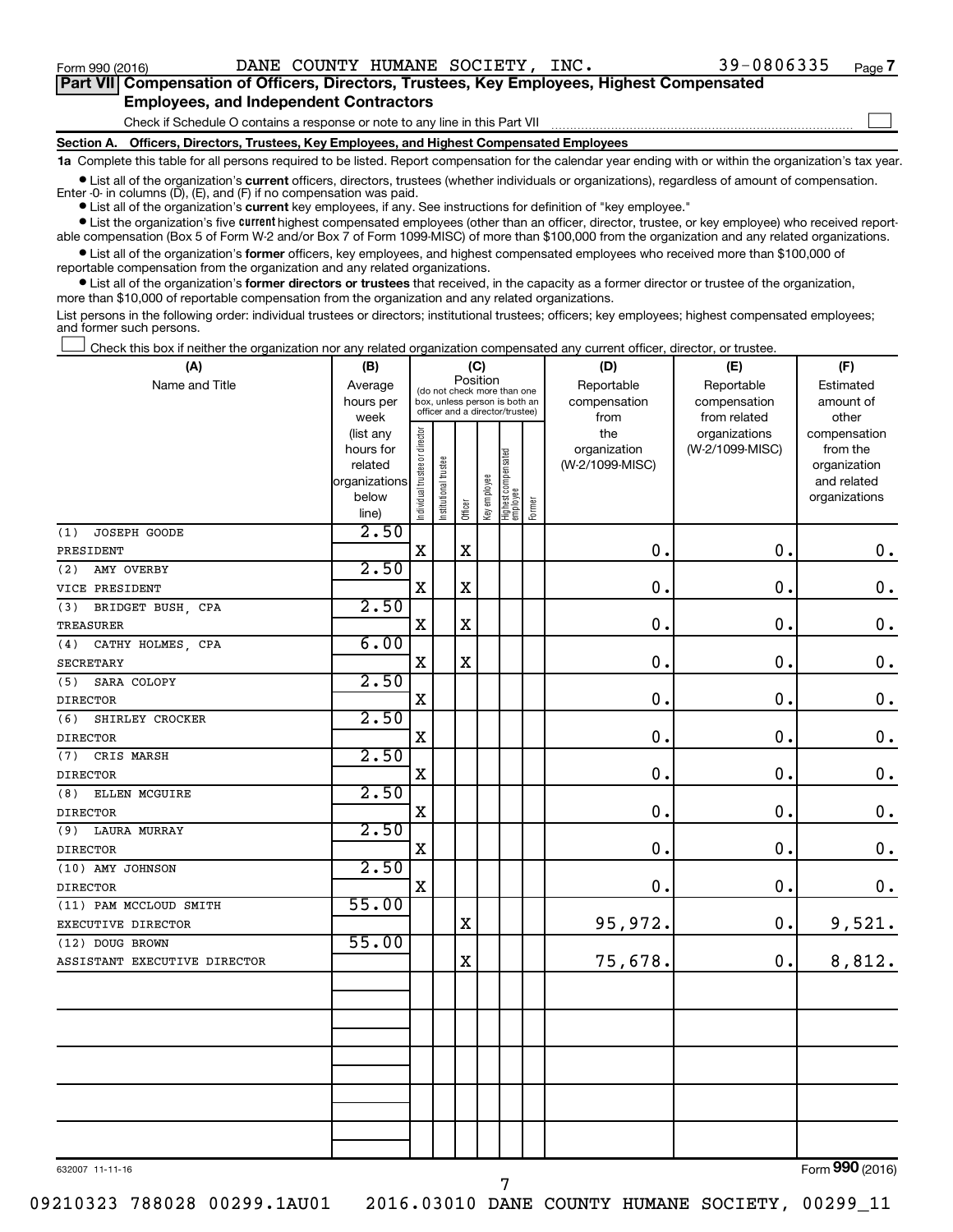|                 | DANE COUNTY HUMANE SOCIETY, INC.<br>Form 990 (2016)                                                                                  |                          |                                |                       |          |              |                                                              |        |                         | 39-0806335      |                  |              | Page 8           |
|-----------------|--------------------------------------------------------------------------------------------------------------------------------------|--------------------------|--------------------------------|-----------------------|----------|--------------|--------------------------------------------------------------|--------|-------------------------|-----------------|------------------|--------------|------------------|
| <b>Part VII</b> | Section A. Officers, Directors, Trustees, Key Employees, and Highest Compensated Employees (continued)                               |                          |                                |                       |          |              |                                                              |        |                         |                 |                  |              |                  |
|                 | (A)                                                                                                                                  | (B)                      |                                |                       | (C)      |              |                                                              |        | (D)                     | (E)             |                  |              | (F)              |
|                 | Name and title                                                                                                                       | Average                  |                                |                       | Position |              |                                                              |        | Reportable              | Reportable      |                  |              | Estimated        |
|                 |                                                                                                                                      | hours per                |                                |                       |          |              | (do not check more than one<br>box, unless person is both an |        | compensation            | compensation    |                  |              | amount of        |
|                 |                                                                                                                                      | week                     |                                |                       |          |              | officer and a director/trustee)                              |        | from                    | from related    |                  |              | other            |
|                 |                                                                                                                                      | (list any                |                                |                       |          |              |                                                              |        | the                     | organizations   |                  |              | compensation     |
|                 |                                                                                                                                      | hours for                |                                |                       |          |              |                                                              |        | organization            | (W-2/1099-MISC) |                  |              | from the         |
|                 |                                                                                                                                      | related<br>organizations |                                |                       |          |              |                                                              |        | (W-2/1099-MISC)         |                 |                  |              | organization     |
|                 |                                                                                                                                      | below                    |                                |                       |          |              |                                                              |        |                         |                 |                  |              | and related      |
|                 |                                                                                                                                      | line)                    | Individual trustee or director | Institutional trustee | Officer  | Key employee | Highest compensated<br>  employee                            | Former |                         |                 |                  |              | organizations    |
|                 |                                                                                                                                      |                          |                                |                       |          |              |                                                              |        |                         |                 |                  |              |                  |
|                 |                                                                                                                                      |                          |                                |                       |          |              |                                                              |        |                         |                 |                  |              |                  |
|                 |                                                                                                                                      |                          |                                |                       |          |              |                                                              |        |                         |                 |                  |              |                  |
|                 |                                                                                                                                      |                          |                                |                       |          |              |                                                              |        |                         |                 |                  |              |                  |
|                 |                                                                                                                                      |                          |                                |                       |          |              |                                                              |        |                         |                 |                  |              |                  |
|                 |                                                                                                                                      |                          |                                |                       |          |              |                                                              |        |                         |                 |                  |              |                  |
|                 |                                                                                                                                      |                          |                                |                       |          |              |                                                              |        |                         |                 |                  |              |                  |
|                 |                                                                                                                                      |                          |                                |                       |          |              |                                                              |        |                         |                 |                  |              |                  |
|                 |                                                                                                                                      |                          |                                |                       |          |              |                                                              |        |                         |                 |                  |              |                  |
|                 |                                                                                                                                      |                          |                                |                       |          |              |                                                              |        |                         |                 |                  |              |                  |
|                 |                                                                                                                                      |                          |                                |                       |          |              |                                                              |        |                         |                 |                  |              |                  |
|                 |                                                                                                                                      |                          |                                |                       |          |              |                                                              |        |                         |                 |                  |              |                  |
|                 |                                                                                                                                      |                          |                                |                       |          |              |                                                              |        |                         |                 |                  |              |                  |
|                 |                                                                                                                                      |                          |                                |                       |          |              |                                                              |        |                         |                 |                  |              |                  |
|                 |                                                                                                                                      |                          |                                |                       |          |              |                                                              |        |                         |                 |                  |              |                  |
|                 |                                                                                                                                      |                          |                                |                       |          |              |                                                              |        |                         |                 |                  |              |                  |
|                 |                                                                                                                                      |                          |                                |                       |          |              |                                                              |        |                         |                 |                  |              |                  |
|                 |                                                                                                                                      |                          |                                |                       |          |              |                                                              |        |                         |                 |                  |              |                  |
|                 |                                                                                                                                      |                          |                                |                       |          |              |                                                              |        | 171,650.                |                 | Ο.               |              | 18,333.          |
|                 | 1b Sub-total                                                                                                                         |                          |                                |                       |          |              |                                                              |        | $\overline{0}$ .        |                 | $\overline{0}$ . |              | $\overline{0}$ . |
|                 |                                                                                                                                      |                          |                                |                       |          |              |                                                              |        | 171,650.                |                 | 0.               |              | 18,333.          |
| 2               | Total number of individuals (including but not limited to those listed above) who received more than \$100,000 of reportable         |                          |                                |                       |          |              |                                                              |        |                         |                 |                  |              |                  |
|                 |                                                                                                                                      |                          |                                |                       |          |              |                                                              |        |                         |                 |                  |              | 0                |
|                 | compensation from the organization $\blacktriangleright$                                                                             |                          |                                |                       |          |              |                                                              |        |                         |                 |                  |              | Yes<br>No        |
| 3               | Did the organization list any former officer, director, or trustee, key employee, or highest compensated employee on                 |                          |                                |                       |          |              |                                                              |        |                         |                 |                  |              |                  |
|                 |                                                                                                                                      |                          |                                |                       |          |              |                                                              |        |                         |                 |                  | 3            | х                |
|                 | For any individual listed on line 1a, is the sum of reportable compensation and other compensation from the organization             |                          |                                |                       |          |              |                                                              |        |                         |                 |                  |              |                  |
|                 | and related organizations greater than \$150,000? If "Yes," complete Schedule J for such individual                                  |                          |                                |                       |          |              |                                                              |        |                         |                 |                  | 4            | х                |
| 5               | Did any person listed on line 1a receive or accrue compensation from any unrelated organization or individual for services           |                          |                                |                       |          |              |                                                              |        |                         |                 |                  |              |                  |
|                 |                                                                                                                                      |                          |                                |                       |          |              |                                                              |        |                         |                 |                  | 5            | х                |
|                 | <b>Section B. Independent Contractors</b>                                                                                            |                          |                                |                       |          |              |                                                              |        |                         |                 |                  |              |                  |
| 1.              | Complete this table for your five highest compensated independent contractors that received more than \$100,000 of compensation from |                          |                                |                       |          |              |                                                              |        |                         |                 |                  |              |                  |
|                 | the organization. Report compensation for the calendar year ending with or within the organization's tax year.                       |                          |                                |                       |          |              |                                                              |        |                         |                 |                  |              |                  |
|                 | (A)                                                                                                                                  |                          |                                |                       |          |              |                                                              |        | (B)                     |                 |                  | (C)          |                  |
|                 | Name and business address                                                                                                            |                          |                                | <b>NONE</b>           |          |              |                                                              |        | Description of services |                 |                  | Compensation |                  |
|                 |                                                                                                                                      |                          |                                |                       |          |              |                                                              |        |                         |                 |                  |              |                  |
|                 |                                                                                                                                      |                          |                                |                       |          |              |                                                              |        |                         |                 |                  |              |                  |
|                 |                                                                                                                                      |                          |                                |                       |          |              |                                                              |        |                         |                 |                  |              |                  |
|                 |                                                                                                                                      |                          |                                |                       |          |              |                                                              |        |                         |                 |                  |              |                  |
|                 |                                                                                                                                      |                          |                                |                       |          |              |                                                              |        |                         |                 |                  |              |                  |
|                 |                                                                                                                                      |                          |                                |                       |          |              |                                                              |        |                         |                 |                  |              |                  |
|                 |                                                                                                                                      |                          |                                |                       |          |              |                                                              |        |                         |                 |                  |              |                  |
|                 |                                                                                                                                      |                          |                                |                       |          |              |                                                              |        |                         |                 |                  |              |                  |
|                 |                                                                                                                                      |                          |                                |                       |          |              |                                                              |        |                         |                 |                  |              |                  |
|                 |                                                                                                                                      |                          |                                |                       |          |              |                                                              |        |                         |                 |                  |              |                  |
| 2               | Total number of independent contractors (including but not limited to those listed above) who received more than                     |                          |                                |                       |          |              |                                                              |        |                         |                 |                  |              |                  |
|                 | \$100,000 of compensation from the organization                                                                                      |                          |                                |                       |          |              | 0                                                            |        |                         |                 |                  |              |                  |
|                 |                                                                                                                                      |                          |                                |                       |          |              |                                                              |        |                         |                 |                  |              | Form 990 (2016)  |

632008 11-11-16

8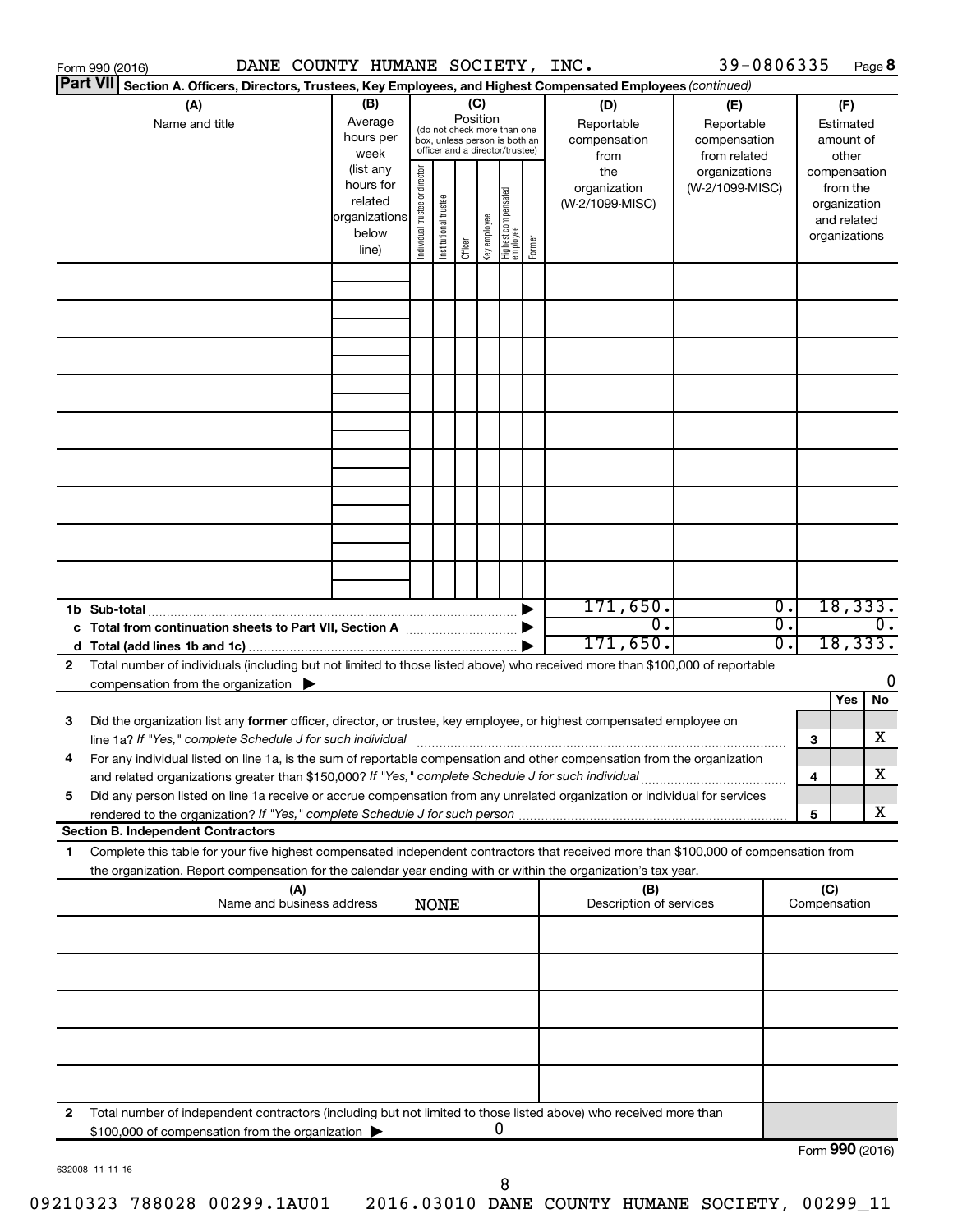|                              |                 |                                                             |                |        |                      | Total revenue | (B)<br>Related or<br>exempt function<br>revenue | (C)<br>Unrelated<br>business<br>revenue | (D)<br>Revenue excluded<br>from tax under<br>sections<br>512 - 514 |
|------------------------------|-----------------|-------------------------------------------------------------|----------------|--------|----------------------|---------------|-------------------------------------------------|-----------------------------------------|--------------------------------------------------------------------|
|                              |                 | 1 a Federated campaigns                                     | 1a             |        | 192,847.             |               |                                                 |                                         |                                                                    |
| Contributions, Gifts, Grants |                 | <b>b</b> Membership dues                                    | 1 <sub>b</sub> |        | 71,358.              |               |                                                 |                                         |                                                                    |
|                              |                 | c Fundraising events                                        | 1c             |        | 201,881.             |               |                                                 |                                         |                                                                    |
|                              |                 | d Related organizations                                     | 1d             |        |                      |               |                                                 |                                         |                                                                    |
|                              |                 | e Government grants (contributions)                         | 1e             |        |                      |               |                                                 |                                         |                                                                    |
|                              |                 | f All other contributions, gifts, grants, and               |                |        |                      |               |                                                 |                                         |                                                                    |
|                              |                 | similar amounts not included above                          | 1f             |        | 2, 312, 215.         |               |                                                 |                                         |                                                                    |
|                              |                 | g Noncash contributions included in lines 1a-1f: \$         |                |        | 81,761               |               |                                                 |                                         |                                                                    |
|                              |                 |                                                             |                |        |                      | 2,778,301.    |                                                 |                                         |                                                                    |
|                              |                 |                                                             |                |        | <b>Business Code</b> |               |                                                 |                                         |                                                                    |
|                              |                 | 2 a ADOPTION FEES                                           |                |        | 813312               | 555,709.      | 555,709.                                        |                                         |                                                                    |
|                              | b               | GOVERNMENT CONTRACTS                                        |                |        | 813312               | 349,540.      | 349,540.                                        |                                         |                                                                    |
|                              |                 | CAMP REGISTRATION FEES                                      |                |        | 813312               | 117,288.      | 117,288.                                        |                                         |                                                                    |
|                              | d               | SURRENDER FEES                                              |                | 813312 | 41,995.              | 41,995.       |                                                 |                                         |                                                                    |
| Program Service<br>Revenue   |                 | SPAY/NEUTER SERVICES                                        |                |        | 541940               | 10,614.       | 10,614.                                         |                                         |                                                                    |
|                              |                 | f All other program service revenue                         |                |        | 813312               | 111,609.      | 111,609.                                        |                                         |                                                                    |
|                              |                 |                                                             |                |        |                      | 1, 186, 755.  |                                                 |                                         |                                                                    |
|                              | 3               | Investment income (including dividends, interest, and       |                |        |                      |               |                                                 |                                         |                                                                    |
|                              |                 |                                                             |                |        |                      | 9,604.        |                                                 |                                         | 9,604.                                                             |
|                              | 4               | Income from investment of tax-exempt bond proceeds          |                |        |                      |               |                                                 |                                         |                                                                    |
|                              | 5               |                                                             |                |        |                      |               |                                                 |                                         |                                                                    |
|                              |                 |                                                             | (i) Real       |        | (ii) Personal        |               |                                                 |                                         |                                                                    |
|                              |                 | 6 a Gross rents                                             |                |        |                      |               |                                                 |                                         |                                                                    |
|                              |                 | <b>b</b> Less: rental expenses                              |                |        |                      |               |                                                 |                                         |                                                                    |
|                              |                 | <b>c</b> Rental income or (loss)                            |                |        |                      |               |                                                 |                                         |                                                                    |
|                              |                 |                                                             |                |        |                      |               |                                                 |                                         |                                                                    |
|                              |                 | 7 a Gross amount from sales of                              | (i) Securities |        | (ii) Other           |               |                                                 |                                         |                                                                    |
|                              |                 | assets other than inventory                                 | 1,578,097.     |        |                      |               |                                                 |                                         |                                                                    |
|                              |                 | <b>b</b> Less: cost or other basis                          | 1,586,641.     |        |                      |               |                                                 |                                         |                                                                    |
|                              |                 | and sales expenses                                          | $-8,544$ .     |        |                      |               |                                                 |                                         |                                                                    |
|                              |                 |                                                             |                |        |                      | $-8,544.$     |                                                 |                                         | $-8,544.$                                                          |
|                              |                 | 8 a Gross income from fundraising events (not               |                |        |                      |               |                                                 |                                         |                                                                    |
| g                            |                 |                                                             |                |        |                      |               |                                                 |                                         |                                                                    |
| Other Rever                  |                 | contributions reported on line 1c). See                     |                |        |                      |               |                                                 |                                         |                                                                    |
|                              |                 |                                                             |                |        | 3,495.               |               |                                                 |                                         |                                                                    |
|                              |                 |                                                             |                | b      | 38,940.              |               |                                                 |                                         |                                                                    |
|                              |                 | c Net income or (loss) from fundraising events              |                |        | ▶                    | $-35,445.$    |                                                 |                                         | $-35,445.$                                                         |
|                              |                 | 9 a Gross income from gaming activities. See                |                |        |                      |               |                                                 |                                         |                                                                    |
|                              |                 |                                                             |                |        | 4,125.               |               |                                                 |                                         |                                                                    |
|                              |                 |                                                             |                | b      | 1,500,               |               |                                                 |                                         |                                                                    |
|                              |                 | c Net income or (loss) from gaming activities               |                |        | ▶                    | 2,625.        |                                                 |                                         | 2,625.                                                             |
|                              |                 | 10 a Gross sales of inventory, less returns                 |                |        |                      |               |                                                 |                                         |                                                                    |
|                              |                 |                                                             |                |        | 73,822.              |               |                                                 |                                         |                                                                    |
|                              |                 |                                                             |                |        | 53,095.              |               |                                                 |                                         |                                                                    |
|                              |                 | c Net income or (loss) from sales of inventory              |                |        | ▶                    | 20,727.       | 20,727.                                         |                                         |                                                                    |
|                              |                 | Miscellaneous Revenue                                       |                |        | <b>Business Code</b> |               |                                                 |                                         |                                                                    |
|                              | 11a             | the control of the control of the control of the control of |                |        |                      |               |                                                 |                                         |                                                                    |
|                              | b               |                                                             |                |        |                      |               |                                                 |                                         |                                                                    |
|                              | с               |                                                             |                |        |                      |               |                                                 |                                         |                                                                    |
|                              |                 |                                                             |                |        |                      |               |                                                 |                                         |                                                                    |
|                              |                 |                                                             |                |        |                      |               |                                                 |                                         |                                                                    |
|                              | 12              |                                                             |                |        |                      | 3,954,023.    | 1,207,482.                                      |                                         | $-31,760.$<br>0.                                                   |
|                              | 632009 11-11-16 |                                                             |                |        |                      |               |                                                 |                                         | Form 990 (2016)                                                    |

632009 11-11-16

**Part VIII Statement of Revenue**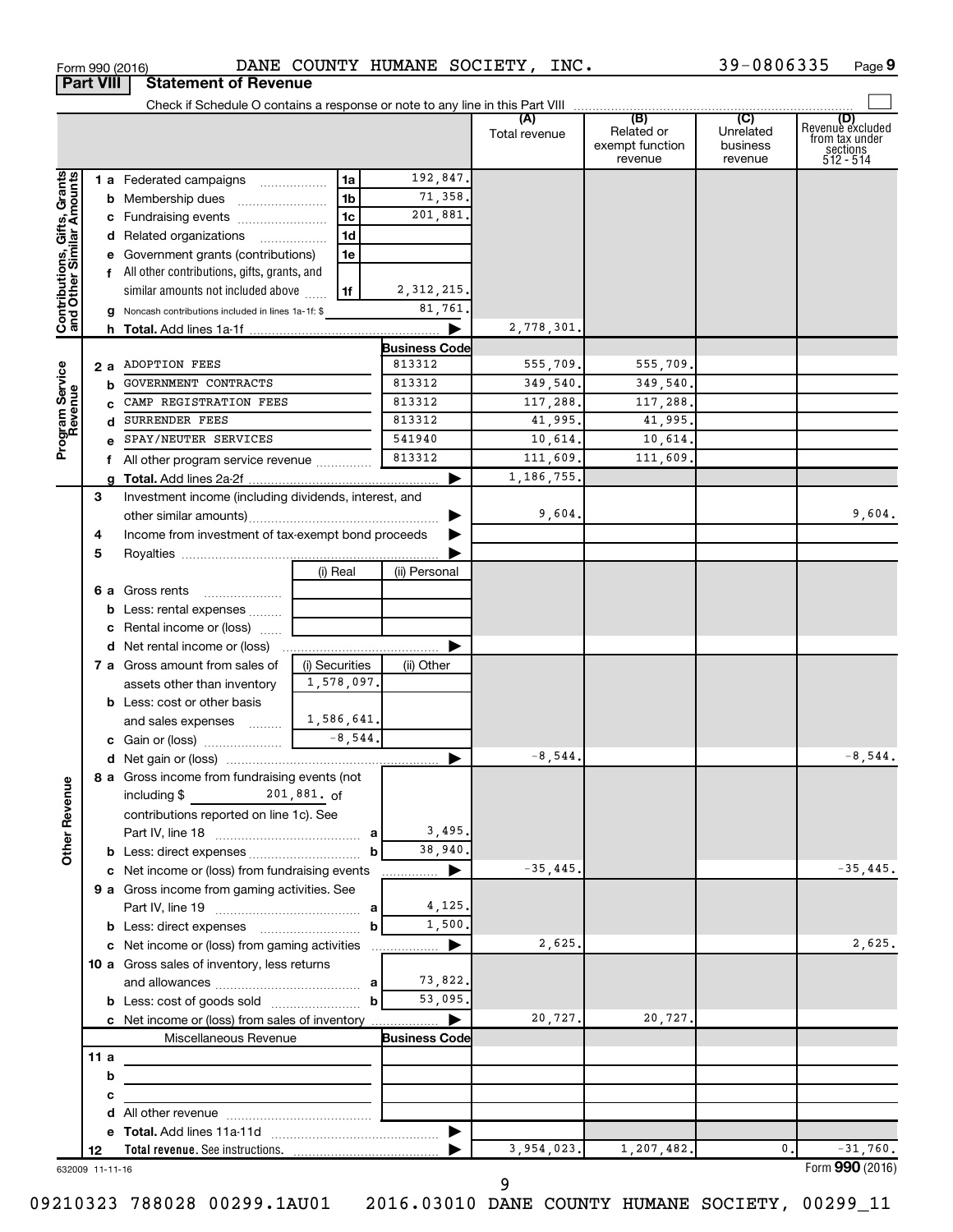**Part IX Statement of Functional Expenses** 

Form 990 (2016) Page DANE COUNTY HUMANE SOCIETY, INC. 39-0806335

*Section 501(c)(3) and 501(c)(4) organizations must complete all columns. All other organizations must complete column (A).*

|              | Section 50 HCJ(3) and 50 HCJ(4) organizations must complete all columns. All other organizations must complete column (A).<br>Check if Schedule O contains a response or note to any line in this Part IX |                |                             |                                    |                         |
|--------------|-----------------------------------------------------------------------------------------------------------------------------------------------------------------------------------------------------------|----------------|-----------------------------|------------------------------------|-------------------------|
|              | Do not include amounts reported on lines 6b,                                                                                                                                                              | (A)            | (B)                         | (C)                                | (D)                     |
|              | 7b, 8b, 9b, and 10b of Part VIII.                                                                                                                                                                         | Total expenses | Program service<br>expenses | Management and<br>general expenses | Fundraising<br>expenses |
| 1.           | Grants and other assistance to domestic organizations                                                                                                                                                     |                |                             |                                    |                         |
|              | and domestic governments. See Part IV, line 21                                                                                                                                                            |                |                             |                                    |                         |
| $\mathbf{2}$ | Grants and other assistance to domestic                                                                                                                                                                   |                |                             |                                    |                         |
|              | individuals. See Part IV, line 22                                                                                                                                                                         |                |                             |                                    |                         |
| 3            | Grants and other assistance to foreign                                                                                                                                                                    |                |                             |                                    |                         |
|              | organizations, foreign governments, and foreign                                                                                                                                                           |                |                             |                                    |                         |
|              | individuals. See Part IV, lines 15 and 16                                                                                                                                                                 |                |                             |                                    |                         |
| 4            | Benefits paid to or for members                                                                                                                                                                           |                |                             |                                    |                         |
| 5            | Compensation of current officers, directors,                                                                                                                                                              |                |                             |                                    |                         |
|              | trustees, and key employees                                                                                                                                                                               | 189,983.       | 131,962.                    | 10,549.                            | 47,472.                 |
| 6            | Compensation not included above, to disqualified                                                                                                                                                          |                |                             |                                    |                         |
|              | persons (as defined under section 4958(f)(1)) and                                                                                                                                                         |                |                             |                                    |                         |
|              | persons described in section 4958(c)(3)(B)                                                                                                                                                                | 1,666,918.     | 1, 253, 782.                | 168, 186.                          | 244,950.                |
| 7            | Other salaries and wages                                                                                                                                                                                  |                |                             |                                    |                         |
| 8            | Pension plan accruals and contributions (include<br>section 401(k) and 403(b) employer contributions)                                                                                                     | 29,229.        | 22,116.                     | 3,067.                             | 4,046.                  |
| 9            |                                                                                                                                                                                                           | 195,928.       | 146,652.                    | 19,714.                            | 29,562.                 |
| 10           |                                                                                                                                                                                                           | 134,399.       | 100, 384.                   | 13,100.                            | 20,915.                 |
| 11           | Fees for services (non-employees):                                                                                                                                                                        |                |                             |                                    |                         |
| а            |                                                                                                                                                                                                           |                |                             |                                    |                         |
| b            |                                                                                                                                                                                                           | 13,898.        |                             | 13,898.                            |                         |
| с            |                                                                                                                                                                                                           | 15,830.        |                             | 15,830.                            |                         |
| d            |                                                                                                                                                                                                           |                |                             |                                    |                         |
|              | Professional fundraising services. See Part IV, line 17                                                                                                                                                   |                |                             |                                    |                         |
|              | Investment management fees                                                                                                                                                                                |                |                             |                                    |                         |
| g            | Other. (If line 11g amount exceeds 10% of line 25,                                                                                                                                                        |                |                             |                                    |                         |
|              | column (A) amount, list line 11g expenses on Sch O.)                                                                                                                                                      | 63,014.        | 56,835.                     | 5,896.                             | 283.                    |
| 12           |                                                                                                                                                                                                           | 4,571.         | 3,414.                      | 446.                               | 711.                    |
| 13           |                                                                                                                                                                                                           | 446,515.       | 323,599.                    | 43,849.                            | 79,067.                 |
| 14           |                                                                                                                                                                                                           | 3,670.         | 2,741.                      | 358.                               | 571.                    |
| 15           |                                                                                                                                                                                                           |                |                             |                                    |                         |
| 16           |                                                                                                                                                                                                           | 212, 118.      | 182, 203.                   | 10,600.                            | 19,315.                 |
| 17           |                                                                                                                                                                                                           | 4,871.         | 3,638.                      | 475.                               | 758.                    |
| 18           | Payments of travel or entertainment expenses                                                                                                                                                              |                |                             |                                    |                         |
|              | for any federal, state, or local public officials                                                                                                                                                         |                |                             |                                    |                         |
| 19           | Conferences, conventions, and meetings                                                                                                                                                                    | 15,756.        | 11,768.                     | 1,536                              | 2,452.                  |
| 20           | Interest                                                                                                                                                                                                  | 11,944.        |                             | 11,944                             |                         |
| 21           |                                                                                                                                                                                                           | 212,772.       | 197,532.                    | 5,869.                             | 9,371.                  |
| 22           | Depreciation, depletion, and amortization                                                                                                                                                                 | 61, 303.       | 45,788.                     | 5,975.                             | 9,540.                  |
| 23<br>24     | Insurance<br>Other expenses. Itemize expenses not covered                                                                                                                                                 |                |                             |                                    |                         |
|              | above. (List miscellaneous expenses in line 24e. If line                                                                                                                                                  |                |                             |                                    |                         |
|              | 24e amount exceeds 10% of line 25, column (A)<br>amount, list line 24e expenses on Schedule O.)                                                                                                           |                |                             |                                    |                         |
|              | PUBLICATIONS                                                                                                                                                                                              | 10, 354.       |                             |                                    | 10,354.                 |
| b            |                                                                                                                                                                                                           |                |                             |                                    |                         |
| с            |                                                                                                                                                                                                           |                |                             |                                    |                         |
| d            |                                                                                                                                                                                                           |                |                             |                                    |                         |
| е            | All other expenses                                                                                                                                                                                        | 706.           | 527.                        | 69.                                | $\overline{110}$ .      |
| 25           | Total functional expenses. Add lines 1 through 24e                                                                                                                                                        | 3, 293, 779.   | 2,482,941.                  | 331,361.                           | 479,477.                |
| 26           | Joint costs. Complete this line only if the organization                                                                                                                                                  |                |                             |                                    |                         |
|              | reported in column (B) joint costs from a combined                                                                                                                                                        |                |                             |                                    |                         |
|              | educational campaign and fundraising solicitation.                                                                                                                                                        |                |                             |                                    |                         |
|              | Check here $\blacktriangleright$<br>$\overline{\phantom{0}}$ if following SOP 98-2 (ASC 958-720)                                                                                                          |                |                             |                                    |                         |

632010 11-11-16

Form (2016) **990**

10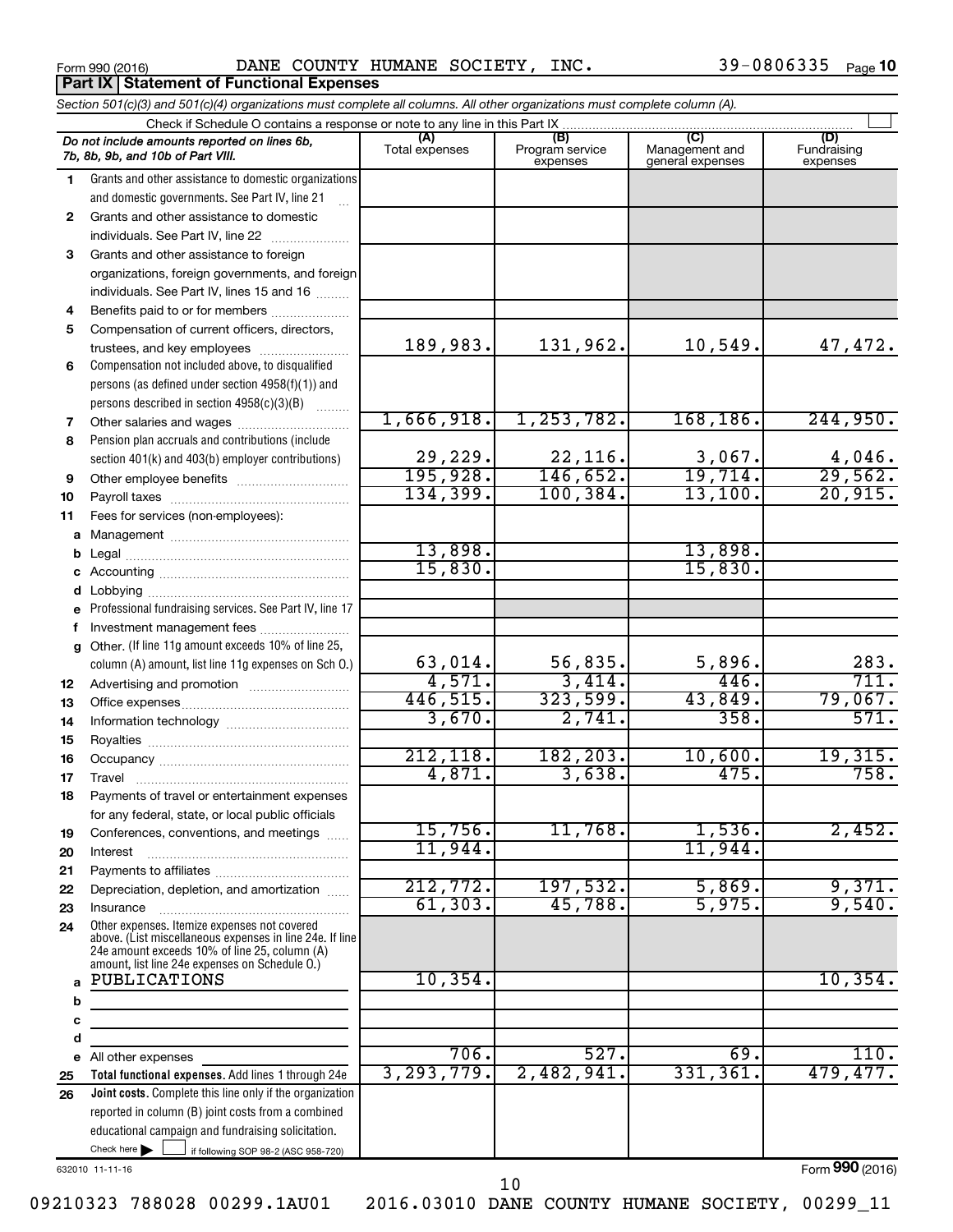**32 33 34**

|                             | <b>Part X</b> | <b>Balance Sheet</b>                                                                                                      |                             |                 |                    |
|-----------------------------|---------------|---------------------------------------------------------------------------------------------------------------------------|-----------------------------|-----------------|--------------------|
|                             |               |                                                                                                                           |                             |                 |                    |
|                             |               |                                                                                                                           | (A)<br>Beginning of year    |                 | (B)<br>End of year |
|                             | 1             |                                                                                                                           | 182.                        | 1               | 156.               |
|                             | 2             |                                                                                                                           | 512,689.                    | $\overline{2}$  | 639,945.           |
|                             | з             |                                                                                                                           | 37, 335.                    | 3               | 8,500.             |
|                             | 4             |                                                                                                                           | 81,965.                     | 4               | 67,686.            |
|                             | 5             | Loans and other receivables from current and former officers, directors,                                                  |                             |                 |                    |
|                             |               | trustees, key employees, and highest compensated employees. Complete<br>Part II of Schedule L                             |                             | 5               |                    |
|                             | 6             | Loans and other receivables from other disqualified persons (as defined under                                             |                             |                 |                    |
|                             |               | section 4958(f)(1)), persons described in section 4958(c)(3)(B), and contributing                                         |                             |                 |                    |
|                             |               | employers and sponsoring organizations of section 501(c)(9) voluntary                                                     |                             |                 |                    |
|                             |               | employees' beneficiary organizations (see instr). Complete Part II of Sch L                                               |                             | 6               |                    |
| Assets                      | 7             |                                                                                                                           |                             | 7               |                    |
|                             | 8             |                                                                                                                           | 15,086.                     | 8               | 19,689.            |
|                             | 9             | Prepaid expenses and deferred charges                                                                                     | 25, 276.                    | 9               | 49,700.            |
|                             | 10a           | Land, buildings, and equipment: cost or other                                                                             |                             |                 |                    |
|                             |               | basis. Complete Part VI of Schedule D    10a   8,404,954.                                                                 |                             |                 |                    |
|                             | b             | 3, 125, 033.                                                                                                              | $\frac{5,214,750}{625,578}$ | 10 <sub>c</sub> | 5,279,921.         |
|                             | 11            |                                                                                                                           |                             | 11              | 690,091.           |
|                             | 12            |                                                                                                                           |                             | 12              |                    |
|                             | 13            |                                                                                                                           |                             | 13              |                    |
|                             | 14            |                                                                                                                           |                             | 14              |                    |
|                             | 15            |                                                                                                                           |                             | 15              |                    |
|                             | 16            |                                                                                                                           | 6,512,861.                  | 16              | 6,755,688.         |
|                             | 17            |                                                                                                                           | 147,868.                    | 17              | 192,520.           |
|                             | 18            |                                                                                                                           |                             | 18              |                    |
|                             | 19            |                                                                                                                           |                             | 19              |                    |
|                             | 20            |                                                                                                                           |                             | 20              |                    |
|                             | 21            | Escrow or custodial account liability. Complete Part IV of Schedule D                                                     |                             | 21              |                    |
|                             | 22            | Loans and other payables to current and former officers, directors, trustees,                                             |                             |                 |                    |
| Liabilities                 |               | key employees, highest compensated employees, and disqualified persons.                                                   |                             |                 |                    |
|                             |               |                                                                                                                           |                             | 22              |                    |
|                             | 23            | Secured mortgages and notes payable to unrelated third parties                                                            |                             | 23              |                    |
|                             | 24            | Unsecured notes and loans payable to unrelated third parties                                                              | 500,000.                    | 24              |                    |
|                             | 25            | Other liabilities (including federal income tax, payables to related third                                                |                             |                 |                    |
|                             |               | parties, and other liabilities not included on lines 17-24). Complete Part X of                                           |                             |                 |                    |
|                             |               | Schedule D                                                                                                                | 11,953.                     | 25              | 11,953.            |
|                             | 26            | Total liabilities. Add lines 17 through 25                                                                                | 659,821                     | 26              | 204, 473.          |
|                             |               | Organizations that follow SFAS 117 (ASC 958), check here $\blacktriangleright \begin{array}{c} \boxed{X} \end{array}$ and |                             |                 |                    |
|                             |               | complete lines 27 through 29, and lines 33 and 34.                                                                        |                             |                 |                    |
|                             | 27            |                                                                                                                           | 5,633,581.                  | 27              | 6,406,486.         |
|                             | 28            |                                                                                                                           | 219,459.                    | 28              | 144,729.           |
|                             | 29            | Permanently restricted net assets                                                                                         |                             | 29              |                    |
| Net Assets or Fund Balances |               | Organizations that do not follow SFAS 117 (ASC 958), check here ▶                                                         |                             |                 |                    |
|                             |               | and complete lines 30 through 34.                                                                                         |                             |                 |                    |
|                             | 30            |                                                                                                                           |                             | 30              |                    |
|                             | 31            | Paid-in or capital surplus, or land, building, or equipment fund                                                          |                             | 31              |                    |
|                             | 32            | Retained earnings, endowment, accumulated income, or other funds                                                          |                             | 32              |                    |
|                             |               | Total not concta as fund holongen                                                                                         | 5 853 040                   | $\sim$          | 6551215            |

### Form (2016) **990**

 $\overline{5,853,040.}$  33 6,551,215.  $\begin{array}{|c|c|c|c|c|c|c|c|c|} \hline 6,512,861. & 34 & 6,755,688. \hline \end{array}$ 

11

09210323 788028 00299.1AU01 2016.03010 DANE COUNTY HUMANE SOCIETY, 00299\_11

Total net assets or fund balances Total liabilities and net assets/fund balances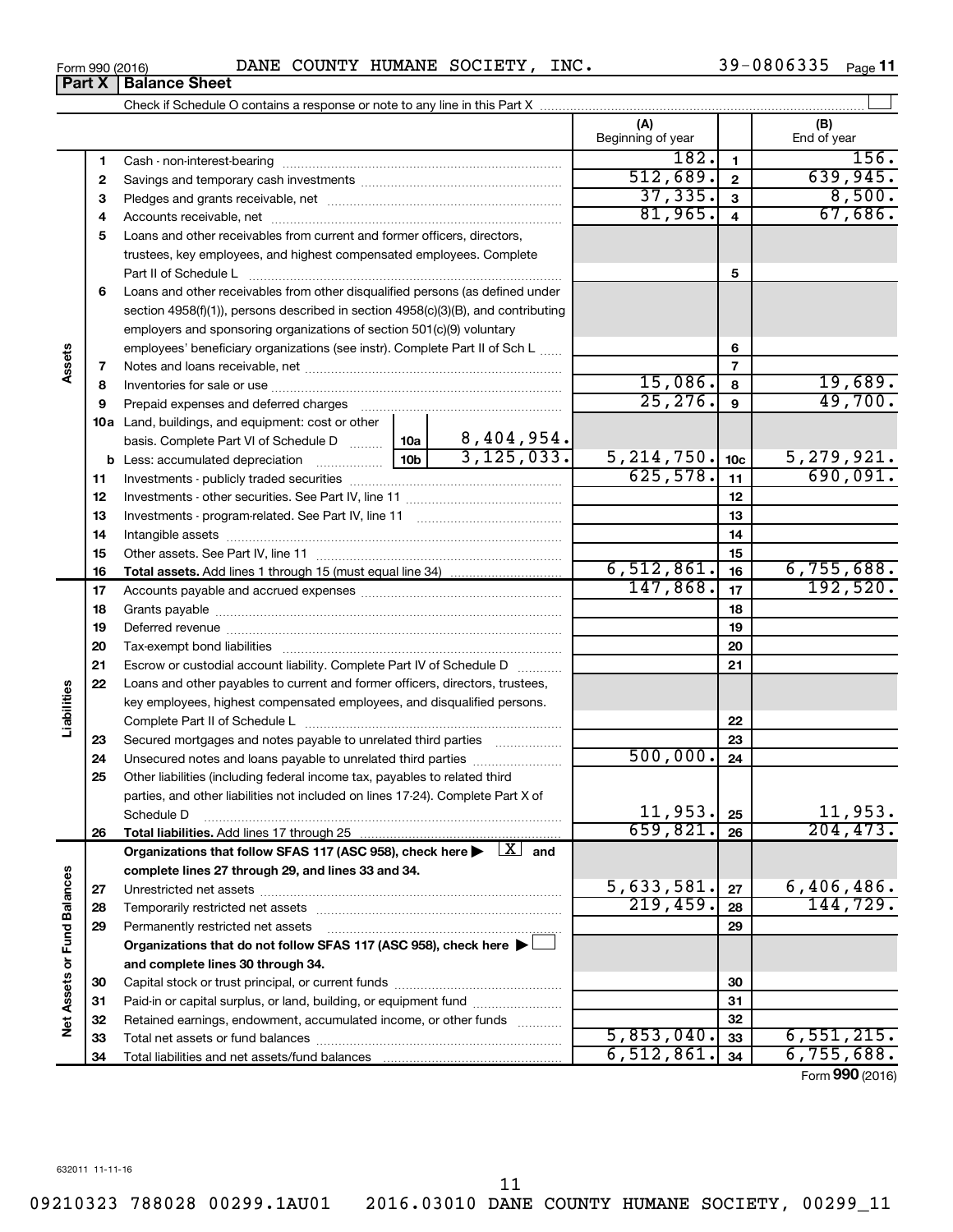|    | DANE COUNTY HUMANE SOCIETY, INC.<br>Form 990 (2016)                                                                                                                                                                            | 39-0806335              |                |     | Page 12          |
|----|--------------------------------------------------------------------------------------------------------------------------------------------------------------------------------------------------------------------------------|-------------------------|----------------|-----|------------------|
|    | <b>Part XI Reconciliation of Net Assets</b>                                                                                                                                                                                    |                         |                |     |                  |
|    | Check if Schedule O contains a response or note to any line in this Part XI [11] [12] Check if Schedule O contains a response or note to any line in this Part XI                                                              |                         |                |     |                  |
|    |                                                                                                                                                                                                                                |                         |                |     |                  |
| 1  |                                                                                                                                                                                                                                | $\mathbf{1}$            | 3,954,023.     |     |                  |
| 2  |                                                                                                                                                                                                                                | $\overline{2}$          | 3, 293, 779.   |     |                  |
| з  |                                                                                                                                                                                                                                | 3                       |                |     | 660, 244.        |
| 4  |                                                                                                                                                                                                                                | $\overline{\mathbf{4}}$ | 5,853,040.     |     |                  |
| 5  | Net unrealized gains (losses) on investments [11] matter than the control of the state of the state of the state of the state of the state of the state of the state of the state of the state of the state of the state of th | 5                       |                |     | 37,931.          |
| 6  |                                                                                                                                                                                                                                | 6                       |                |     |                  |
| 7  | Investment expenses                                                                                                                                                                                                            | $\overline{7}$          |                |     |                  |
| 8  | Prior period adjustments                                                                                                                                                                                                       | 8                       |                |     |                  |
| 9  |                                                                                                                                                                                                                                | 9                       |                |     | $\overline{0}$ . |
| 10 | Net assets or fund balances at end of year. Combine lines 3 through 9 (must equal Part X, line 33,                                                                                                                             |                         |                |     |                  |
|    | column (B))                                                                                                                                                                                                                    | 10                      | 6,551,215.     |     |                  |
|    | Part XII Financial Statements and Reporting                                                                                                                                                                                    |                         |                |     |                  |
|    |                                                                                                                                                                                                                                |                         |                |     |                  |
|    |                                                                                                                                                                                                                                |                         |                | Yes | <b>No</b>        |
| 1  | $\lfloor x \rfloor$ Accrual<br>Accounting method used to prepare the Form 990: [130] Cash<br>Other                                                                                                                             |                         |                |     |                  |
|    | If the organization changed its method of accounting from a prior year or checked "Other," explain in Schedule O.                                                                                                              |                         |                |     |                  |
|    |                                                                                                                                                                                                                                |                         | 2a             |     | x                |
|    | If "Yes," check a box below to indicate whether the financial statements for the year were compiled or reviewed on a                                                                                                           |                         |                |     |                  |
|    | separate basis, consolidated basis, or both:                                                                                                                                                                                   |                         |                |     |                  |
|    | Consolidated basis<br>Separate basis<br>Both consolidated and separate basis                                                                                                                                                   |                         |                |     |                  |
|    |                                                                                                                                                                                                                                |                         | 2 <sub>b</sub> | х   |                  |
|    | If "Yes," check a box below to indicate whether the financial statements for the year were audited on a separate basis,                                                                                                        |                         |                |     |                  |
|    | consolidated basis, or both:                                                                                                                                                                                                   |                         |                |     |                  |
|    | $ \mathbf{X} $ Separate basis<br>Both consolidated and separate basis<br><b>Consolidated basis</b>                                                                                                                             |                         |                |     |                  |
|    | c If "Yes" to line 2a or 2b, does the organization have a committee that assumes responsibility for oversight of the audit,                                                                                                    |                         |                |     |                  |
|    |                                                                                                                                                                                                                                |                         | 2c             | х   |                  |
|    | If the organization changed either its oversight process or selection process during the tax year, explain in Schedule O.                                                                                                      |                         |                |     |                  |
|    | 3a As a result of a federal award, was the organization required to undergo an audit or audits as set forth in the Single Audit                                                                                                |                         |                |     |                  |
|    |                                                                                                                                                                                                                                |                         | За             |     | x                |
|    | b If "Yes," did the organization undergo the required audit or audits? If the organization did not undergo the required audit                                                                                                  |                         |                |     |                  |
|    |                                                                                                                                                                                                                                |                         | 3b             |     |                  |
|    |                                                                                                                                                                                                                                |                         |                |     | Form 990 (2016)  |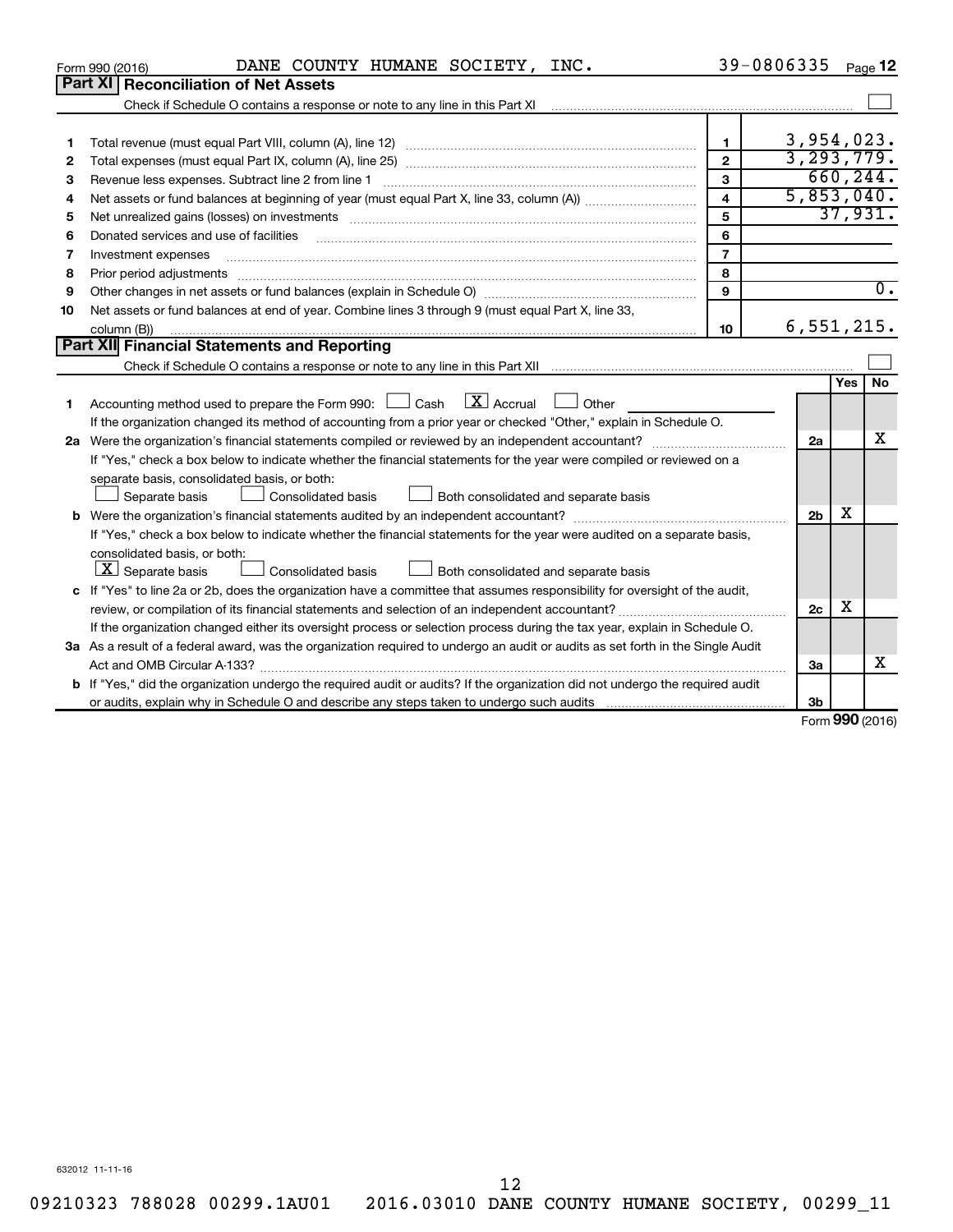Department of the Treasury Internal Revenue Service

| (Form 990 or 990-EZ |  |  |  |  |  |
|---------------------|--|--|--|--|--|
|---------------------|--|--|--|--|--|

# Form 990 or 990-EZ) **Public Charity Status and Public Support**<br>
Complete if the organization is a section 501(c)(3) organization or a section<br> **2016**

**4947(a)(1) nonexempt charitable trust. | Attach to Form 990 or Form 990-EZ.** 

| Open to Public<br>Inspection |  |
|------------------------------|--|

OMB No. 1545-0047

**Information about Schedule A (Form 990 or 990-EZ) and its instructions is at**  *www.irs.gov/form990.* **|** 

|        | Name of the organization<br><b>Employer identification number</b> |                                                                                                                                                                |          |                                                       |                                                                |    |                            |  |                            |  |
|--------|-------------------------------------------------------------------|----------------------------------------------------------------------------------------------------------------------------------------------------------------|----------|-------------------------------------------------------|----------------------------------------------------------------|----|----------------------------|--|----------------------------|--|
|        |                                                                   |                                                                                                                                                                |          | DANE COUNTY HUMANE SOCIETY, INC.                      |                                                                |    |                            |  | 39-0806335                 |  |
| Part I |                                                                   | Reason for Public Charity Status (All organizations must complete this part.) See instructions.                                                                |          |                                                       |                                                                |    |                            |  |                            |  |
|        |                                                                   | The organization is not a private foundation because it is: (For lines 1 through 12, check only one box.)                                                      |          |                                                       |                                                                |    |                            |  |                            |  |
| 1      |                                                                   | A church, convention of churches, or association of churches described in section 170(b)(1)(A)(i).                                                             |          |                                                       |                                                                |    |                            |  |                            |  |
| 2      |                                                                   | A school described in section 170(b)(1)(A)(ii). (Attach Schedule E (Form 990 or 990-EZ).)                                                                      |          |                                                       |                                                                |    |                            |  |                            |  |
| 3      |                                                                   |                                                                                                                                                                |          |                                                       |                                                                |    |                            |  |                            |  |
|        |                                                                   | A hospital or a cooperative hospital service organization described in section 170(b)(1)(A)(iii).                                                              |          |                                                       |                                                                |    |                            |  |                            |  |
| 4      |                                                                   | A medical research organization operated in conjunction with a hospital described in section 170(b)(1)(A)(iii). Enter the hospital's name,<br>city, and state: |          |                                                       |                                                                |    |                            |  |                            |  |
|        |                                                                   | An organization operated for the benefit of a college or university owned or operated by a governmental unit described in                                      |          |                                                       |                                                                |    |                            |  |                            |  |
| 5      |                                                                   | section 170(b)(1)(A)(iv). (Complete Part II.)                                                                                                                  |          |                                                       |                                                                |    |                            |  |                            |  |
|        |                                                                   |                                                                                                                                                                |          |                                                       |                                                                |    |                            |  |                            |  |
| 6      |                                                                   | A federal, state, or local government or governmental unit described in section 170(b)(1)(A)(v).                                                               |          |                                                       |                                                                |    |                            |  |                            |  |
| 7      | <u>  X  </u>                                                      | An organization that normally receives a substantial part of its support from a governmental unit or from the general public described in                      |          |                                                       |                                                                |    |                            |  |                            |  |
|        |                                                                   | section 170(b)(1)(A)(vi). (Complete Part II.)                                                                                                                  |          |                                                       |                                                                |    |                            |  |                            |  |
| 8      |                                                                   | A community trust described in section 170(b)(1)(A)(vi). (Complete Part II.)                                                                                   |          |                                                       |                                                                |    |                            |  |                            |  |
| 9      |                                                                   | An agricultural research organization described in section 170(b)(1)(A)(ix) operated in conjunction with a land-grant college                                  |          |                                                       |                                                                |    |                            |  |                            |  |
|        |                                                                   | or university or a non-land-grant college of agriculture (see instructions). Enter the name, city, and state of the college or                                 |          |                                                       |                                                                |    |                            |  |                            |  |
|        |                                                                   | university:                                                                                                                                                    |          |                                                       |                                                                |    |                            |  |                            |  |
| 10     |                                                                   | An organization that normally receives: (1) more than 33 1/3% of its support from contributions, membership fees, and gross receipts from                      |          |                                                       |                                                                |    |                            |  |                            |  |
|        |                                                                   | activities related to its exempt functions - subject to certain exceptions, and (2) no more than 33 1/3% of its support from gross investment                  |          |                                                       |                                                                |    |                            |  |                            |  |
|        |                                                                   | income and unrelated business taxable income (less section 511 tax) from businesses acquired by the organization after June 30, 1975.                          |          |                                                       |                                                                |    |                            |  |                            |  |
|        |                                                                   | See section 509(a)(2). (Complete Part III.)                                                                                                                    |          |                                                       |                                                                |    |                            |  |                            |  |
| 11     |                                                                   | An organization organized and operated exclusively to test for public safety. See section 509(a)(4).                                                           |          |                                                       |                                                                |    |                            |  |                            |  |
| 12     |                                                                   | An organization organized and operated exclusively for the benefit of, to perform the functions of, or to carry out the purposes of one or                     |          |                                                       |                                                                |    |                            |  |                            |  |
|        |                                                                   | more publicly supported organizations described in section 509(a)(1) or section 509(a)(2). See section 509(a)(3). Check the box in                             |          |                                                       |                                                                |    |                            |  |                            |  |
|        |                                                                   | lines 12a through 12d that describes the type of supporting organization and complete lines 12e, 12f, and 12g.                                                 |          |                                                       |                                                                |    |                            |  |                            |  |
| а      |                                                                   | Type I. A supporting organization operated, supervised, or controlled by its supported organization(s), typically by giving                                    |          |                                                       |                                                                |    |                            |  |                            |  |
|        |                                                                   | the supported organization(s) the power to regularly appoint or elect a majority of the directors or trustees of the supporting                                |          |                                                       |                                                                |    |                            |  |                            |  |
|        |                                                                   | organization. You must complete Part IV, Sections A and B.                                                                                                     |          |                                                       |                                                                |    |                            |  |                            |  |
| b      |                                                                   | Type II. A supporting organization supervised or controlled in connection with its supported organization(s), by having                                        |          |                                                       |                                                                |    |                            |  |                            |  |
|        |                                                                   |                                                                                                                                                                |          |                                                       |                                                                |    |                            |  |                            |  |
|        |                                                                   | control or management of the supporting organization vested in the same persons that control or manage the supported                                           |          |                                                       |                                                                |    |                            |  |                            |  |
|        |                                                                   | organization(s). You must complete Part IV, Sections A and C.                                                                                                  |          |                                                       |                                                                |    |                            |  |                            |  |
| с      |                                                                   | Type III functionally integrated. A supporting organization operated in connection with, and functionally integrated with,                                     |          |                                                       |                                                                |    |                            |  |                            |  |
|        |                                                                   | its supported organization(s) (see instructions). You must complete Part IV, Sections A, D, and E.                                                             |          |                                                       |                                                                |    |                            |  |                            |  |
| d      |                                                                   | Type III non-functionally integrated. A supporting organization operated in connection with its supported organization(s)                                      |          |                                                       |                                                                |    |                            |  |                            |  |
|        |                                                                   | that is not functionally integrated. The organization generally must satisfy a distribution requirement and an attentiveness                                   |          |                                                       |                                                                |    |                            |  |                            |  |
|        |                                                                   | requirement (see instructions). You must complete Part IV, Sections A and D, and Part V.                                                                       |          |                                                       |                                                                |    |                            |  |                            |  |
| е      |                                                                   | Check this box if the organization received a written determination from the IRS that it is a Type I, Type II, Type III                                        |          |                                                       |                                                                |    |                            |  |                            |  |
|        |                                                                   | functionally integrated, or Type III non-functionally integrated supporting organization.                                                                      |          |                                                       |                                                                |    |                            |  |                            |  |
| f      |                                                                   | Enter the number of supported organizations                                                                                                                    |          |                                                       |                                                                |    |                            |  |                            |  |
| g      |                                                                   | Provide the following information about the supported organization(s).                                                                                         |          |                                                       |                                                                |    |                            |  |                            |  |
|        |                                                                   | (i) Name of supported                                                                                                                                          | (ii) EIN | (iii) Type of organization                            | (iv) Is the organization listed<br>in your governing document? |    | (v) Amount of monetary     |  | (vi) Amount of other       |  |
|        |                                                                   | organization                                                                                                                                                   |          | (described on lines 1-10<br>above (see instructions)) | Yes                                                            | No | support (see instructions) |  | support (see instructions) |  |
|        |                                                                   |                                                                                                                                                                |          |                                                       |                                                                |    |                            |  |                            |  |
|        |                                                                   |                                                                                                                                                                |          |                                                       |                                                                |    |                            |  |                            |  |
|        |                                                                   |                                                                                                                                                                |          |                                                       |                                                                |    |                            |  |                            |  |
|        |                                                                   |                                                                                                                                                                |          |                                                       |                                                                |    |                            |  |                            |  |
|        |                                                                   |                                                                                                                                                                |          |                                                       |                                                                |    |                            |  |                            |  |
|        |                                                                   |                                                                                                                                                                |          |                                                       |                                                                |    |                            |  |                            |  |
|        |                                                                   |                                                                                                                                                                |          |                                                       |                                                                |    |                            |  |                            |  |
|        |                                                                   |                                                                                                                                                                |          |                                                       |                                                                |    |                            |  |                            |  |
|        |                                                                   |                                                                                                                                                                |          |                                                       |                                                                |    |                            |  |                            |  |
|        |                                                                   |                                                                                                                                                                |          |                                                       |                                                                |    |                            |  |                            |  |
|        |                                                                   |                                                                                                                                                                |          |                                                       |                                                                |    |                            |  |                            |  |
| Total  |                                                                   |                                                                                                                                                                |          |                                                       |                                                                |    |                            |  |                            |  |

LHA For Paperwork Reduction Act Notice, see the Instructions for Form 990 or 990-EZ. 632021 09-21-16 Schedule A (Form 990 or 990-EZ) 2016 13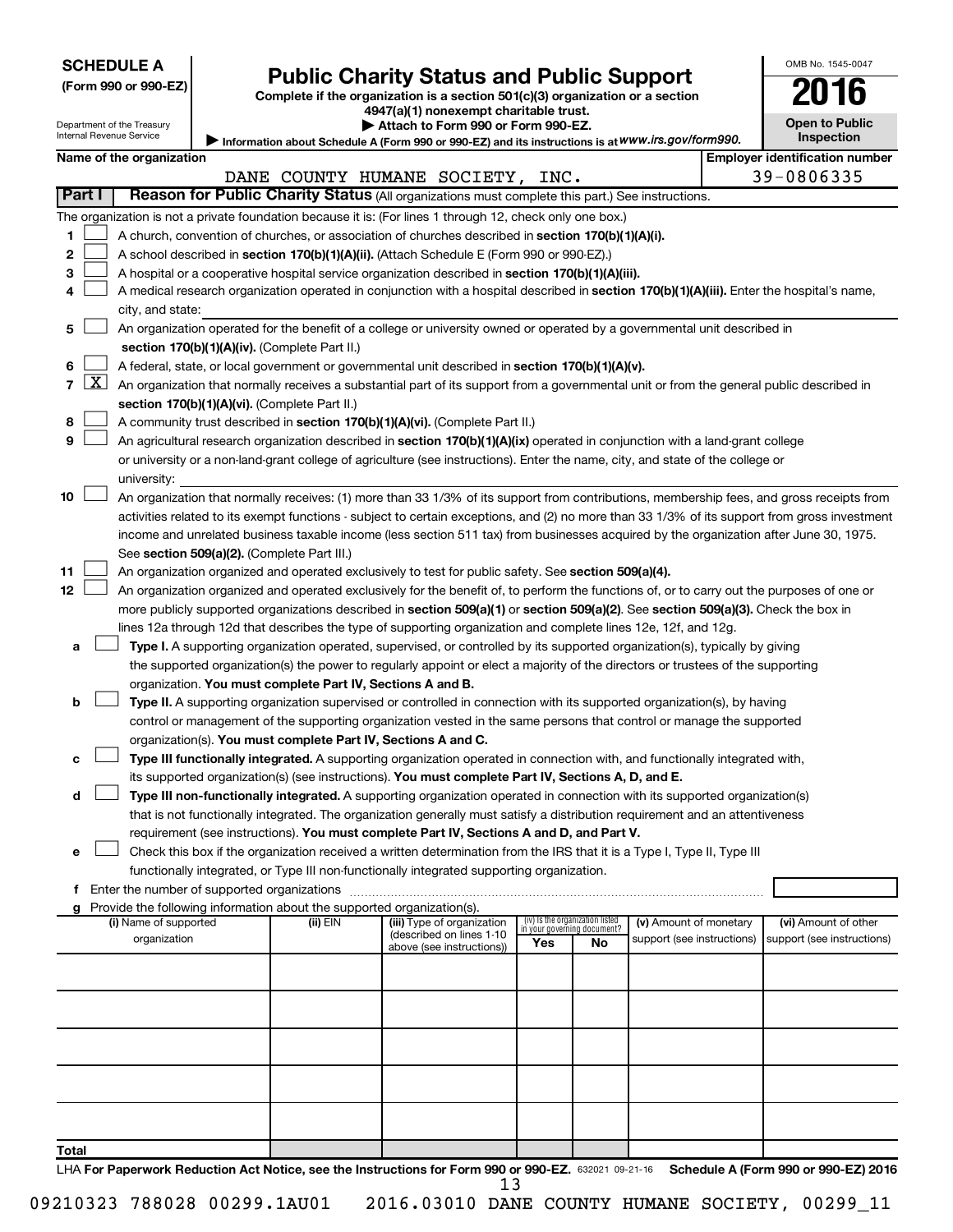### Schedule A (Form 990 or 990-EZ) 2016 DANE COUNTY HUMANE SOCIETY, INC.  $39-0806335$   $_{\rm Page}$

(Complete only if you checked the box on line 5, 7, or 8 of Part I or if the organization failed to qualify under Part III. If the organization **Part II Support Schedule for Organizations Described in Sections 170(b)(1)(A)(iv) and 170(b)(1)(A)(vi)**

fails to qualify under the tests listed below, please complete Part III.)

|    | <b>Section A. Public Support</b>                                                                                                                                                                                               |          |          |            |            |          |                                          |
|----|--------------------------------------------------------------------------------------------------------------------------------------------------------------------------------------------------------------------------------|----------|----------|------------|------------|----------|------------------------------------------|
|    | Calendar year (or fiscal year beginning in)                                                                                                                                                                                    | (a) 2012 | (b) 2013 | $(c)$ 2014 | $(d)$ 2015 | (e) 2016 | (f) Total                                |
|    | 1 Gifts, grants, contributions, and                                                                                                                                                                                            |          |          |            |            |          |                                          |
|    | membership fees received. (Do not                                                                                                                                                                                              |          |          |            |            |          |                                          |
|    | include any "unusual grants.")                                                                                                                                                                                                 | 2089206. | 2062564. | 2497092.   | 2752425.   |          | 2778301.12179588.                        |
|    | 2 Tax revenues levied for the organ-                                                                                                                                                                                           |          |          |            |            |          |                                          |
|    | ization's benefit and either paid to                                                                                                                                                                                           |          |          |            |            |          |                                          |
|    | or expended on its behalf                                                                                                                                                                                                      |          |          |            |            |          |                                          |
|    | 3 The value of services or facilities                                                                                                                                                                                          |          |          |            |            |          |                                          |
|    | furnished by a governmental unit to                                                                                                                                                                                            |          |          |            |            |          |                                          |
|    | the organization without charge                                                                                                                                                                                                |          |          |            |            |          |                                          |
|    | <b>Total.</b> Add lines 1 through 3                                                                                                                                                                                            | 2089206. | 2062564. | 2497092.   | 2752425.   |          | 2778301.12179588.                        |
| 5  | The portion of total contributions                                                                                                                                                                                             |          |          |            |            |          |                                          |
|    | by each person (other than a                                                                                                                                                                                                   |          |          |            |            |          |                                          |
|    | governmental unit or publicly                                                                                                                                                                                                  |          |          |            |            |          |                                          |
|    | supported organization) included                                                                                                                                                                                               |          |          |            |            |          |                                          |
|    | on line 1 that exceeds 2% of the                                                                                                                                                                                               |          |          |            |            |          |                                          |
|    | amount shown on line 11,                                                                                                                                                                                                       |          |          |            |            |          |                                          |
|    | column (f)                                                                                                                                                                                                                     |          |          |            |            |          | 892,742.                                 |
|    | 6 Public support. Subtract line 5 from line 4.                                                                                                                                                                                 |          |          |            |            |          | 11286846.                                |
|    | <b>Section B. Total Support</b>                                                                                                                                                                                                |          |          |            |            |          |                                          |
|    | Calendar year (or fiscal year beginning in)                                                                                                                                                                                    | (a) 2012 | (b) 2013 | $(c)$ 2014 | $(d)$ 2015 | (e) 2016 | (f) Total                                |
|    | <b>7</b> Amounts from line 4                                                                                                                                                                                                   | 2089206. | 2062564. | 2497092.   | 2752425    |          | 2778301.12179588.                        |
| 8  | Gross income from interest.                                                                                                                                                                                                    |          |          |            |            |          |                                          |
|    | dividends, payments received on                                                                                                                                                                                                |          |          |            |            |          |                                          |
|    | securities loans, rents, royalties                                                                                                                                                                                             |          |          |            |            |          |                                          |
|    | and income from similar sources                                                                                                                                                                                                | 49,137.  | 56,367.  | 23, 291.   | 14,708.    | 9,604.   | 153,107.                                 |
| 9  | Net income from unrelated business                                                                                                                                                                                             |          |          |            |            |          |                                          |
|    | activities, whether or not the                                                                                                                                                                                                 |          |          |            |            |          |                                          |
|    | business is regularly carried on                                                                                                                                                                                               |          |          |            |            |          |                                          |
|    | 10 Other income. Do not include gain                                                                                                                                                                                           |          |          |            |            |          |                                          |
|    | or loss from the sale of capital                                                                                                                                                                                               |          |          |            |            |          |                                          |
|    | assets (Explain in Part VI.)                                                                                                                                                                                                   |          |          |            |            |          |                                          |
|    | <b>11 Total support.</b> Add lines 7 through 10                                                                                                                                                                                |          |          |            |            |          | 12332695.                                |
| 12 | Gross receipts from related activities, etc. (see instructions)                                                                                                                                                                |          |          |            |            | 12       | 5,464,745.                               |
|    | 13 First five years. If the Form 990 is for the organization's first, second, third, fourth, or fifth tax year as a section 501(c)(3)                                                                                          |          |          |            |            |          |                                          |
|    | organization, check this box and stop here<br>Section C. Computation of Public Support Percentage                                                                                                                              |          |          |            |            |          |                                          |
|    |                                                                                                                                                                                                                                |          |          |            |            | 14       | 91.52<br>%                               |
|    |                                                                                                                                                                                                                                |          |          |            |            | 15       | 90.90<br>%                               |
|    | 16a 33 1/3% support test - 2016. If the organization did not check the box on line 13, and line 14 is 33 1/3% or more, check this box and                                                                                      |          |          |            |            |          |                                          |
|    | stop here. The organization qualifies as a publicly supported organization manufaction manufacture content and the supported organization manufacture content and the supported or state of the state of the state of the stat |          |          |            |            |          | $\blacktriangleright$ $\boxed{\text{X}}$ |
|    | b 33 1/3% support test - 2015. If the organization did not check a box on line 13 or 16a, and line 15 is 33 1/3% or more, check this box                                                                                       |          |          |            |            |          |                                          |
|    |                                                                                                                                                                                                                                |          |          |            |            |          |                                          |
|    | 17a 10% -facts-and-circumstances test - 2016. If the organization did not check a box on line 13, 16a, or 16b, and line 14 is 10% or more,                                                                                     |          |          |            |            |          |                                          |
|    | and if the organization meets the "facts-and-circumstances" test, check this box and stop here. Explain in Part VI how the organization                                                                                        |          |          |            |            |          |                                          |
|    |                                                                                                                                                                                                                                |          |          |            |            |          |                                          |
|    | b 10% -facts-and-circumstances test - 2015. If the organization did not check a box on line 13, 16a, 16b, or 17a, and line 15 is 10% or                                                                                        |          |          |            |            |          |                                          |
|    | more, and if the organization meets the "facts-and-circumstances" test, check this box and stop here. Explain in Part VI how the                                                                                               |          |          |            |            |          |                                          |
|    | organization meets the "facts-and-circumstances" test. The organization qualifies as a publicly supported organization                                                                                                         |          |          |            |            |          |                                          |
|    | 18 Private foundation. If the organization did not check a box on line 13, 16a, 16b, 17a, or 17b, check this box and see instructions                                                                                          |          |          |            |            |          |                                          |
|    | Schedule A (Form 990 or 990-EZ) 2016                                                                                                                                                                                           |          |          |            |            |          |                                          |

14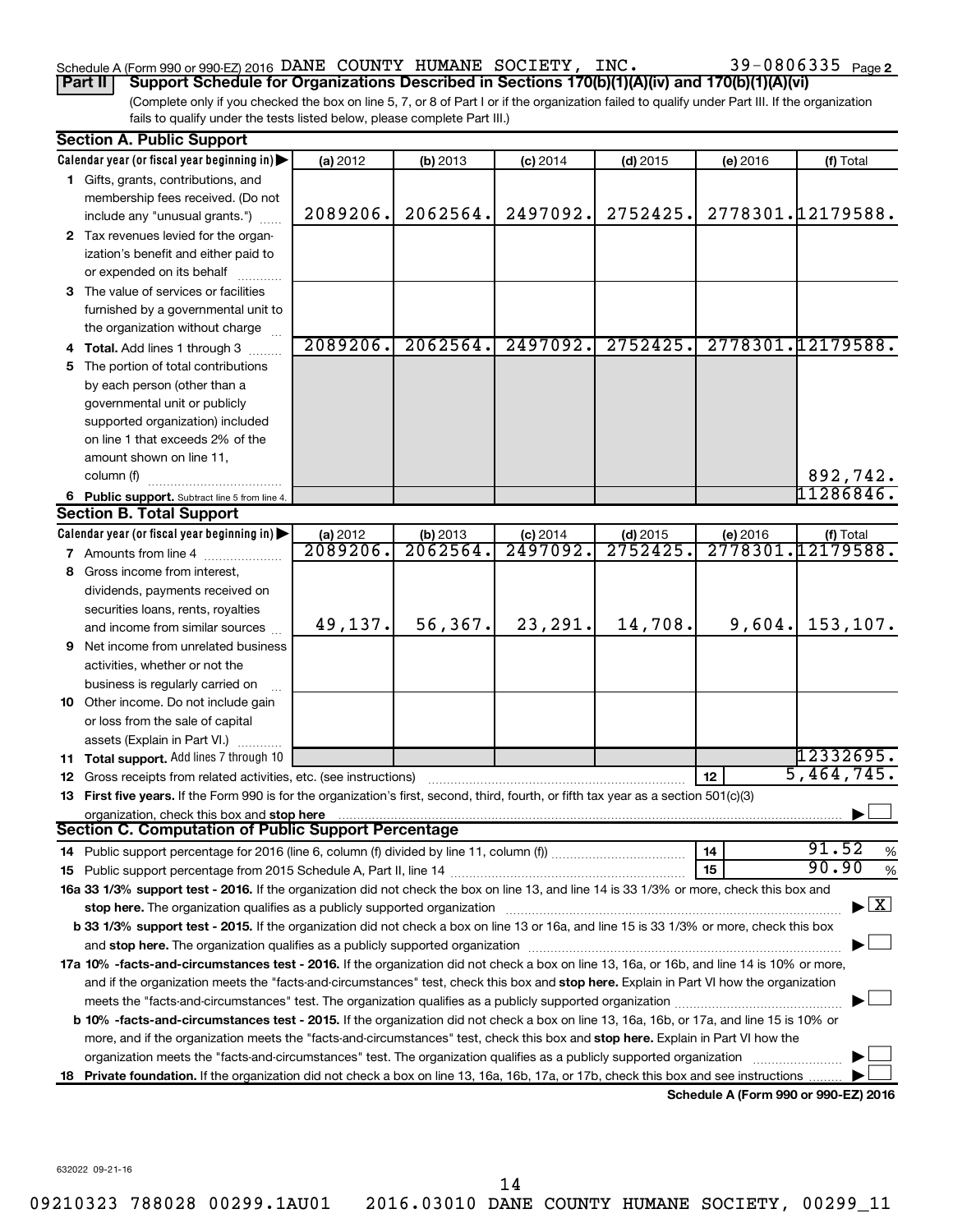### Schedule A (Form 990 or 990-EZ) 2016 DANE COUNTY HUMANE SOCIETY, INC.  $39-0806335$   $_{\rm Page}$ **Part III Support Schedule for Organizations Described in Section 509(a)(2)**

(Complete only if you checked the box on line 10 of Part I or if the organization failed to qualify under Part II. If the organization fails to qualify under the tests listed below, please complete Part II.)

| <b>Section A. Public Support</b>                                                                                                                                                                                                        |          |          |                 |            |          |                                      |
|-----------------------------------------------------------------------------------------------------------------------------------------------------------------------------------------------------------------------------------------|----------|----------|-----------------|------------|----------|--------------------------------------|
| Calendar year (or fiscal year beginning in)                                                                                                                                                                                             | (a) 2012 | (b) 2013 | $(c)$ 2014      | $(d)$ 2015 | (e) 2016 | (f) Total                            |
| 1 Gifts, grants, contributions, and                                                                                                                                                                                                     |          |          |                 |            |          |                                      |
| membership fees received. (Do not                                                                                                                                                                                                       |          |          |                 |            |          |                                      |
| include any "unusual grants.")                                                                                                                                                                                                          |          |          |                 |            |          |                                      |
| 2 Gross receipts from admissions,<br>merchandise sold or services per-<br>formed, or facilities furnished in<br>any activity that is related to the<br>organization's tax-exempt purpose                                                |          |          |                 |            |          |                                      |
| 3 Gross receipts from activities that                                                                                                                                                                                                   |          |          |                 |            |          |                                      |
| are not an unrelated trade or bus-<br>iness under section 513                                                                                                                                                                           |          |          |                 |            |          |                                      |
| 4 Tax revenues levied for the organ-                                                                                                                                                                                                    |          |          |                 |            |          |                                      |
| ization's benefit and either paid to<br>or expended on its behalf                                                                                                                                                                       |          |          |                 |            |          |                                      |
| 5 The value of services or facilities                                                                                                                                                                                                   |          |          |                 |            |          |                                      |
| furnished by a governmental unit to                                                                                                                                                                                                     |          |          |                 |            |          |                                      |
| the organization without charge                                                                                                                                                                                                         |          |          |                 |            |          |                                      |
| 6 Total. Add lines 1 through 5                                                                                                                                                                                                          |          |          |                 |            |          |                                      |
| 7a Amounts included on lines 1, 2, and                                                                                                                                                                                                  |          |          |                 |            |          |                                      |
| 3 received from disqualified persons                                                                                                                                                                                                    |          |          |                 |            |          |                                      |
| <b>b</b> Amounts included on lines 2 and 3 received<br>from other than disqualified persons that<br>exceed the greater of \$5,000 or 1% of the<br>amount on line 13 for the year                                                        |          |          |                 |            |          |                                      |
| c Add lines 7a and 7b                                                                                                                                                                                                                   |          |          |                 |            |          |                                      |
| 8 Public support. (Subtract line 7c from line 6.)                                                                                                                                                                                       |          |          |                 |            |          |                                      |
| <b>Section B. Total Support</b>                                                                                                                                                                                                         |          |          |                 |            |          |                                      |
| Calendar year (or fiscal year beginning in)                                                                                                                                                                                             | (a) 2012 | (b) 2013 | <b>(c)</b> 2014 | $(d)$ 2015 | (e) 2016 | (f) Total                            |
| 9 Amounts from line 6                                                                                                                                                                                                                   |          |          |                 |            |          |                                      |
| <b>10a</b> Gross income from interest,<br>dividends, payments received on<br>securities loans, rents, royalties<br>and income from similar sources                                                                                      |          |          |                 |            |          |                                      |
| <b>b</b> Unrelated business taxable income<br>(less section 511 taxes) from businesses<br>acquired after June 30, 1975                                                                                                                  |          |          |                 |            |          |                                      |
| c Add lines 10a and 10b                                                                                                                                                                                                                 |          |          |                 |            |          |                                      |
| <b>11</b> Net income from unrelated business<br>activities not included in line 10b.<br>whether or not the business is<br>regularly carried on                                                                                          |          |          |                 |            |          |                                      |
| 12 Other income. Do not include gain<br>or loss from the sale of capital<br>assets (Explain in Part VI.)                                                                                                                                |          |          |                 |            |          |                                      |
| <b>13</b> Total support. (Add lines 9, 10c, 11, and 12.)                                                                                                                                                                                |          |          |                 |            |          |                                      |
| 14 First five years. If the Form 990 is for the organization's first, second, third, fourth, or fifth tax year as a section 501(c)(3) organization,                                                                                     |          |          |                 |            |          |                                      |
| check this box and stop here <b>contained and the contained and stop here</b> check this box and stop here <b>contained and the contained and stop here</b> contained and stop here contained and and stop here contained and stop here |          |          |                 |            |          |                                      |
| Section C. Computation of Public Support Percentage                                                                                                                                                                                     |          |          |                 |            |          |                                      |
|                                                                                                                                                                                                                                         |          |          |                 |            | 15       | ℅                                    |
|                                                                                                                                                                                                                                         |          |          |                 |            | 16       | %                                    |
| Section D. Computation of Investment Income Percentage                                                                                                                                                                                  |          |          |                 |            |          |                                      |
|                                                                                                                                                                                                                                         |          |          |                 |            | 17       | %                                    |
| 18 Investment income percentage from 2015 Schedule A, Part III, line 17                                                                                                                                                                 |          |          |                 |            | 18       | %                                    |
| 19a 33 1/3% support tests - 2016. If the organization did not check the box on line 14, and line 15 is more than 33 1/3%, and line 17 is not                                                                                            |          |          |                 |            |          |                                      |
| more than 33 1/3%, check this box and stop here. The organization qualifies as a publicly supported organization                                                                                                                        |          |          |                 |            |          |                                      |
| b 33 1/3% support tests - 2015. If the organization did not check a box on line 14 or line 19a, and line 16 is more than 33 1/3%, and                                                                                                   |          |          |                 |            |          |                                      |
| line 18 is not more than 33 1/3%, check this box and stop here. The organization qualifies as a publicly supported organization                                                                                                         |          |          |                 |            |          |                                      |
|                                                                                                                                                                                                                                         |          |          |                 |            |          |                                      |
| 632023 09-21-16                                                                                                                                                                                                                         |          |          | 15              |            |          | Schedule A (Form 990 or 990-EZ) 2016 |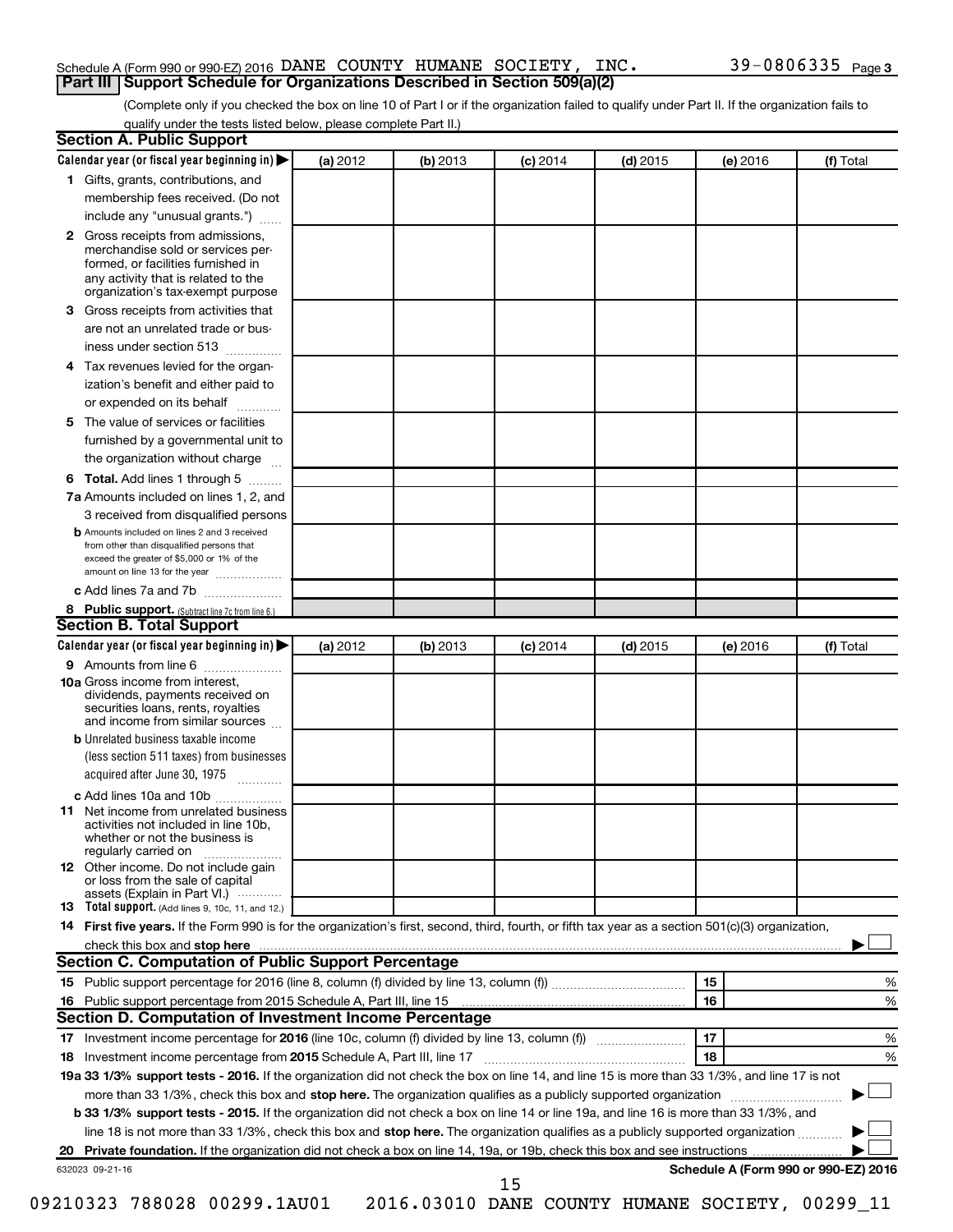**1**

**2**

**3a**

**3b**

**3c**

**4a**

**4b**

**4c**

**5a**

**5b 5c**

**6**

**7**

**8**

**9a**

**9b**

**9c**

**10a**

**10b**

**Yes No**

### **Part IV Supporting Organizations**

(Complete only if you checked a box in line 12 on Part I. If you checked 12a of Part I, complete Sections A and B. If you checked 12b of Part I, complete Sections A and C. If you checked 12c of Part I, complete Sections A, D, and E. If you checked 12d of Part I, complete Sections A and D, and complete Part V.)

### **Section A. All Supporting Organizations**

- **1** Are all of the organization's supported organizations listed by name in the organization's governing documents? If "No," describe in Part VI how the supported organizations are designated. If designated by *class or purpose, describe the designation. If historic and continuing relationship, explain.*
- **2** Did the organization have any supported organization that does not have an IRS determination of status under section 509(a)(1) or (2)? If "Yes," explain in Part VI how the organization determined that the supported *organization was described in section 509(a)(1) or (2).*
- **3a** Did the organization have a supported organization described in section 501(c)(4), (5), or (6)? If "Yes," answer *(b) and (c) below.*
- **b** Did the organization confirm that each supported organization qualified under section 501(c)(4), (5), or (6) and satisfied the public support tests under section 509(a)(2)? If "Yes," describe in Part VI when and how the *organization made the determination.*
- **c** Did the organization ensure that all support to such organizations was used exclusively for section 170(c)(2)(B) purposes? If "Yes," explain in Part VI what controls the organization put in place to ensure such use.
- **4 a** *If* Was any supported organization not organized in the United States ("foreign supported organization")? *"Yes," and if you checked 12a or 12b in Part I, answer (b) and (c) below.*
- **b** Did the organization have ultimate control and discretion in deciding whether to make grants to the foreign supported organization? If "Yes," describe in Part VI how the organization had such control and discretion *despite being controlled or supervised by or in connection with its supported organizations.*
- **c** Did the organization support any foreign supported organization that does not have an IRS determination under sections 501(c)(3) and 509(a)(1) or (2)? If "Yes," explain in Part VI what controls the organization used *to ensure that all support to the foreign supported organization was used exclusively for section 170(c)(2)(B) purposes.*
- **5a** Did the organization add, substitute, or remove any supported organizations during the tax year? If "Yes," answer (b) and (c) below (if applicable). Also, provide detail in Part VI, including (i) the names and EIN *numbers of the supported organizations added, substituted, or removed; (ii) the reasons for each such action; (iii) the authority under the organization's organizing document authorizing such action; and (iv) how the action was accomplished (such as by amendment to the organizing document).*
- **b Type I or Type II only.** Was any added or substituted supported organization part of a class already designated in the organization's organizing document?
- **c Substitutions only.**  Was the substitution the result of an event beyond the organization's control?
- **6** Did the organization provide support (whether in the form of grants or the provision of services or facilities) to support or benefit one or more of the filing organization's supported organizations? If "Yes," provide detail in anyone other than (i) its supported organizations, (ii) individuals that are part of the charitable class benefited by one or more of its supported organizations, or (iii) other supporting organizations that also *Part VI.*
- **7** Did the organization provide a grant, loan, compensation, or other similar payment to a substantial contributor regard to a substantial contributor? If "Yes," complete Part I of Schedule L (Form 990 or 990-EZ). (defined in section 4958(c)(3)(C)), a family member of a substantial contributor, or a 35% controlled entity with
- **8** Did the organization make a loan to a disqualified person (as defined in section 4958) not described in line 7? *If "Yes," complete Part I of Schedule L (Form 990 or 990-EZ).*
- **9 a** Was the organization controlled directly or indirectly at any time during the tax year by one or more in section 509(a)(1) or (2))? If "Yes," provide detail in Part VI. disqualified persons as defined in section 4946 (other than foundation managers and organizations described
- **b** Did one or more disqualified persons (as defined in line 9a) hold a controlling interest in any entity in which the supporting organization had an interest? If "Yes," provide detail in Part VI.
- **c** Did a disqualified person (as defined in line 9a) have an ownership interest in, or derive any personal benefit from, assets in which the supporting organization also had an interest? If "Yes," provide detail in Part VI.
- **10 a** Was the organization subject to the excess business holdings rules of section 4943 because of section supporting organizations)? If "Yes," answer 10b below. 4943(f) (regarding certain Type II supporting organizations, and all Type III non-functionally integrated
	- **b** Did the organization have any excess business holdings in the tax year? (Use Schedule C, Form 4720, to *determine whether the organization had excess business holdings.)*

632024 09-21-16

**Schedule A (Form 990 or 990-EZ) 2016**

09210323 788028 00299.1AU01 2016.03010 DANE COUNTY HUMANE SOCIETY, 00299\_11

16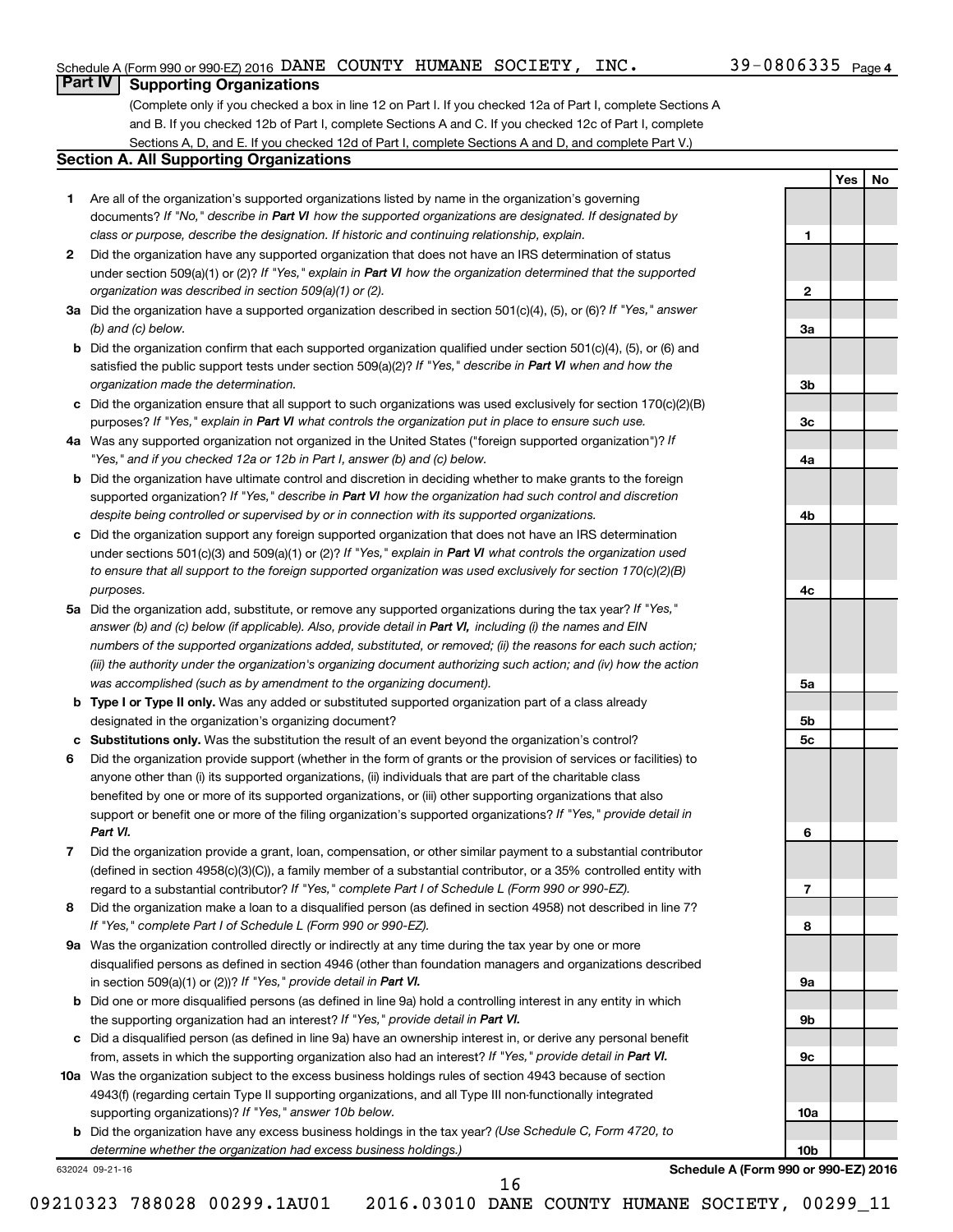#### Schedule A (Form 990 or 990-EZ) 2016 DANE COUNTY HUMANE SOCIETY, INC.  $39-0800335$  Page DANE COUNTY HUMANE SOCIETY, INC. 39-0806335

|             | Part IV<br><b>Supporting Organizations (continued)</b>                                                                                                                                                                           |                 |     |    |
|-------------|----------------------------------------------------------------------------------------------------------------------------------------------------------------------------------------------------------------------------------|-----------------|-----|----|
|             |                                                                                                                                                                                                                                  |                 | Yes | No |
| 11          | Has the organization accepted a gift or contribution from any of the following persons?                                                                                                                                          |                 |     |    |
|             | a A person who directly or indirectly controls, either alone or together with persons described in (b) and (c)                                                                                                                   |                 |     |    |
|             | below, the governing body of a supported organization?                                                                                                                                                                           | 11a             |     |    |
|             | <b>b</b> A family member of a person described in (a) above?                                                                                                                                                                     | 11 <sub>b</sub> |     |    |
|             | c A 35% controlled entity of a person described in (a) or (b) above? If "Yes" to a, b, or c, provide detail in Part VI.                                                                                                          | 11c             |     |    |
|             | <b>Section B. Type I Supporting Organizations</b>                                                                                                                                                                                |                 |     |    |
|             |                                                                                                                                                                                                                                  |                 | Yes | No |
| 1           | Did the directors, trustees, or membership of one or more supported organizations have the power to                                                                                                                              |                 |     |    |
|             | regularly appoint or elect at least a majority of the organization's directors or trustees at all times during the                                                                                                               |                 |     |    |
|             |                                                                                                                                                                                                                                  |                 |     |    |
|             | tax year? If "No," describe in Part VI how the supported organization(s) effectively operated, supervised, or                                                                                                                    |                 |     |    |
|             | controlled the organization's activities. If the organization had more than one supported organization,                                                                                                                          |                 |     |    |
|             | describe how the powers to appoint and/or remove directors or trustees were allocated among the supported                                                                                                                        |                 |     |    |
|             | organizations and what conditions or restrictions, if any, applied to such powers during the tax year.                                                                                                                           | 1               |     |    |
| 2           | Did the organization operate for the benefit of any supported organization other than the supported                                                                                                                              |                 |     |    |
|             | organization(s) that operated, supervised, or controlled the supporting organization? If "Yes," explain in                                                                                                                       |                 |     |    |
|             | Part VI how providing such benefit carried out the purposes of the supported organization(s) that operated,                                                                                                                      |                 |     |    |
|             | supervised, or controlled the supporting organization.                                                                                                                                                                           | 2               |     |    |
|             | <b>Section C. Type II Supporting Organizations</b>                                                                                                                                                                               |                 |     |    |
|             |                                                                                                                                                                                                                                  |                 | Yes | No |
| 1           | Were a majority of the organization's directors or trustees during the tax year also a majority of the directors                                                                                                                 |                 |     |    |
|             | or trustees of each of the organization's supported organization(s)? If "No," describe in Part VI how control                                                                                                                    |                 |     |    |
|             | or management of the supporting organization was vested in the same persons that controlled or managed                                                                                                                           |                 |     |    |
|             | the supported organization(s).                                                                                                                                                                                                   | 1               |     |    |
|             | <b>Section D. All Type III Supporting Organizations</b>                                                                                                                                                                          |                 |     |    |
|             |                                                                                                                                                                                                                                  |                 | Yes | No |
| 1           | Did the organization provide to each of its supported organizations, by the last day of the fifth month of the                                                                                                                   |                 |     |    |
|             | organization's tax year, (i) a written notice describing the type and amount of support provided during the prior tax                                                                                                            |                 |     |    |
|             | year, (ii) a copy of the Form 990 that was most recently filed as of the date of notification, and (iii) copies of the                                                                                                           |                 |     |    |
|             | organization's governing documents in effect on the date of notification, to the extent not previously provided?                                                                                                                 | 1               |     |    |
| 2           | Were any of the organization's officers, directors, or trustees either (i) appointed or elected by the supported                                                                                                                 |                 |     |    |
|             | organization(s) or (ii) serving on the governing body of a supported organization? If "No," explain in Part VI how                                                                                                               |                 |     |    |
|             | the organization maintained a close and continuous working relationship with the supported organization(s).                                                                                                                      | $\mathbf{2}$    |     |    |
| 3           | By reason of the relationship described in (2), did the organization's supported organizations have a                                                                                                                            |                 |     |    |
|             | significant voice in the organization's investment policies and in directing the use of the organization's                                                                                                                       |                 |     |    |
|             | income or assets at all times during the tax year? If "Yes," describe in Part VI the role the organization's                                                                                                                     |                 |     |    |
|             | supported organizations played in this regard.                                                                                                                                                                                   | з               |     |    |
|             | Section E. Type III Functionally Integrated Supporting Organizations                                                                                                                                                             |                 |     |    |
| 1           | Check the box next to the method that the organization used to satisfy the Integral Part Test during the yealsee instructions).                                                                                                  |                 |     |    |
| a           | The organization satisfied the Activities Test. Complete line 2 below.                                                                                                                                                           |                 |     |    |
| $\mathbf b$ | The organization is the parent of each of its supported organizations. Complete line 3 below.                                                                                                                                    |                 |     |    |
| c           | The organization supported a governmental entity. Describe in Part VI how you supported a government entity (see instructions).                                                                                                  |                 |     |    |
| 2           | Activities Test. Answer (a) and (b) below.                                                                                                                                                                                       |                 | Yes | No |
|             |                                                                                                                                                                                                                                  |                 |     |    |
| а           | Did substantially all of the organization's activities during the tax year directly further the exempt purposes of<br>the supported organization(s) to which the organization was responsive? If "Yes," then in Part VI identify |                 |     |    |
|             |                                                                                                                                                                                                                                  |                 |     |    |
|             | those supported organizations and explain<br>how these activities directly furthered their exempt purposes,                                                                                                                      |                 |     |    |
|             | how the organization was responsive to those supported organizations, and how the organization determined                                                                                                                        |                 |     |    |
|             | that these activities constituted substantially all of its activities.                                                                                                                                                           | 2a              |     |    |
|             | <b>b</b> Did the activities described in (a) constitute activities that, but for the organization's involvement, one or more                                                                                                     |                 |     |    |
|             | of the organization's supported organization(s) would have been engaged in? If "Yes," explain in Part VI the                                                                                                                     |                 |     |    |
|             | reasons for the organization's position that its supported organization(s) would have engaged in these                                                                                                                           |                 |     |    |
|             | activities but for the organization's involvement.                                                                                                                                                                               | 2b              |     |    |
| з           | Parent of Supported Organizations. Answer (a) and (b) below.                                                                                                                                                                     |                 |     |    |
|             | a Did the organization have the power to regularly appoint or elect a majority of the officers, directors, or                                                                                                                    |                 |     |    |
|             | trustees of each of the supported organizations? Provide details in Part VI.                                                                                                                                                     | За              |     |    |
|             | <b>b</b> Did the organization exercise a substantial degree of direction over the policies, programs, and activities of each                                                                                                     |                 |     |    |
|             | of its supported organizations? If "Yes," describe in Part VI the role played by the organization in this regard.                                                                                                                | 3b              |     |    |
|             | Schedule A (Form 990 or 990-EZ) 2016<br>632025 09-21-16<br>17                                                                                                                                                                    |                 |     |    |
|             |                                                                                                                                                                                                                                  |                 |     |    |

 $\perp$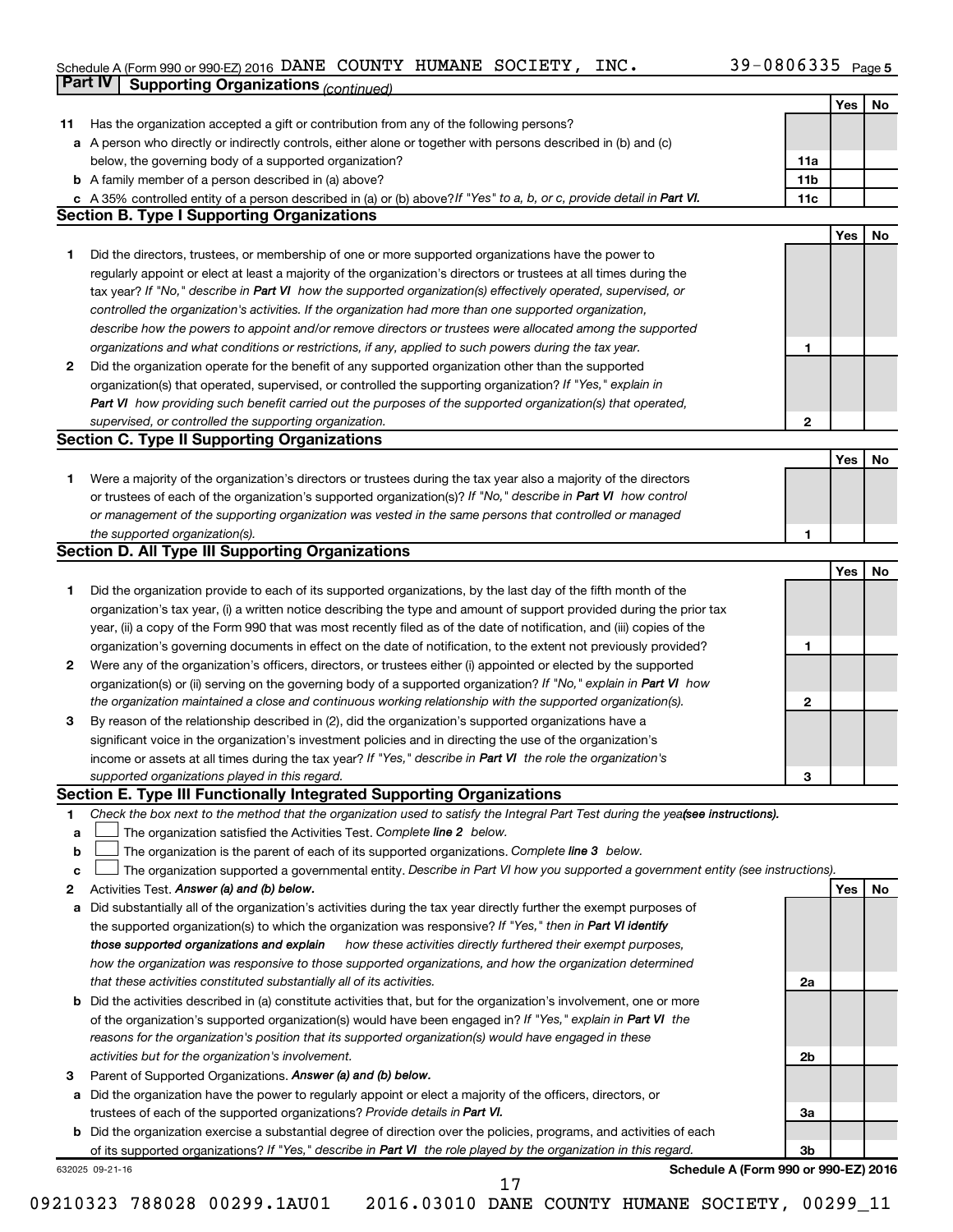| Schedule A (Form 990 or 990-EZ) 2016 DANE COUNTY HUMANE SOCIETY, INC.                 |  |  | 39-0806335 $_{Page6}$ |  |
|---------------------------------------------------------------------------------------|--|--|-----------------------|--|
| <b>Part V</b> Type III Non-Functionally Integrated 509(a)(3) Supporting Organizations |  |  |                       |  |

1 **Letter See instructions.** All Check here if the organization satisfied the Integral Part Test as a qualifying trust on Nov. 20, 1970 (explain in Part VI.) See instructions. All other Type III non-functionally integrated supporting organizations must complete Sections A through E.

| Section A - Adjusted Net Income |                                                                              |                | (A) Prior Year | (B) Current Year<br>(optional) |
|---------------------------------|------------------------------------------------------------------------------|----------------|----------------|--------------------------------|
| 1                               | Net short-term capital gain                                                  | 1              |                |                                |
| 2                               | Recoveries of prior-year distributions                                       | $\overline{2}$ |                |                                |
| 3                               | Other gross income (see instructions)                                        | 3              |                |                                |
| 4                               | Add lines 1 through 3                                                        | 4              |                |                                |
| 5                               | Depreciation and depletion                                                   | 5              |                |                                |
| 6                               | Portion of operating expenses paid or incurred for production or             |                |                |                                |
|                                 | collection of gross income or for management, conservation, or               |                |                |                                |
|                                 | maintenance of property held for production of income (see instructions)     | 6              |                |                                |
| 7                               | Other expenses (see instructions)                                            | $\overline{7}$ |                |                                |
| 8                               | <b>Adjusted Net Income</b> (subtract lines 5, 6, and 7 from line 4)          | 8              |                |                                |
|                                 | <b>Section B - Minimum Asset Amount</b>                                      |                | (A) Prior Year | (B) Current Year<br>(optional) |
| 1.                              | Aggregate fair market value of all non-exempt-use assets (see                |                |                |                                |
|                                 | instructions for short tax year or assets held for part of year):            |                |                |                                |
|                                 | a Average monthly value of securities                                        | 1a             |                |                                |
|                                 | <b>b</b> Average monthly cash balances                                       | 1 <sub>b</sub> |                |                                |
|                                 | c Fair market value of other non-exempt-use assets                           | 1c             |                |                                |
|                                 | d Total (add lines 1a, 1b, and 1c)                                           | 1 <sub>d</sub> |                |                                |
|                                 | e Discount claimed for blockage or other                                     |                |                |                                |
|                                 | factors (explain in detail in <b>Part VI</b> ):                              |                |                |                                |
| 2                               | Acquisition indebtedness applicable to non-exempt-use assets                 | $\mathbf{2}$   |                |                                |
| 3                               | Subtract line 2 from line 1d                                                 | 3              |                |                                |
| 4                               | Cash deemed held for exempt use. Enter 1-1/2% of line 3 (for greater amount, |                |                |                                |
|                                 | see instructions)                                                            | 4              |                |                                |
| 5                               | Net value of non-exempt-use assets (subtract line 4 from line 3)             | 5              |                |                                |
| 6                               | Multiply line 5 by .035                                                      | 6              |                |                                |
| 7                               | Recoveries of prior-year distributions                                       | 7              |                |                                |
| 8                               | Minimum Asset Amount (add line 7 to line 6)                                  | 8              |                |                                |
|                                 | <b>Section C - Distributable Amount</b>                                      |                |                | <b>Current Year</b>            |
| 1                               | Adjusted net income for prior year (from Section A, line 8, Column A)        | 1              |                |                                |
| $\mathbf{2}$                    | Enter 85% of line 1                                                          | $\overline{2}$ |                |                                |
| з                               | Minimum asset amount for prior year (from Section B, line 8, Column A)       | 3              |                |                                |
| 4                               | Enter greater of line 2 or line 3                                            | 4              |                |                                |
| 5                               | Income tax imposed in prior year                                             | 5              |                |                                |
| 6                               | Distributable Amount. Subtract line 5 from line 4, unless subject to         |                |                |                                |
|                                 | emergency temporary reduction (see instructions)                             | 6              |                |                                |
|                                 |                                                                              |                |                |                                |

**7** Check here if the current year is the organization's first as a non-functionally integrated Type III supporting organization (see † instructions).

**Schedule A (Form 990 or 990-EZ) 2016**

632026 09-21-16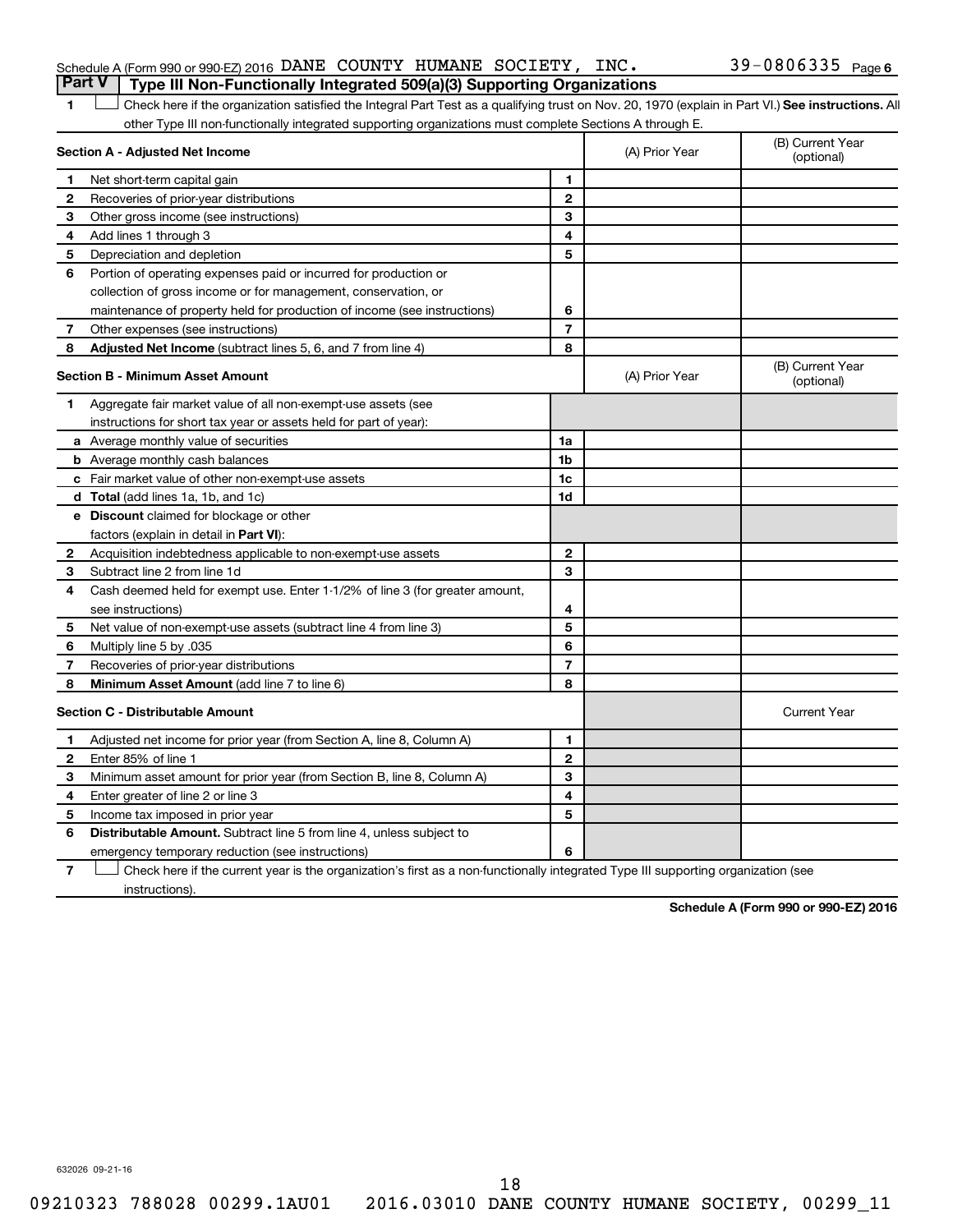#### Schedule A (Form 990 or 990-EZ) 2016 DANE COUNTY HUMANE SOCIETY, INC.  $39-0800335$  Page DANE COUNTY HUMANE SOCIETY, INC. 39-0806335

| <b>Part V</b>  | Type III Non-Functionally Integrated 509(a)(3) Supporting Organizations (continued)        |                             |                                       |                                         |  |
|----------------|--------------------------------------------------------------------------------------------|-----------------------------|---------------------------------------|-----------------------------------------|--|
|                | <b>Section D - Distributions</b>                                                           |                             |                                       | <b>Current Year</b>                     |  |
| 1              | Amounts paid to supported organizations to accomplish exempt purposes                      |                             |                                       |                                         |  |
| $\mathbf{2}$   | Amounts paid to perform activity that directly furthers exempt purposes of supported       |                             |                                       |                                         |  |
|                | organizations, in excess of income from activity                                           |                             |                                       |                                         |  |
| 3              | Administrative expenses paid to accomplish exempt purposes of supported organizations      |                             |                                       |                                         |  |
| 4              | Amounts paid to acquire exempt-use assets                                                  |                             |                                       |                                         |  |
| 5              | Qualified set-aside amounts (prior IRS approval required)                                  |                             |                                       |                                         |  |
| 6              | Other distributions (describe in <b>Part VI</b> ). See instructions                        |                             |                                       |                                         |  |
| 7              | <b>Total annual distributions.</b> Add lines 1 through 6                                   |                             |                                       |                                         |  |
| 8              | Distributions to attentive supported organizations to which the organization is responsive |                             |                                       |                                         |  |
|                | (provide details in Part VI). See instructions                                             |                             |                                       |                                         |  |
| 9              | Distributable amount for 2016 from Section C, line 6                                       |                             |                                       |                                         |  |
| 10             | Line 8 amount divided by Line 9 amount                                                     |                             |                                       |                                         |  |
|                |                                                                                            | (i)                         | (ii)                                  | (iii)                                   |  |
|                |                                                                                            | <b>Excess Distributions</b> | <b>Underdistributions</b><br>Pre-2016 | <b>Distributable</b><br>Amount for 2016 |  |
|                | Section E - Distribution Allocations (see instructions)                                    |                             |                                       |                                         |  |
| 1              | Distributable amount for 2016 from Section C, line 6                                       |                             |                                       |                                         |  |
| $\mathbf{2}$   | Underdistributions, if any, for years prior to 2016 (reason-                               |                             |                                       |                                         |  |
|                | able cause required-explain in Part VI). See instructions                                  |                             |                                       |                                         |  |
| 3              | Excess distributions carryover, if any, to 2016:                                           |                             |                                       |                                         |  |
| а              |                                                                                            |                             |                                       |                                         |  |
| b              |                                                                                            |                             |                                       |                                         |  |
|                | c From 2013                                                                                |                             |                                       |                                         |  |
|                | <b>d</b> From 2014                                                                         |                             |                                       |                                         |  |
|                | e From 2015                                                                                |                             |                                       |                                         |  |
|                | f Total of lines 3a through e                                                              |                             |                                       |                                         |  |
|                | <b>g</b> Applied to underdistributions of prior years                                      |                             |                                       |                                         |  |
|                | <b>h</b> Applied to 2016 distributable amount                                              |                             |                                       |                                         |  |
| Ť.             | Carryover from 2011 not applied (see instructions)                                         |                             |                                       |                                         |  |
|                | Remainder. Subtract lines 3g, 3h, and 3i from 3f.                                          |                             |                                       |                                         |  |
| 4              | Distributions for 2016 from Section D,                                                     |                             |                                       |                                         |  |
|                | line $7:$                                                                                  |                             |                                       |                                         |  |
|                | a Applied to underdistributions of prior years                                             |                             |                                       |                                         |  |
|                | <b>b</b> Applied to 2016 distributable amount                                              |                             |                                       |                                         |  |
| c              | Remainder. Subtract lines 4a and 4b from 4                                                 |                             |                                       |                                         |  |
| 5              | Remaining underdistributions for years prior to 2016, if                                   |                             |                                       |                                         |  |
|                | any. Subtract lines 3g and 4a from line 2. For result greater                              |                             |                                       |                                         |  |
|                | than zero, explain in Part VI. See instructions                                            |                             |                                       |                                         |  |
| 6              | Remaining underdistributions for 2016. Subtract lines 3h                                   |                             |                                       |                                         |  |
|                | and 4b from line 1. For result greater than zero, explain in                               |                             |                                       |                                         |  |
|                | Part VI. See instructions                                                                  |                             |                                       |                                         |  |
| $\overline{7}$ | Excess distributions carryover to 2017. Add lines 3j                                       |                             |                                       |                                         |  |
|                | and 4c                                                                                     |                             |                                       |                                         |  |
| 8              | Breakdown of line 7:                                                                       |                             |                                       |                                         |  |
| a              |                                                                                            |                             |                                       |                                         |  |
|                | <b>b</b> Excess from 2013                                                                  |                             |                                       |                                         |  |
|                | c Excess from 2014                                                                         |                             |                                       |                                         |  |
|                | d Excess from 2015                                                                         |                             |                                       |                                         |  |
|                | e Excess from 2016                                                                         |                             |                                       |                                         |  |

**Schedule A (Form 990 or 990-EZ) 2016**

632027 09-21-16

19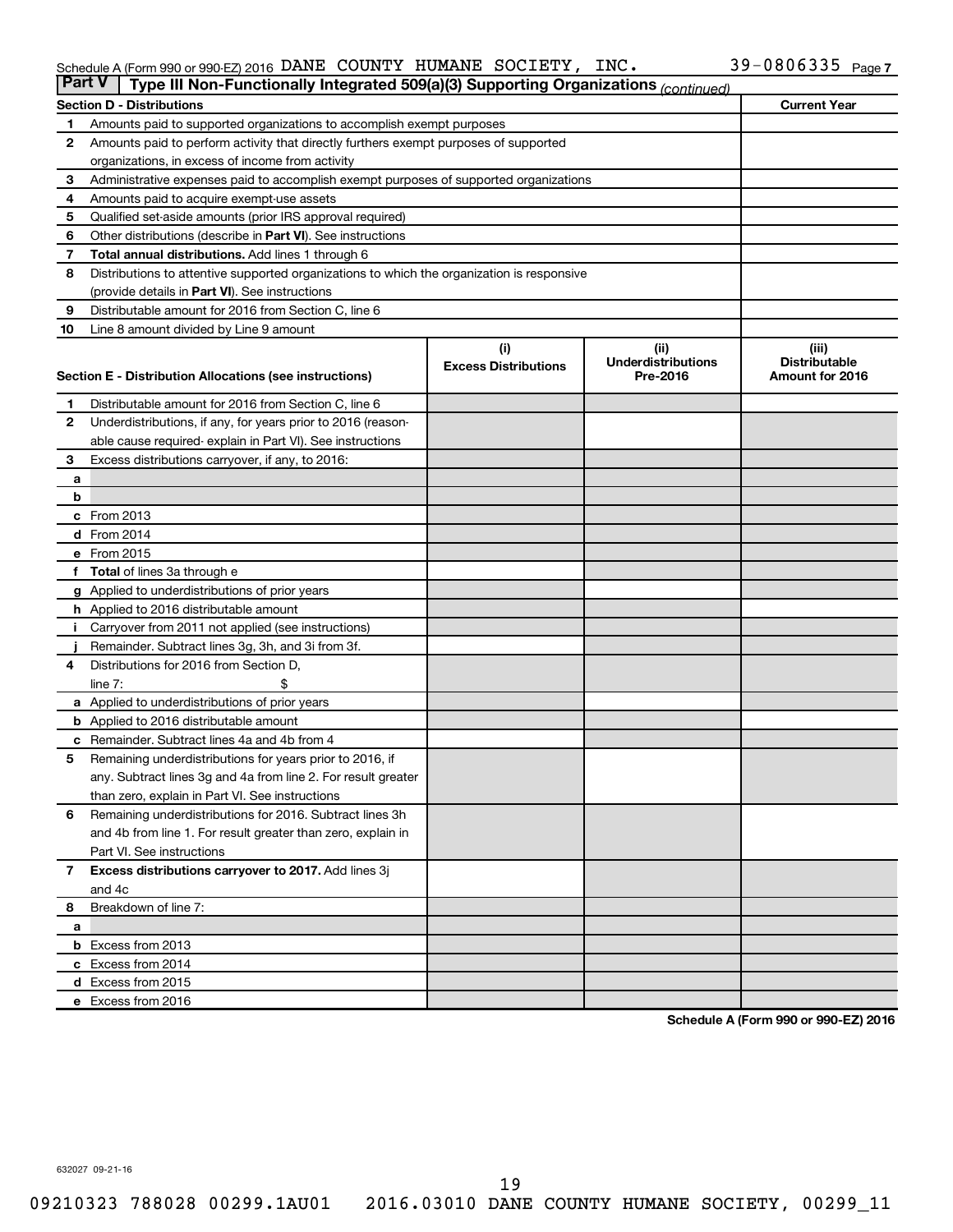| Supplemental Information. Provide the explanations required by Part II, line 10; Part II, line 17a or 17b; Part III, line 12;<br>Part IV, Section A, lines 1, 2, 3b, 3c, 4b, 4c, 5a, 6, 9a, 9b, 9c, 11a, 11b, and 11c; Part IV, Section B, lines 1 and 2; Part IV, Section C,<br>line 1; Part IV, Section D, lines 2 and 3; Part IV, Section E, lines 1c, 2a, 2b,<br>Section D, lines 5, 6, and 8; and Part V, Section E, lines 2, 5, and 6. Also complete this part for any additional information.<br>(See instructions.)<br>Schedule A (Form 990 or 990-EZ) 2016<br>20 | <b>Part VI</b>  | Schedule A (Form 990 or 990-EZ) 2016 DANE COUNTY HUMANE SOCIETY, INC. |  |  | 39-0806335 Page 8 |  |
|---------------------------------------------------------------------------------------------------------------------------------------------------------------------------------------------------------------------------------------------------------------------------------------------------------------------------------------------------------------------------------------------------------------------------------------------------------------------------------------------------------------------------------------------------------------------------|-----------------|-----------------------------------------------------------------------|--|--|-------------------|--|
|                                                                                                                                                                                                                                                                                                                                                                                                                                                                                                                                                                           |                 |                                                                       |  |  |                   |  |
|                                                                                                                                                                                                                                                                                                                                                                                                                                                                                                                                                                           |                 |                                                                       |  |  |                   |  |
|                                                                                                                                                                                                                                                                                                                                                                                                                                                                                                                                                                           |                 |                                                                       |  |  |                   |  |
|                                                                                                                                                                                                                                                                                                                                                                                                                                                                                                                                                                           |                 |                                                                       |  |  |                   |  |
|                                                                                                                                                                                                                                                                                                                                                                                                                                                                                                                                                                           |                 |                                                                       |  |  |                   |  |
|                                                                                                                                                                                                                                                                                                                                                                                                                                                                                                                                                                           |                 |                                                                       |  |  |                   |  |
|                                                                                                                                                                                                                                                                                                                                                                                                                                                                                                                                                                           |                 |                                                                       |  |  |                   |  |
|                                                                                                                                                                                                                                                                                                                                                                                                                                                                                                                                                                           |                 |                                                                       |  |  |                   |  |
|                                                                                                                                                                                                                                                                                                                                                                                                                                                                                                                                                                           |                 |                                                                       |  |  |                   |  |
|                                                                                                                                                                                                                                                                                                                                                                                                                                                                                                                                                                           |                 |                                                                       |  |  |                   |  |
|                                                                                                                                                                                                                                                                                                                                                                                                                                                                                                                                                                           |                 |                                                                       |  |  |                   |  |
|                                                                                                                                                                                                                                                                                                                                                                                                                                                                                                                                                                           |                 |                                                                       |  |  |                   |  |
|                                                                                                                                                                                                                                                                                                                                                                                                                                                                                                                                                                           |                 |                                                                       |  |  |                   |  |
|                                                                                                                                                                                                                                                                                                                                                                                                                                                                                                                                                                           |                 |                                                                       |  |  |                   |  |
|                                                                                                                                                                                                                                                                                                                                                                                                                                                                                                                                                                           |                 |                                                                       |  |  |                   |  |
|                                                                                                                                                                                                                                                                                                                                                                                                                                                                                                                                                                           |                 |                                                                       |  |  |                   |  |
|                                                                                                                                                                                                                                                                                                                                                                                                                                                                                                                                                                           |                 |                                                                       |  |  |                   |  |
|                                                                                                                                                                                                                                                                                                                                                                                                                                                                                                                                                                           |                 |                                                                       |  |  |                   |  |
|                                                                                                                                                                                                                                                                                                                                                                                                                                                                                                                                                                           |                 |                                                                       |  |  |                   |  |
|                                                                                                                                                                                                                                                                                                                                                                                                                                                                                                                                                                           |                 |                                                                       |  |  |                   |  |
|                                                                                                                                                                                                                                                                                                                                                                                                                                                                                                                                                                           |                 |                                                                       |  |  |                   |  |
|                                                                                                                                                                                                                                                                                                                                                                                                                                                                                                                                                                           |                 |                                                                       |  |  |                   |  |
|                                                                                                                                                                                                                                                                                                                                                                                                                                                                                                                                                                           |                 |                                                                       |  |  |                   |  |
|                                                                                                                                                                                                                                                                                                                                                                                                                                                                                                                                                                           |                 |                                                                       |  |  |                   |  |
|                                                                                                                                                                                                                                                                                                                                                                                                                                                                                                                                                                           |                 |                                                                       |  |  |                   |  |
|                                                                                                                                                                                                                                                                                                                                                                                                                                                                                                                                                                           |                 |                                                                       |  |  |                   |  |
|                                                                                                                                                                                                                                                                                                                                                                                                                                                                                                                                                                           |                 |                                                                       |  |  |                   |  |
|                                                                                                                                                                                                                                                                                                                                                                                                                                                                                                                                                                           |                 |                                                                       |  |  |                   |  |
|                                                                                                                                                                                                                                                                                                                                                                                                                                                                                                                                                                           |                 |                                                                       |  |  |                   |  |
|                                                                                                                                                                                                                                                                                                                                                                                                                                                                                                                                                                           |                 |                                                                       |  |  |                   |  |
|                                                                                                                                                                                                                                                                                                                                                                                                                                                                                                                                                                           |                 |                                                                       |  |  |                   |  |
|                                                                                                                                                                                                                                                                                                                                                                                                                                                                                                                                                                           |                 |                                                                       |  |  |                   |  |
|                                                                                                                                                                                                                                                                                                                                                                                                                                                                                                                                                                           |                 |                                                                       |  |  |                   |  |
|                                                                                                                                                                                                                                                                                                                                                                                                                                                                                                                                                                           |                 |                                                                       |  |  |                   |  |
|                                                                                                                                                                                                                                                                                                                                                                                                                                                                                                                                                                           |                 |                                                                       |  |  |                   |  |
|                                                                                                                                                                                                                                                                                                                                                                                                                                                                                                                                                                           |                 |                                                                       |  |  |                   |  |
|                                                                                                                                                                                                                                                                                                                                                                                                                                                                                                                                                                           |                 |                                                                       |  |  |                   |  |
|                                                                                                                                                                                                                                                                                                                                                                                                                                                                                                                                                                           |                 |                                                                       |  |  |                   |  |
|                                                                                                                                                                                                                                                                                                                                                                                                                                                                                                                                                                           |                 |                                                                       |  |  |                   |  |
|                                                                                                                                                                                                                                                                                                                                                                                                                                                                                                                                                                           |                 |                                                                       |  |  |                   |  |
|                                                                                                                                                                                                                                                                                                                                                                                                                                                                                                                                                                           |                 |                                                                       |  |  |                   |  |
|                                                                                                                                                                                                                                                                                                                                                                                                                                                                                                                                                                           |                 |                                                                       |  |  |                   |  |
|                                                                                                                                                                                                                                                                                                                                                                                                                                                                                                                                                                           |                 |                                                                       |  |  |                   |  |
|                                                                                                                                                                                                                                                                                                                                                                                                                                                                                                                                                                           |                 |                                                                       |  |  |                   |  |
|                                                                                                                                                                                                                                                                                                                                                                                                                                                                                                                                                                           |                 |                                                                       |  |  |                   |  |
|                                                                                                                                                                                                                                                                                                                                                                                                                                                                                                                                                                           |                 |                                                                       |  |  |                   |  |
|                                                                                                                                                                                                                                                                                                                                                                                                                                                                                                                                                                           |                 |                                                                       |  |  |                   |  |
|                                                                                                                                                                                                                                                                                                                                                                                                                                                                                                                                                                           |                 |                                                                       |  |  |                   |  |
|                                                                                                                                                                                                                                                                                                                                                                                                                                                                                                                                                                           |                 |                                                                       |  |  |                   |  |
|                                                                                                                                                                                                                                                                                                                                                                                                                                                                                                                                                                           |                 |                                                                       |  |  |                   |  |
|                                                                                                                                                                                                                                                                                                                                                                                                                                                                                                                                                                           | 632028 09-21-16 |                                                                       |  |  |                   |  |
| 09210323 788028 00299.1AU01<br>2016.03010 DANE COUNTY HUMANE SOCIETY, 00299_11                                                                                                                                                                                                                                                                                                                                                                                                                                                                                            |                 |                                                                       |  |  |                   |  |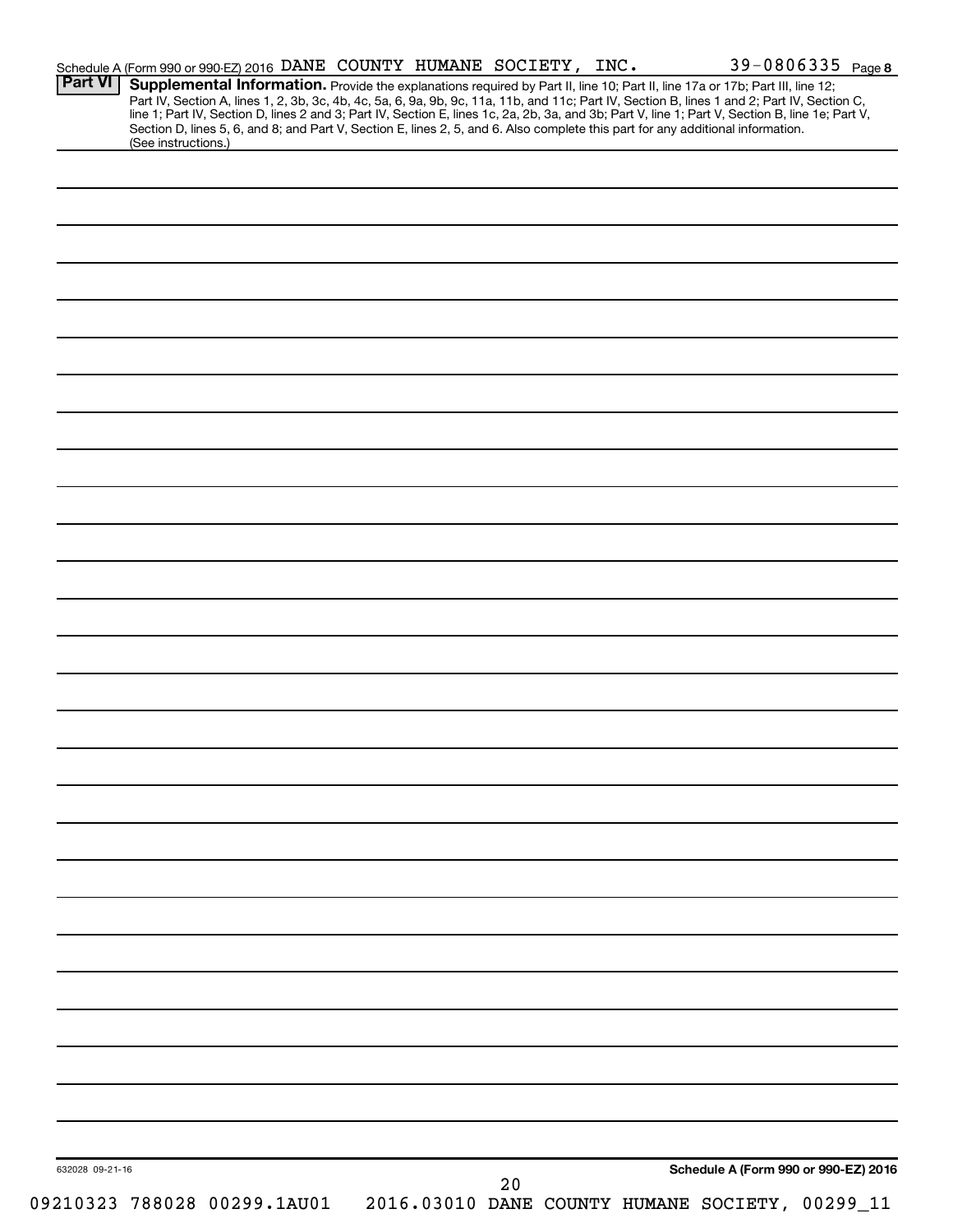\*\* PUBLIC DISCLOSURE COPY \*\*

## **Schedule B Schedule of Contributors**

**or 990-PF) | Attach to Form 990, Form 990-EZ, or Form 990-PF. | Information about Schedule B (Form 990, 990-EZ, or 990-PF) and** its instructions is at www.irs.gov/form990.

OMB No. 1545-0047

**2016**

**Name of the organization Employer identification number**

| (Form 990, 990-EZ,<br>or 990-PF)                              |  |
|---------------------------------------------------------------|--|
| Department of the Treasury<br><b>Internal Revenue Service</b> |  |

**Organization type** (check one):

| DANE COUNTY HUMANE SOCIETY, INC. | 39-0806335 |
|----------------------------------|------------|
|----------------------------------|------------|

| Filers of:         | Section:                                                                  |
|--------------------|---------------------------------------------------------------------------|
| Form 990 or 990-FZ | $\boxed{\textbf{X}}$ 501(c)( 3) (enter number) organization               |
|                    | 4947(a)(1) nonexempt charitable trust not treated as a private foundation |
|                    | 527 political organization                                                |
| Form 990-PF        | 501(c)(3) exempt private foundation                                       |
|                    | 4947(a)(1) nonexempt charitable trust treated as a private foundation     |
|                    | 501(c)(3) taxable private foundation                                      |

Check if your organization is covered by the General Rule or a Special Rule.

**Note:**  Only a section 501(c)(7), (8), or (10) organization can check boxes for both the General Rule and a Special Rule. See instructions.

### **General Rule**

 $\Box$ 

For an organization filing Form 990, 990-EZ, or 990-PF that received, during the year, contributions totaling \$5,000 or more (in money or property) from any one contributor. Complete Parts I and II. See instructions for determining a contributor's total contributions.

### **Special Rules**

any one contributor, during the year, total contributions of the greater of **(1)** \$5,000 or **(2)** 2% of the amount on (i) Form 990, Part VIII, line 1h,  $\boxed{\text{X}}$  For an organization described in section 501(c)(3) filing Form 990 or 990-EZ that met the 33 1/3% support test of the regulations under sections 509(a)(1) and 170(b)(1)(A)(vi), that checked Schedule A (Form 990 or 990-EZ), Part II, line 13, 16a, or 16b, and that received from or (ii) Form 990-EZ, line 1. Complete Parts I and II.

year, total contributions of more than \$1,000 *exclusively* for religious, charitable, scientific, literary, or educational purposes, or for For an organization described in section 501(c)(7), (8), or (10) filing Form 990 or 990-EZ that received from any one contributor, during the the prevention of cruelty to children or animals. Complete Parts I, II, and III.  $\Box$ 

purpose. Don't complete any of the parts unless the General Rule applies to this organization because it received nonexclusively year, contributions exclusively for religious, charitable, etc., purposes, but no such contributions totaled more than \$1,000. If this box is checked, enter here the total contributions that were received during the year for an exclusively religious, charitable, etc., For an organization described in section 501(c)(7), (8), or (10) filing Form 990 or 990-EZ that received from any one contributor, during the religious, charitable, etc., contributions totaling \$5,000 or more during the year  $\ldots$  $\ldots$  $\ldots$  $\ldots$  $\ldots$  $\ldots$  $\Box$ 

**Caution:**  An organization that isn't covered by the General Rule and/or the Special Rules doesn't file Schedule B (Form 990, 990-EZ, or 990-PF),  **must** but it answer "No" on Part IV, line 2, of its Form 990; or check the box on line H of its Form 990-EZ or on its Form 990-PF, Part I, line 2, to certify that it doesn't meet the filing requirements of Schedule B (Form 990, 990-EZ, or 990-PF).

LHA For Paperwork Reduction Act Notice, see the Instructions for Form 990, 990-EZ, or 990-PF. Schedule B (Form 990, 990-EZ, or 990-PF) (2016)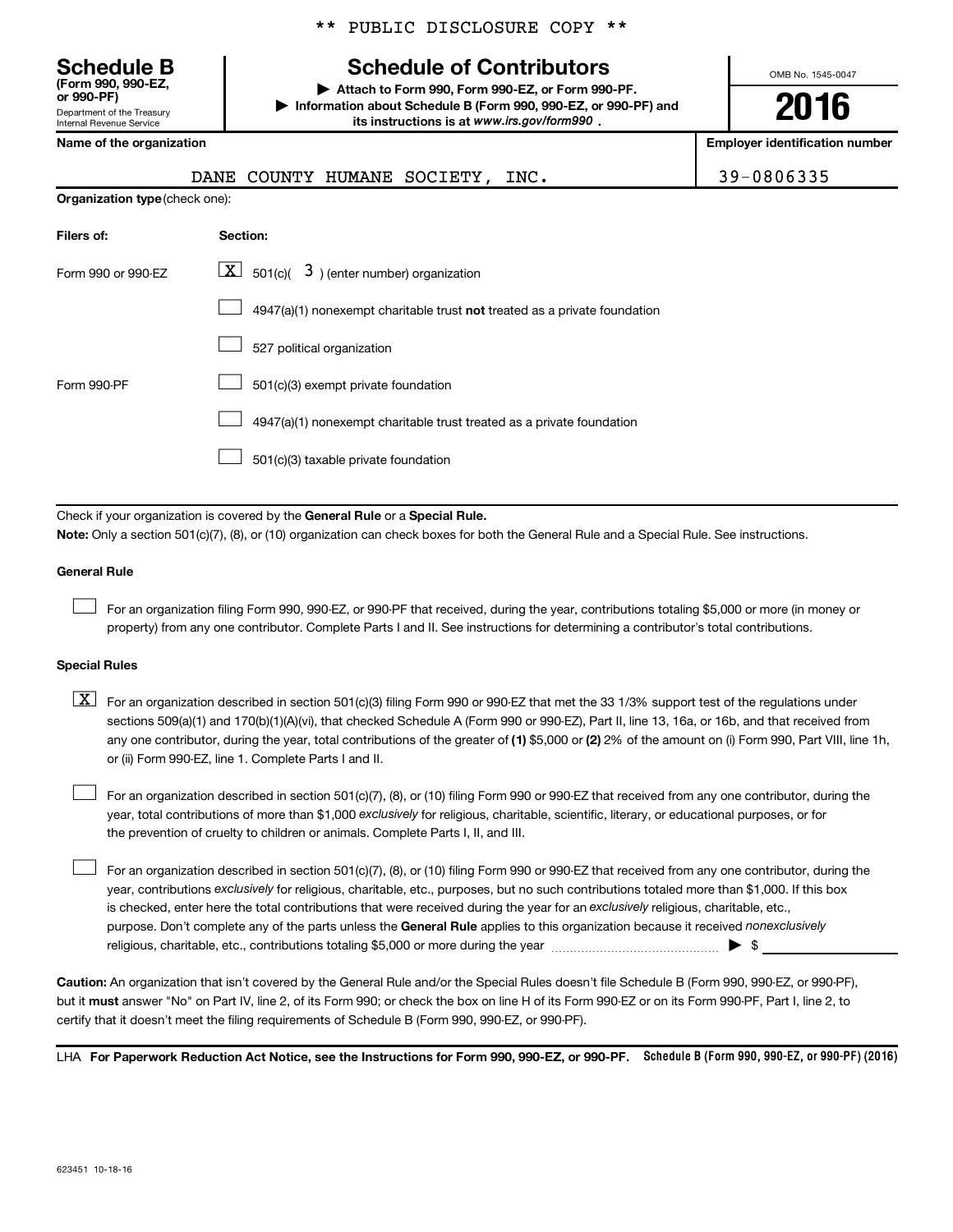| Schedule B (Form 990, 990-EZ, or 990-PF) (2016) | Page |
|-------------------------------------------------|------|
|-------------------------------------------------|------|

**Name of organization Employer identification number**

DANE COUNTY HUMANE SOCIETY, INC. 39-0806335

623452 10-18-16 **Schedule B (Form 990, 990-EZ, or 990-PF) (2016) (a) No. (b) Name, address, and ZIP + 4 (c) Total contributions (d) Type of contribution Person Payroll Noncash (a) No. (b) Name, address, and ZIP + 4 (c) Total contributions (d) Type of contribution Person Payroll Noncash (a) No. (b) Name, address, and ZIP + 4 (c) Total contributions (d) Type of contribution Person Payroll Noncash (a) No. (b) Name, address, and ZIP + 4 (c) Total contributions (d) Type of contribution Person Payroll Noncash (a) No. (b) Name, address, and ZIP + 4 (c) Total contributions (d) Type of contribution Person Payroll Noncash (a) No. (b) Name, address, and ZIP + 4 (c) Total contributions (d) Type of contribution Person Payroll Noncash Part I** Contributors (See instructions). Use duplicate copies of Part I if additional space is needed. \$ (Complete Part II for noncash contributions.) \$ (Complete Part II for noncash contributions.) \$ (Complete Part II for noncash contributions.) \$ (Complete Part II for noncash contributions.) \$ (Complete Part II for noncash contributions.) \$ (Complete Part II for noncash contributions.)  $\lfloor x \rfloor$  $\Box$  $\Box$  $\boxed{\text{X}}$  $\Box$ †  $\boxed{\textbf{X}}$  $\Box$  $\Box$  $\boxed{\textbf{X}}$  $\Box$  $\Box$  $\boxed{\text{X}}$  $\Box$  $\Box$  $\boxed{\text{X}}$  $\Box$  $\Box$  $\begin{array}{|c|c|c|c|c|}\hline \ \text{1} & \text{Person} & \text{X} \ \hline \end{array}$ 263,331.  $2$  Person  $\overline{\text{X}}$  $106,000.$  $\begin{array}{|c|c|c|c|c|c|}\hline \text{3} & \text{Person} & \text{X} \ \hline \end{array}$ 181,513.  $\begin{array}{|c|c|c|c|c|}\hline \text{4} & \text{Person} & \text{\textbf{X}}\ \hline \end{array}$ 164,550. 5 X 70,700.  $\overline{6}$  Person  $\overline{X}$ 86,808. 09210323 788028 00299.1AU01 2016.03010 DANE COUNTY HUMANE SOCIETY, 00299\_11 22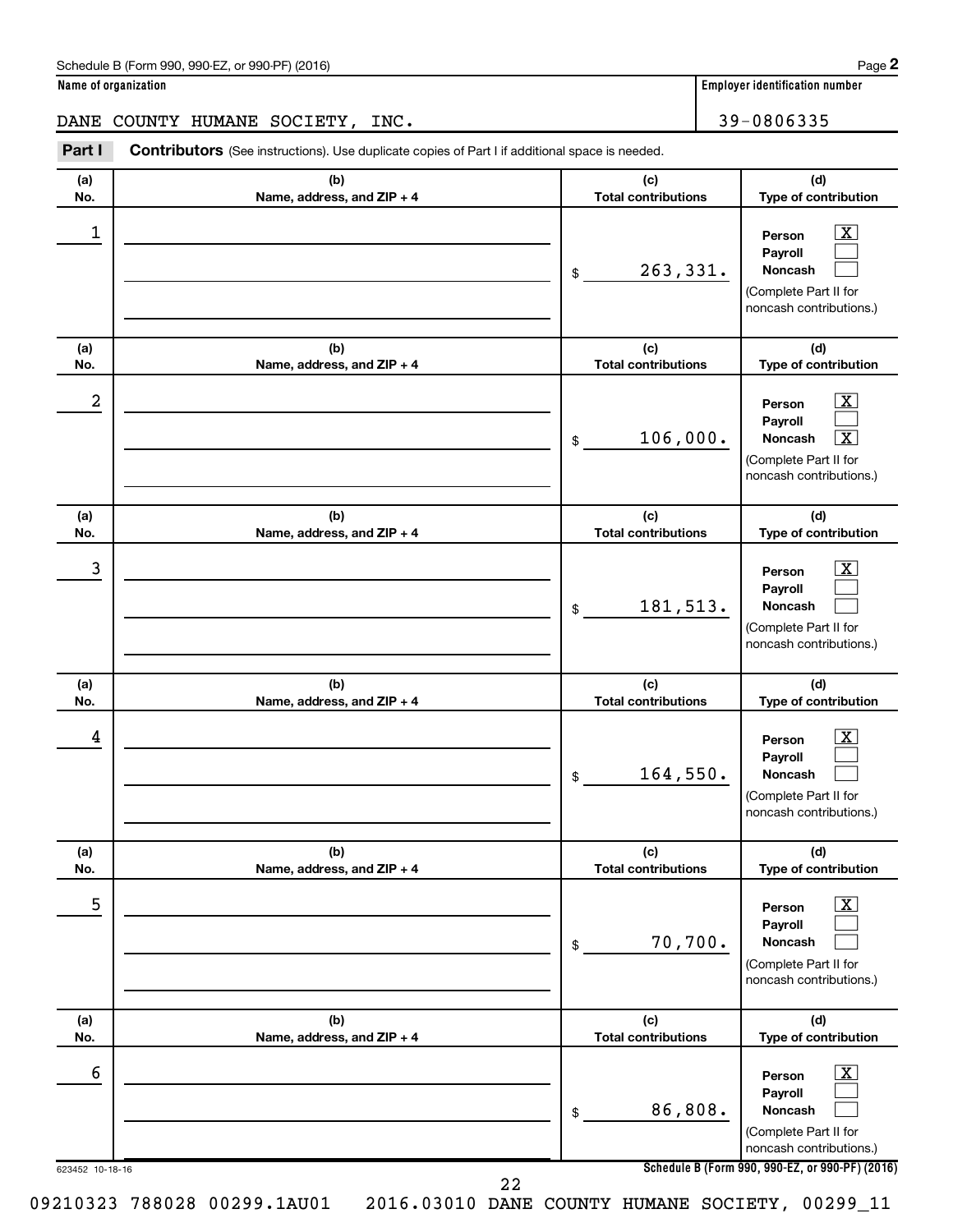| Schedule B (Form 990, 990-EZ, or 990-PF) (2016) | Page |
|-------------------------------------------------|------|
|-------------------------------------------------|------|

DANE COUNTY HUMANE SOCIETY, INC.  $\vert$  39-0806335

623452 10-18-16 **Schedule B (Form 990, 990-EZ, or 990-PF) (2016) (a) No. (b) Name, address, and ZIP + 4 (c) Total contributions (d) Type of contribution Person Payroll Noncash (a) No. (b) Name, address, and ZIP + 4 (c) Total contributions (d) Type of contribution Person Payroll Noncash (a) No. (b) Name, address, and ZIP + 4 (c) Total contributions (d) Type of contribution Person Payroll Noncash (a) No. (b) Name, address, and ZIP + 4 (c) Total contributions (d) Type of contribution Person Payroll Noncash (a) No. (b) Name, address, and ZIP + 4 (c) Total contributions (d) Type of contribution Person Payroll Noncash (a) No. (b) Name, address, and ZIP + 4 (c) Total contributions (d) Type of contribution Person Payroll Noncash Part I** Contributors (See instructions). Use duplicate copies of Part I if additional space is needed. \$ (Complete Part II for noncash contributions.) \$ (Complete Part II for noncash contributions.) \$ (Complete Part II for noncash contributions.) \$ (Complete Part II for noncash contributions.) \$ (Complete Part II for noncash contributions.) \$ (Complete Part II for noncash contributions.)  $\lfloor x \rfloor$  $\Box$  $\Box$  $\overline{\mathbf{X}}$  $\Box$  $\Box$  $\Box$  $\Box$  $\Box$  $\Box$  $\Box$  $\Box$  $\Box$  $\Box$  $\Box$  $\Box$  $\Box$  $\Box$  $7$   $|$  Person  $\overline{\text{X}}$ 208,446.  $8$  Person  $\overline{\text{X}}$ 66,350.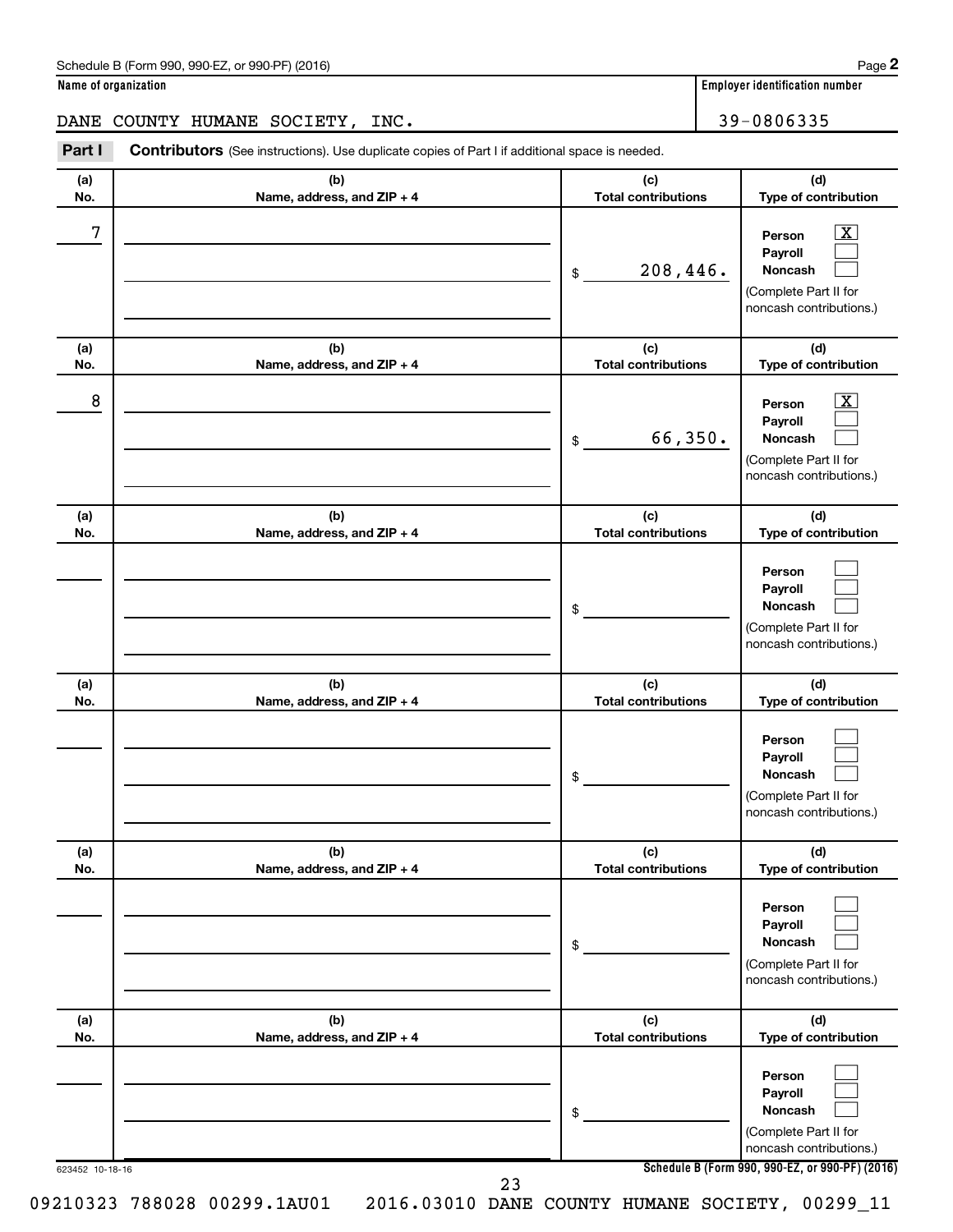| Schedule<br>(2016)<br>990-EZ<br>990-PF<br>m 990<br>or<br>∙orm<br>в | Page                                    |
|--------------------------------------------------------------------|-----------------------------------------|
| Name<br>of organization (                                          | <br>, identification number<br>Emplover |

| mployer identification number: |  |
|--------------------------------|--|
|                                |  |

DANE COUNTY HUMANE SOCIETY, INC. 49 | 39-0806335

Part II Noncash Property (See instructions). Use duplicate copies of Part II if additional space is needed.

| No.<br>from     | (b)<br>Description of noncash property given | (c)<br>FMV (or estimate)<br>(See instructions) | (d)<br>Date received                            |
|-----------------|----------------------------------------------|------------------------------------------------|-------------------------------------------------|
| Part I          | PET FOOD                                     |                                                |                                                 |
| 2               |                                              |                                                |                                                 |
|                 |                                              |                                                |                                                 |
|                 |                                              | 40,000.<br>$\frac{1}{2}$                       | 12/31/16                                        |
|                 |                                              |                                                |                                                 |
| (a)             |                                              | (c)                                            |                                                 |
| No.             | (b)                                          | FMV (or estimate)                              | (d)                                             |
| from            | Description of noncash property given        | (See instructions)                             | Date received                                   |
| Part I          |                                              |                                                |                                                 |
|                 |                                              |                                                |                                                 |
|                 |                                              |                                                |                                                 |
|                 |                                              | \$                                             |                                                 |
|                 |                                              |                                                |                                                 |
| (a)             |                                              | (c)                                            |                                                 |
| No.             | (b)                                          | FMV (or estimate)                              | (d)                                             |
| from<br>Part I  | Description of noncash property given        | (See instructions)                             | Date received                                   |
|                 |                                              |                                                |                                                 |
|                 |                                              |                                                |                                                 |
|                 |                                              |                                                |                                                 |
|                 |                                              | \$                                             |                                                 |
|                 |                                              |                                                |                                                 |
| (a)             |                                              | (c)                                            |                                                 |
| No.             | (b)                                          | FMV (or estimate)                              | (d)                                             |
| from<br>Part I  | Description of noncash property given        | (See instructions)                             | Date received                                   |
|                 |                                              |                                                |                                                 |
|                 |                                              |                                                |                                                 |
|                 |                                              |                                                |                                                 |
|                 |                                              | \$                                             |                                                 |
|                 |                                              |                                                |                                                 |
| (a)             |                                              | (c)                                            |                                                 |
| No.<br>from     | (b)<br>Description of noncash property given | FMV (or estimate)                              | (d)<br>Date received                            |
| Part I          |                                              | (See instructions)                             |                                                 |
|                 |                                              |                                                |                                                 |
|                 |                                              |                                                |                                                 |
|                 |                                              |                                                |                                                 |
|                 |                                              | \$                                             |                                                 |
|                 |                                              |                                                |                                                 |
| (a)<br>No.      | (b)                                          | (c)                                            | (d)                                             |
| from            | Description of noncash property given        | FMV (or estimate)                              | Date received                                   |
| Part I          |                                              | (See instructions)                             |                                                 |
|                 |                                              |                                                |                                                 |
|                 |                                              |                                                |                                                 |
|                 |                                              |                                                |                                                 |
|                 |                                              | \$                                             |                                                 |
| 623453 10-18-16 | 24                                           |                                                | Schedule B (Form 990, 990-EZ, or 990-PF) (2016) |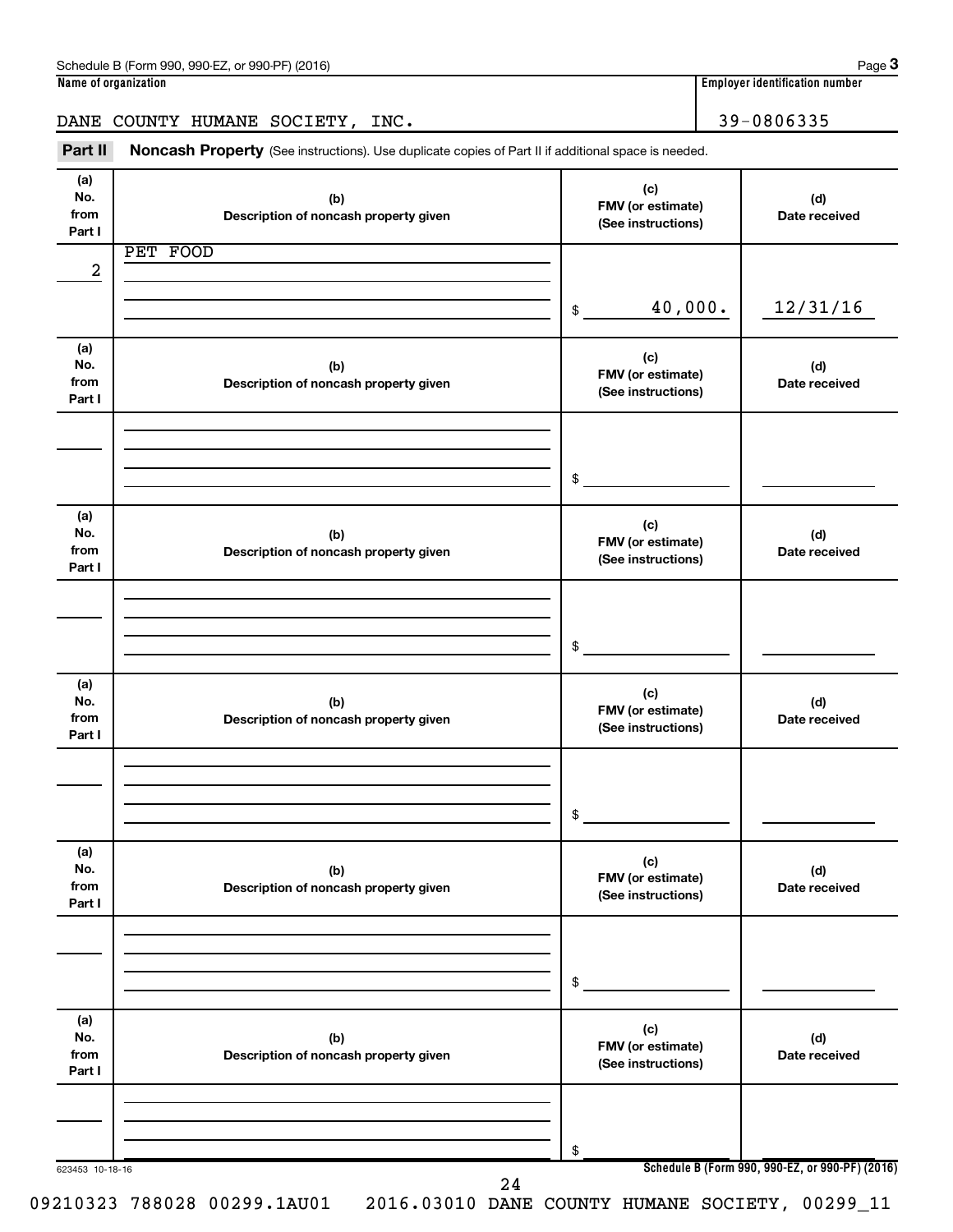| Name of organization |                                                                                                                                                          |                      |  | <b>Employer identification number</b>                                                                                                                 |  |  |  |  |
|----------------------|----------------------------------------------------------------------------------------------------------------------------------------------------------|----------------------|--|-------------------------------------------------------------------------------------------------------------------------------------------------------|--|--|--|--|
|                      | DANE COUNTY HUMANE SOCIETY, INC.                                                                                                                         |                      |  | 39-0806335                                                                                                                                            |  |  |  |  |
| Part III             | the year from any one contributor. Complete columns (a) through (e) and the following line entry. For organizations                                      |                      |  | Exclusively religious, charitable, etc., contributions to organizations described in section 501(c)(7), (8), or (10) that total more than \$1,000 for |  |  |  |  |
|                      | completing Part III, enter the total of exclusively religious, charitable, etc., contributions of \$1,000 or less for the year. (Enter this info. once.) |                      |  |                                                                                                                                                       |  |  |  |  |
| (a) No.              | Use duplicate copies of Part III if additional space is needed.                                                                                          |                      |  |                                                                                                                                                       |  |  |  |  |
| from<br>Part I       | (b) Purpose of gift                                                                                                                                      | (c) Use of gift      |  | (d) Description of how gift is held                                                                                                                   |  |  |  |  |
|                      |                                                                                                                                                          |                      |  |                                                                                                                                                       |  |  |  |  |
|                      |                                                                                                                                                          |                      |  |                                                                                                                                                       |  |  |  |  |
|                      |                                                                                                                                                          |                      |  |                                                                                                                                                       |  |  |  |  |
|                      |                                                                                                                                                          | (e) Transfer of gift |  |                                                                                                                                                       |  |  |  |  |
|                      | Transferee's name, address, and ZIP + 4                                                                                                                  |                      |  | Relationship of transferor to transferee                                                                                                              |  |  |  |  |
|                      |                                                                                                                                                          |                      |  |                                                                                                                                                       |  |  |  |  |
|                      |                                                                                                                                                          |                      |  |                                                                                                                                                       |  |  |  |  |
|                      |                                                                                                                                                          |                      |  |                                                                                                                                                       |  |  |  |  |
| (a) No.<br>from      | (b) Purpose of gift                                                                                                                                      | (c) Use of gift      |  | (d) Description of how gift is held                                                                                                                   |  |  |  |  |
| Part I               |                                                                                                                                                          |                      |  |                                                                                                                                                       |  |  |  |  |
|                      |                                                                                                                                                          |                      |  |                                                                                                                                                       |  |  |  |  |
|                      |                                                                                                                                                          |                      |  |                                                                                                                                                       |  |  |  |  |
|                      | (e) Transfer of gift                                                                                                                                     |                      |  |                                                                                                                                                       |  |  |  |  |
|                      | Transferee's name, address, and ZIP + 4                                                                                                                  |                      |  | Relationship of transferor to transferee                                                                                                              |  |  |  |  |
|                      |                                                                                                                                                          |                      |  |                                                                                                                                                       |  |  |  |  |
|                      |                                                                                                                                                          |                      |  |                                                                                                                                                       |  |  |  |  |
|                      |                                                                                                                                                          |                      |  |                                                                                                                                                       |  |  |  |  |
| (a) No.<br>from      | (b) Purpose of gift                                                                                                                                      | (c) Use of gift      |  | (d) Description of how gift is held                                                                                                                   |  |  |  |  |
| Part I               |                                                                                                                                                          |                      |  |                                                                                                                                                       |  |  |  |  |
|                      |                                                                                                                                                          |                      |  |                                                                                                                                                       |  |  |  |  |
|                      |                                                                                                                                                          |                      |  |                                                                                                                                                       |  |  |  |  |
|                      | (e) Transfer of gift                                                                                                                                     |                      |  |                                                                                                                                                       |  |  |  |  |
|                      |                                                                                                                                                          |                      |  |                                                                                                                                                       |  |  |  |  |
|                      | Transferee's name, address, and ZIP + 4                                                                                                                  |                      |  | Relationship of transferor to transferee                                                                                                              |  |  |  |  |
|                      |                                                                                                                                                          |                      |  |                                                                                                                                                       |  |  |  |  |
|                      |                                                                                                                                                          |                      |  |                                                                                                                                                       |  |  |  |  |
| (a) No.<br>from      | (b) Purpose of gift                                                                                                                                      | (c) Use of gift      |  | (d) Description of how gift is held                                                                                                                   |  |  |  |  |
| Part I               |                                                                                                                                                          |                      |  |                                                                                                                                                       |  |  |  |  |
|                      |                                                                                                                                                          |                      |  |                                                                                                                                                       |  |  |  |  |
|                      |                                                                                                                                                          |                      |  |                                                                                                                                                       |  |  |  |  |
|                      |                                                                                                                                                          | (e) Transfer of gift |  |                                                                                                                                                       |  |  |  |  |
|                      |                                                                                                                                                          |                      |  |                                                                                                                                                       |  |  |  |  |
|                      | Transferee's name, address, and ZIP + 4                                                                                                                  |                      |  | Relationship of transferor to transferee                                                                                                              |  |  |  |  |
|                      |                                                                                                                                                          |                      |  |                                                                                                                                                       |  |  |  |  |
|                      |                                                                                                                                                          |                      |  |                                                                                                                                                       |  |  |  |  |
|                      |                                                                                                                                                          |                      |  | Schedule B (Form 990, 990-EZ, or 990-PF) (2016)                                                                                                       |  |  |  |  |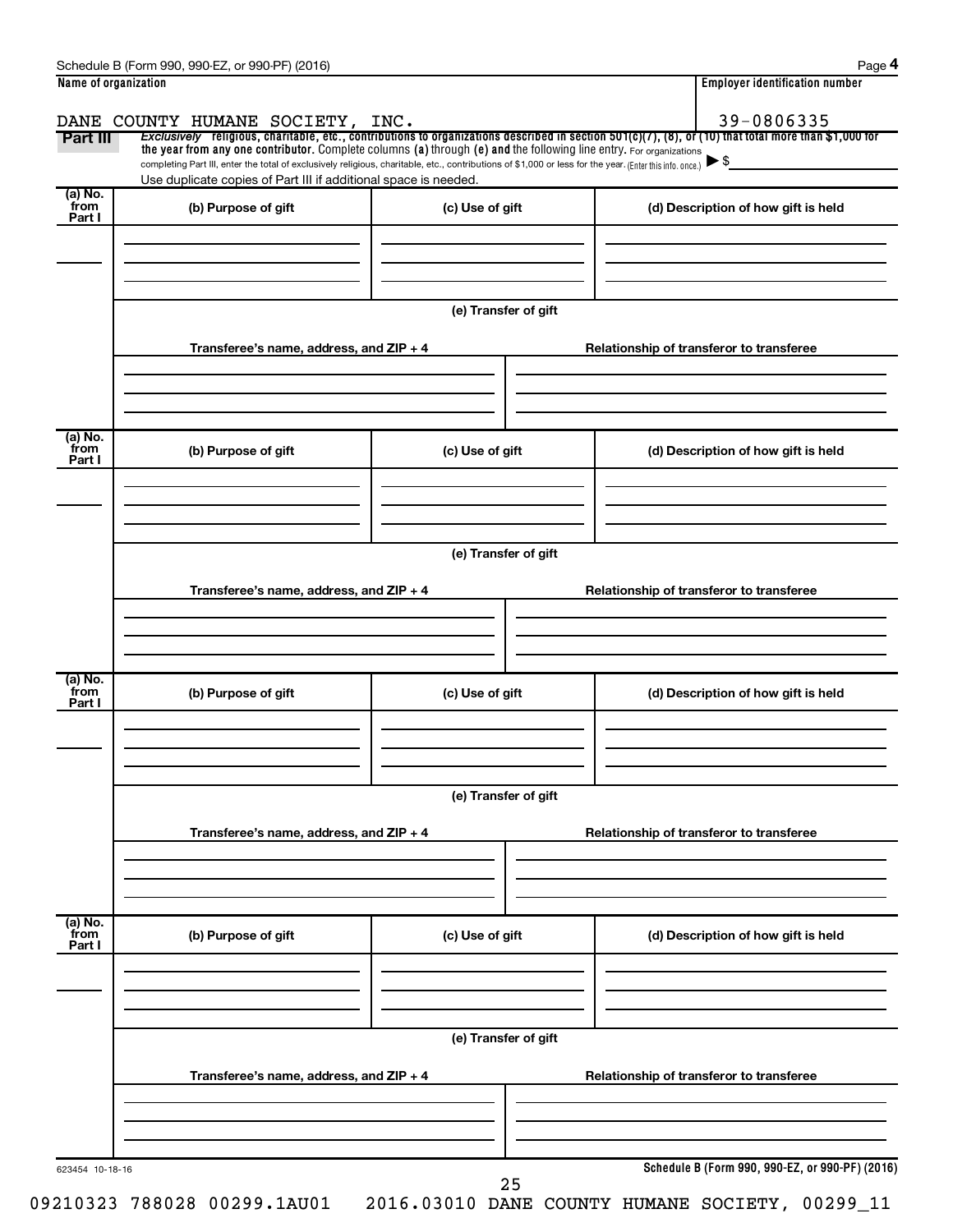Department of the Treasury Internal Revenue Service

# **SCHEDULE D Supplemental Financial Statements**<br> **Form 990 2016**<br> **Part IV** line 6.7.8.9.10, 11a, 11b, 11d, 11d, 11d, 11d, 11d, 12a, 0r, 12b

**(Form 990) | Complete if the organization answered "Yes" on Form 990, Part IV, line 6, 7, 8, 9, 10, 11a, 11b, 11c, 11d, 11e, 11f, 12a, or 12b.**

**| Attach to Form 990. | Information about Schedule D (Form 990) and its instructions is at**  *www.irs.gov/form990.*



Name of the organization<br>**DANE COUNTY HUMANE SOCIETY, INC.** Employer identification number DANE COUNTY HUMANE SOCIETY, INC.

| Part I  | Organizations Maintaining Donor Advised Funds or Other Similar Funds or Accounts. Complete if the                                                                                                                              |      |                                                    |
|---------|--------------------------------------------------------------------------------------------------------------------------------------------------------------------------------------------------------------------------------|------|----------------------------------------------------|
|         | organization answered "Yes" on Form 990, Part IV, line 6.                                                                                                                                                                      |      |                                                    |
|         | (a) Donor advised funds                                                                                                                                                                                                        |      | (b) Funds and other accounts                       |
| 1.      |                                                                                                                                                                                                                                |      |                                                    |
| 2       | Aggregate value of contributions to (during year)                                                                                                                                                                              |      |                                                    |
| З       | Aggregate value of grants from (during year)                                                                                                                                                                                   |      |                                                    |
| 4       |                                                                                                                                                                                                                                |      |                                                    |
| 5       | Did the organization inform all donors and donor advisors in writing that the assets held in donor advised funds                                                                                                               |      |                                                    |
|         |                                                                                                                                                                                                                                |      | Yes<br>No                                          |
| 6       | Did the organization inform all grantees, donors, and donor advisors in writing that grant funds can be used only                                                                                                              |      |                                                    |
|         | for charitable purposes and not for the benefit of the donor or donor advisor, or for any other purpose conferring                                                                                                             |      |                                                    |
|         | impermissible private benefit?                                                                                                                                                                                                 |      | Yes<br>No                                          |
| Part II | Conservation Easements. Complete if the organization answered "Yes" on Form 990, Part IV, line 7.                                                                                                                              |      |                                                    |
| 1.      | Purpose(s) of conservation easements held by the organization (check all that apply).                                                                                                                                          |      |                                                    |
|         | Preservation of land for public use (e.g., recreation or education)                                                                                                                                                            |      | Preservation of a historically important land area |
|         | Protection of natural habitat                                                                                                                                                                                                  |      | Preservation of a certified historic structure     |
|         | Preservation of open space                                                                                                                                                                                                     |      |                                                    |
| 2       | Complete lines 2a through 2d if the organization held a qualified conservation contribution in the form of a conservation easement on the last                                                                                 |      |                                                    |
|         | day of the tax year.                                                                                                                                                                                                           |      | Held at the End of the Tax Year                    |
| а       |                                                                                                                                                                                                                                |      | 2a                                                 |
|         | Total acreage restricted by conservation easements                                                                                                                                                                             |      | 2 <sub>b</sub>                                     |
|         |                                                                                                                                                                                                                                |      | 2c                                                 |
| d       | Number of conservation easements included in (c) acquired after 8/17/06, and not on a historic structure                                                                                                                       |      |                                                    |
|         | listed in the National Register [111] in the National Register [11] in the National Register [11] in the National Register [11] in the National Register [11] in the National Register [11] in the National Register [11] in t |      | 2d                                                 |
| 3       | Number of conservation easements modified, transferred, released, extinguished, or terminated by the organization during the tax                                                                                               |      |                                                    |
|         | year                                                                                                                                                                                                                           |      |                                                    |
| 4       | Number of states where property subject to conservation easement is located >                                                                                                                                                  |      |                                                    |
| 5       | Does the organization have a written policy regarding the periodic monitoring, inspection, handling of                                                                                                                         |      |                                                    |
|         | violations, and enforcement of the conservation easements it holds?                                                                                                                                                            |      | Yes<br>No                                          |
| 6       | Staff and volunteer hours devoted to monitoring, inspecting, handling of violations, and enforcing conservation easements during the year                                                                                      |      |                                                    |
|         |                                                                                                                                                                                                                                |      |                                                    |
| 7       | Amount of expenses incurred in monitoring, inspecting, handling of violations, and enforcing conservation easements during the year                                                                                            |      |                                                    |
|         | ▶ \$                                                                                                                                                                                                                           |      |                                                    |
| 8       | Does each conservation easement reported on line 2(d) above satisfy the requirements of section 170(h)(4)(B)(i)                                                                                                                |      |                                                    |
|         |                                                                                                                                                                                                                                |      | No<br>Yes                                          |
| 9       | In Part XIII, describe how the organization reports conservation easements in its revenue and expense statement, and balance sheet, and                                                                                        |      |                                                    |
|         | include, if applicable, the text of the footnote to the organization's financial statements that describes the organization's accounting for                                                                                   |      |                                                    |
|         | conservation easements.                                                                                                                                                                                                        |      |                                                    |
|         | Organizations Maintaining Collections of Art, Historical Treasures, or Other Similar Assets.<br>Part III                                                                                                                       |      |                                                    |
|         | Complete if the organization answered "Yes" on Form 990, Part IV, line 8.                                                                                                                                                      |      |                                                    |
|         | 1a If the organization elected, as permitted under SFAS 116 (ASC 958), not to report in its revenue statement and balance sheet works of art,                                                                                  |      |                                                    |
|         | historical treasures, or other similar assets held for public exhibition, education, or research in furtherance of public service, provide, in Part XIII,                                                                      |      |                                                    |
|         | the text of the footnote to its financial statements that describes these items.                                                                                                                                               |      |                                                    |
|         | <b>b</b> If the organization elected, as permitted under SFAS 116 (ASC 958), to report in its revenue statement and balance sheet works of art, historical                                                                     |      |                                                    |
|         | treasures, or other similar assets held for public exhibition, education, or research in furtherance of public service, provide the following amounts                                                                          |      |                                                    |
|         | relating to these items:                                                                                                                                                                                                       |      |                                                    |
|         |                                                                                                                                                                                                                                |      | \$<br>▶                                            |
|         | (ii) Assets included in Form 990, Part X                                                                                                                                                                                       |      | $\blacktriangleright$ \$                           |
| 2       | If the organization received or held works of art, historical treasures, or other similar assets for financial gain, provide                                                                                                   |      |                                                    |
|         | the following amounts required to be reported under SFAS 116 (ASC 958) relating to these items:                                                                                                                                |      |                                                    |
|         |                                                                                                                                                                                                                                |      | \$<br>▶                                            |
|         |                                                                                                                                                                                                                                |      | $\blacktriangleright$ \$                           |
|         | LHA For Paperwork Reduction Act Notice, see the Instructions for Form 990.                                                                                                                                                     |      | Schedule D (Form 990) 2016                         |
|         | 632051 08-29-16                                                                                                                                                                                                                |      |                                                    |
|         |                                                                                                                                                                                                                                | ົດ ເ |                                                    |

26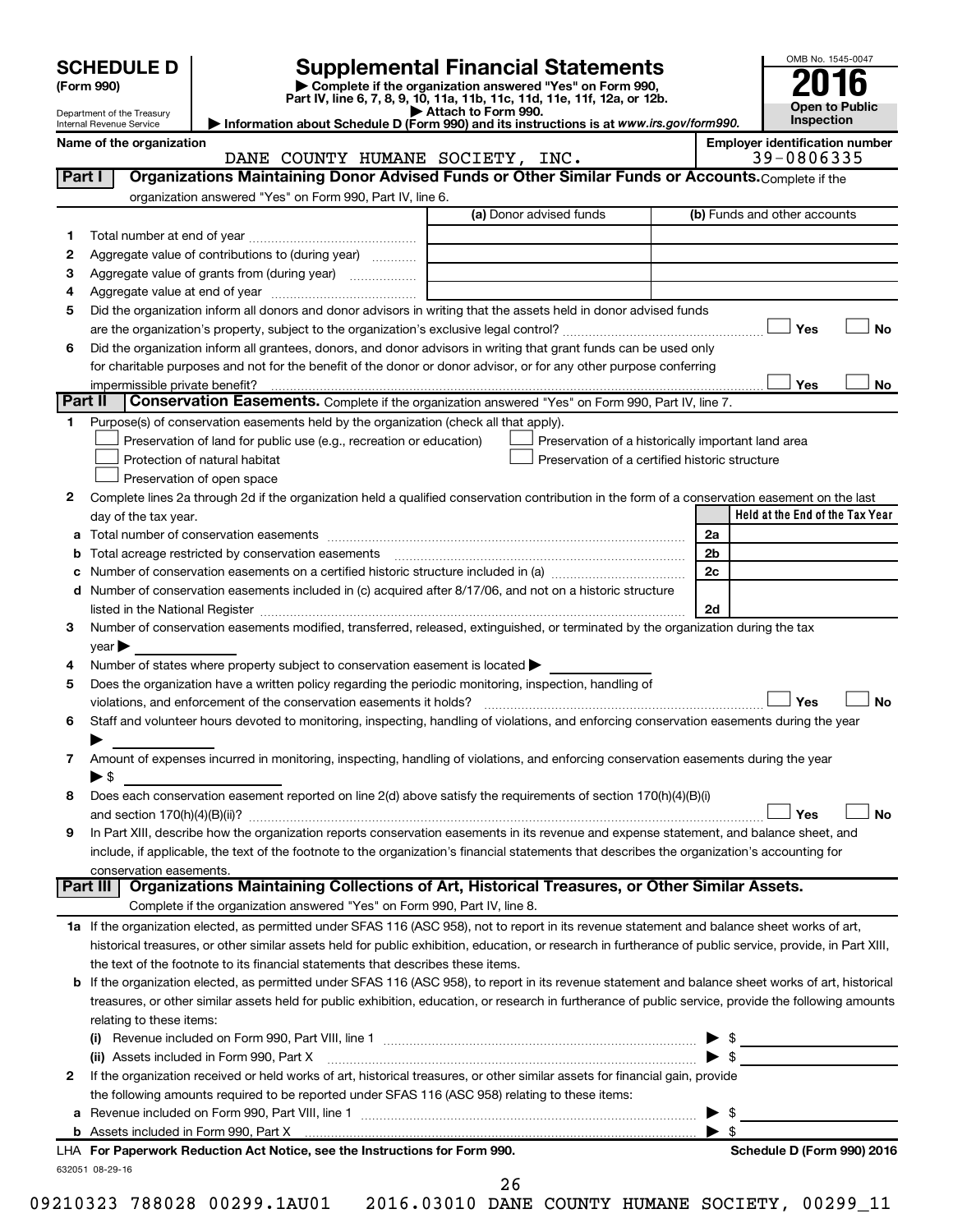|               | Schedule D (Form 990) 2016                                                                                                                                                                                                     | DANE COUNTY HUMANE SOCIETY, INC. |                |               |                           |                      |                | 39-0806335 Page 2                                |
|---------------|--------------------------------------------------------------------------------------------------------------------------------------------------------------------------------------------------------------------------------|----------------------------------|----------------|---------------|---------------------------|----------------------|----------------|--------------------------------------------------|
|               | Part III  <br>Organizations Maintaining Collections of Art, Historical Treasures, or Other Similar Assets (continued)                                                                                                          |                                  |                |               |                           |                      |                |                                                  |
| 3             | Using the organization's acquisition, accession, and other records, check any of the following that are a significant use of its collection items                                                                              |                                  |                |               |                           |                      |                |                                                  |
|               | (check all that apply):                                                                                                                                                                                                        |                                  |                |               |                           |                      |                |                                                  |
| a             | Public exhibition                                                                                                                                                                                                              | d                                |                |               | Loan or exchange programs |                      |                |                                                  |
| b             | Scholarly research                                                                                                                                                                                                             | е                                | Other          |               |                           |                      |                |                                                  |
| с             | Preservation for future generations                                                                                                                                                                                            |                                  |                |               |                           |                      |                |                                                  |
| 4             | Provide a description of the organization's collections and explain how they further the organization's exempt purpose in Part XIII.                                                                                           |                                  |                |               |                           |                      |                |                                                  |
| 5             | During the year, did the organization solicit or receive donations of art, historical treasures, or other similar assets                                                                                                       |                                  |                |               |                           |                      |                |                                                  |
|               | Part IV<br>Escrow and Custodial Arrangements. Complete if the organization answered "Yes" on Form 990, Part IV, line 9, or                                                                                                     |                                  |                |               |                           |                      | Yes            | No                                               |
|               | reported an amount on Form 990, Part X, line 21.                                                                                                                                                                               |                                  |                |               |                           |                      |                |                                                  |
|               | 1a Is the organization an agent, trustee, custodian or other intermediary for contributions or other assets not included                                                                                                       |                                  |                |               |                           |                      |                |                                                  |
|               |                                                                                                                                                                                                                                |                                  |                |               |                           |                      | Yes            | No                                               |
|               | b If "Yes," explain the arrangement in Part XIII and complete the following table:                                                                                                                                             |                                  |                |               |                           |                      |                |                                                  |
|               |                                                                                                                                                                                                                                |                                  |                |               |                           |                      | Amount         |                                                  |
|               |                                                                                                                                                                                                                                |                                  |                |               |                           | 1c                   |                |                                                  |
|               |                                                                                                                                                                                                                                |                                  |                |               |                           | 1d                   |                |                                                  |
| е             | Distributions during the year manufactured and an account of the year manufactured and the year manufactured and the year manufactured and the year manufactured and the year manufactured and the year manufactured and the y |                                  |                |               |                           | 1e                   |                |                                                  |
| f.            |                                                                                                                                                                                                                                |                                  |                |               |                           | 1f                   |                |                                                  |
|               | 2a Did the organization include an amount on Form 990, Part X, line 21, for escrow or custodial account liability?                                                                                                             |                                  |                |               |                           |                      | Yes            | No                                               |
|               | <b>b</b> If "Yes," explain the arrangement in Part XIII. Check here if the explanation has been provided on Part XIII                                                                                                          |                                  |                |               |                           |                      |                |                                                  |
| <b>Part V</b> | Endowment Funds. Complete if the organization answered "Yes" on Form 990, Part IV, line 10.                                                                                                                                    |                                  |                |               |                           |                      |                |                                                  |
|               |                                                                                                                                                                                                                                | (a) Current year                 | (b) Prior year |               | (c) Two years back        |                      |                | (d) Three years back $\vert$ (e) Four years back |
|               | 1a Beginning of year balance                                                                                                                                                                                                   |                                  |                |               |                           |                      |                |                                                  |
| b             |                                                                                                                                                                                                                                |                                  |                |               |                           |                      |                |                                                  |
|               | Net investment earnings, gains, and losses                                                                                                                                                                                     |                                  |                |               |                           |                      |                |                                                  |
| d             |                                                                                                                                                                                                                                |                                  |                |               |                           |                      |                |                                                  |
|               | e Other expenditures for facilities                                                                                                                                                                                            |                                  |                |               |                           |                      |                |                                                  |
|               | and programs                                                                                                                                                                                                                   |                                  |                |               |                           |                      |                |                                                  |
|               |                                                                                                                                                                                                                                |                                  |                |               |                           |                      |                |                                                  |
| g<br>2        | Provide the estimated percentage of the current year end balance (line 1g, column (a)) held as:                                                                                                                                |                                  |                |               |                           |                      |                |                                                  |
| а             | Board designated or quasi-endowment                                                                                                                                                                                            |                                  | %              |               |                           |                      |                |                                                  |
| b             | Permanent endowment >                                                                                                                                                                                                          | %                                |                |               |                           |                      |                |                                                  |
| с             | Temporarily restricted endowment                                                                                                                                                                                               | %                                |                |               |                           |                      |                |                                                  |
|               | The percentages on lines 2a, 2b, and 2c should equal 100%.                                                                                                                                                                     |                                  |                |               |                           |                      |                |                                                  |
|               | 3a Are there endowment funds not in the possession of the organization that are held and administered for the organization                                                                                                     |                                  |                |               |                           |                      |                |                                                  |
|               | by:                                                                                                                                                                                                                            |                                  |                |               |                           |                      |                | Yes<br>No                                        |
|               | (i)                                                                                                                                                                                                                            |                                  |                |               |                           |                      | 3a(i)          |                                                  |
|               |                                                                                                                                                                                                                                |                                  |                |               |                           |                      | 3a(ii)         |                                                  |
|               |                                                                                                                                                                                                                                |                                  |                |               |                           |                      | 3b             |                                                  |
| 4             | Describe in Part XIII the intended uses of the organization's endowment funds.                                                                                                                                                 |                                  |                |               |                           |                      |                |                                                  |
|               | Part VI   Land, Buildings, and Equipment.                                                                                                                                                                                      |                                  |                |               |                           |                      |                |                                                  |
|               | Complete if the organization answered "Yes" on Form 990, Part IV, line 11a. See Form 990, Part X, line 10.                                                                                                                     |                                  |                |               |                           |                      |                |                                                  |
|               | Description of property                                                                                                                                                                                                        | (a) Cost or other                |                |               | (b) Cost or other         | (c) Accumulated      | (d) Book value |                                                  |
|               |                                                                                                                                                                                                                                | basis (investment)               |                | basis (other) |                           | depreciation         |                |                                                  |
|               |                                                                                                                                                                                                                                |                                  |                |               | 1,240,097.                |                      |                | 1,240,097.                                       |
|               |                                                                                                                                                                                                                                |                                  |                |               | 5,727,978.<br>30,044.     | 2,023,867.<br>6,829. |                | 3,704,111.<br>23,215.                            |
| c             |                                                                                                                                                                                                                                |                                  |                |               | 1,035,324.                | 884,508.             |                | 150, 816.                                        |
|               |                                                                                                                                                                                                                                |                                  |                |               | 371,511.                  | 209,829.             |                | 161,682.                                         |
|               |                                                                                                                                                                                                                                |                                  |                |               |                           |                      |                | 5, 279, 921.                                     |
|               |                                                                                                                                                                                                                                |                                  |                |               |                           |                      |                |                                                  |

**Schedule D (Form 990) 2016**

632052 08-29-16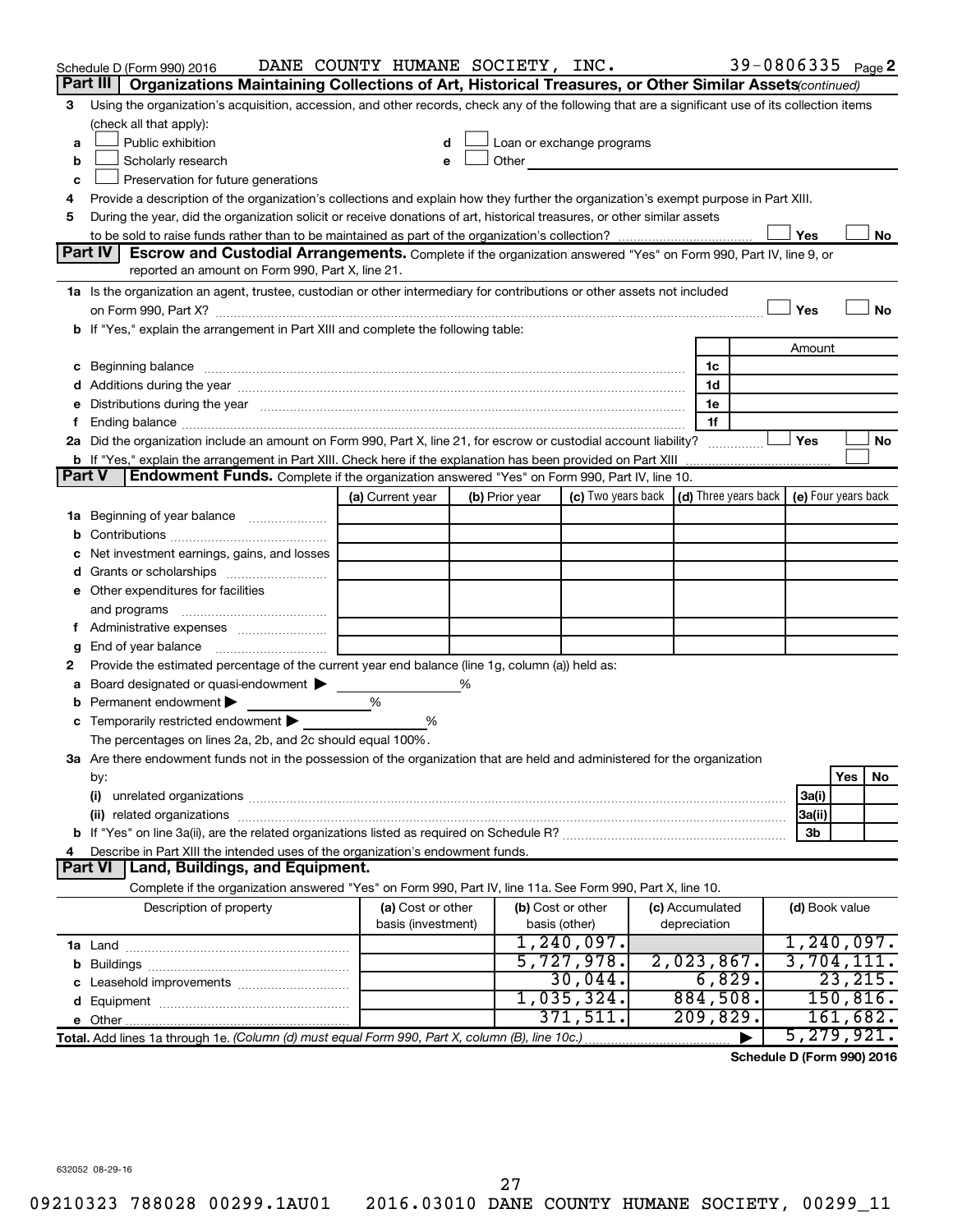| Part VII Investments - Other Securities.                                                                                                                                           |                 |                |                                                           |
|------------------------------------------------------------------------------------------------------------------------------------------------------------------------------------|-----------------|----------------|-----------------------------------------------------------|
| Complete if the organization answered "Yes" on Form 990, Part IV, line 11b. See Form 990, Part X, line 12.<br>(a) Description of security or category (including name of security) | (b) Book value  |                | (c) Method of valuation: Cost or end-of-year market value |
|                                                                                                                                                                                    |                 |                |                                                           |
|                                                                                                                                                                                    |                 |                |                                                           |
| (3) Other                                                                                                                                                                          |                 |                |                                                           |
| (A)                                                                                                                                                                                |                 |                |                                                           |
| (B)                                                                                                                                                                                |                 |                |                                                           |
| (C)                                                                                                                                                                                |                 |                |                                                           |
| (D)                                                                                                                                                                                |                 |                |                                                           |
| (E)                                                                                                                                                                                |                 |                |                                                           |
| (F)                                                                                                                                                                                |                 |                |                                                           |
| (G)                                                                                                                                                                                |                 |                |                                                           |
| (H)                                                                                                                                                                                |                 |                |                                                           |
| Total. (Col. (b) must equal Form 990, Part X, col. (B) line 12.) $\blacktriangleright$                                                                                             |                 |                |                                                           |
| Part VIII Investments - Program Related.                                                                                                                                           |                 |                |                                                           |
| Complete if the organization answered "Yes" on Form 990, Part IV, line 11c. See Form 990, Part X, line 13.<br>(a) Description of investment                                        | (b) Book value  |                | (c) Method of valuation: Cost or end-of-year market value |
|                                                                                                                                                                                    |                 |                |                                                           |
| (1)                                                                                                                                                                                |                 |                |                                                           |
| (2)<br>(3)                                                                                                                                                                         |                 |                |                                                           |
| (4)                                                                                                                                                                                |                 |                |                                                           |
| (5)                                                                                                                                                                                |                 |                |                                                           |
| (6)                                                                                                                                                                                |                 |                |                                                           |
| (7)                                                                                                                                                                                |                 |                |                                                           |
| (8)                                                                                                                                                                                |                 |                |                                                           |
| (9)                                                                                                                                                                                |                 |                |                                                           |
| Total. (Col. (b) must equal Form 990, Part X, col. (B) line 13.) $\blacktriangleright$                                                                                             |                 |                |                                                           |
| Part IX<br><b>Other Assets.</b>                                                                                                                                                    |                 |                |                                                           |
| Complete if the organization answered "Yes" on Form 990, Part IV, line 11d. See Form 990, Part X, line 15.                                                                         |                 |                |                                                           |
|                                                                                                                                                                                    | (a) Description |                | (b) Book value                                            |
| (1)                                                                                                                                                                                |                 |                |                                                           |
| (2)                                                                                                                                                                                |                 |                |                                                           |
| (3)                                                                                                                                                                                |                 |                |                                                           |
| (4)                                                                                                                                                                                |                 |                |                                                           |
| (5)                                                                                                                                                                                |                 |                |                                                           |
| (6)                                                                                                                                                                                |                 |                |                                                           |
| (7)                                                                                                                                                                                |                 |                |                                                           |
| (8)<br>(9)                                                                                                                                                                         |                 |                |                                                           |
| Total. (Column (b) must equal Form 990, Part X, col. (B) line 15.)                                                                                                                 |                 |                |                                                           |
| <b>Other Liabilities.</b><br>Part X                                                                                                                                                |                 |                |                                                           |
| Complete if the organization answered "Yes" on Form 990, Part IV, line 11e or 11f. See Form 990, Part X, line 25.                                                                  |                 |                |                                                           |
| (a) Description of liability<br>1.                                                                                                                                                 |                 | (b) Book value |                                                           |
| Federal income taxes<br>(1)                                                                                                                                                        |                 |                |                                                           |
| CONDITIONAL GRANTS<br><b>ADVANCES</b><br>ON<br>(2)                                                                                                                                 |                 | 11,953         |                                                           |
| (3)                                                                                                                                                                                |                 |                |                                                           |
| (4)                                                                                                                                                                                |                 |                |                                                           |
| (5)                                                                                                                                                                                |                 |                |                                                           |
| (6)                                                                                                                                                                                |                 |                |                                                           |
| (7)                                                                                                                                                                                |                 |                |                                                           |
| (8)                                                                                                                                                                                |                 |                |                                                           |
| (9)                                                                                                                                                                                |                 |                |                                                           |
| Total. (Column (b) must equal Form 990, Part X, col. (B) line 25.)                                                                                                                 |                 | 11,953.        |                                                           |
| 2. Liability for uncertain tax positions. In Part XIII, provide the text of the footnote to the organization's financial statements that reports the                               |                 |                |                                                           |
| organization's liability for uncertain tax positions under FIN 48 (ASC 740). Check here if the text of the footnote has been provided in Part XIII                                 |                 |                |                                                           |
|                                                                                                                                                                                    |                 |                | Schedule D (Form 990) 2016                                |

Schedule D (Form 990) 2016 **DANE COUNTY HUMANE SOCIETY,INC.** 39-0806335 <sub>Page</sub> 3

632053 08-29-16

28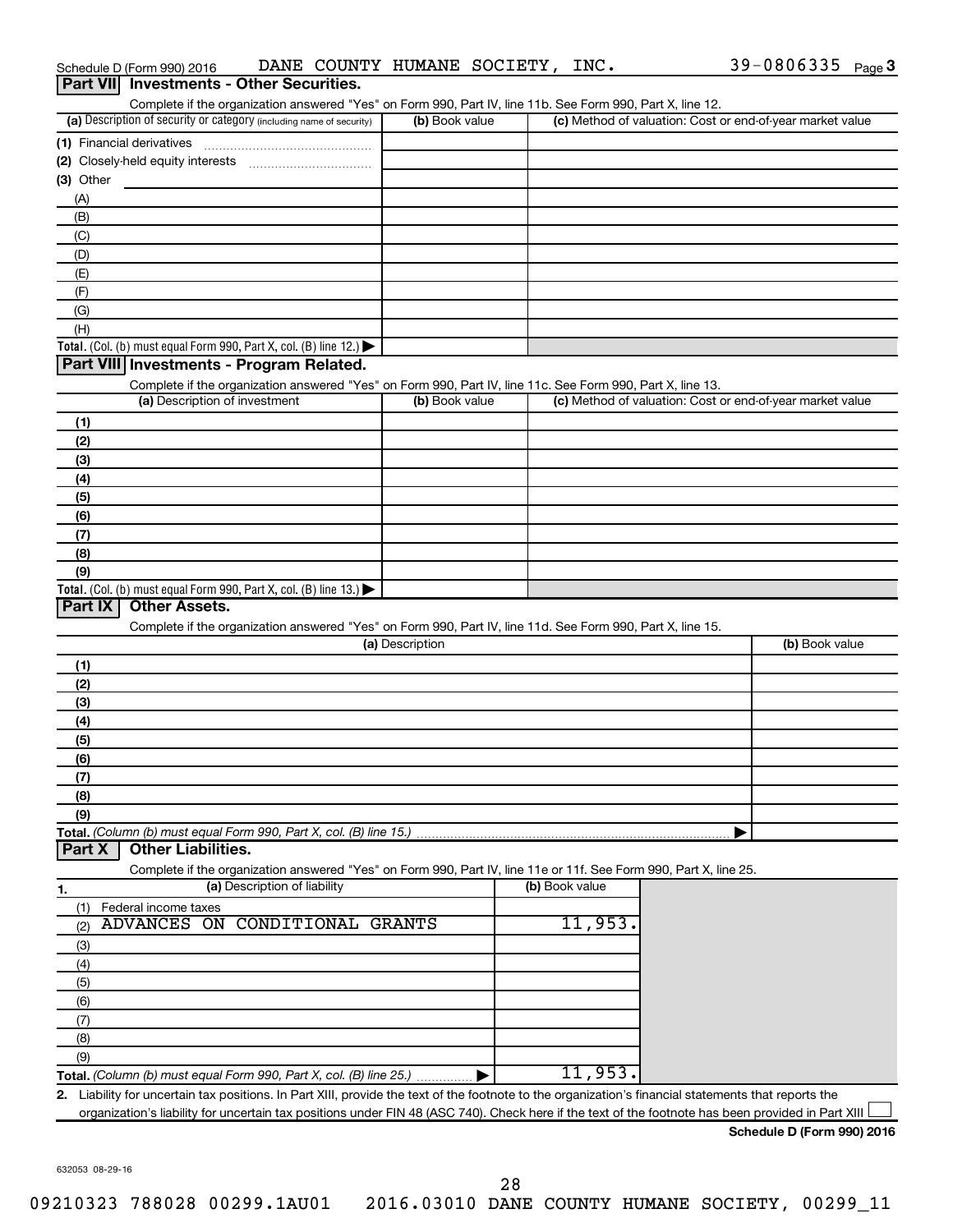|                | DANE COUNTY HUMANE SOCIETY, INC.<br>Schedule D (Form 990) 2016                                                                                                 |                |            |                | 39-0806335 Page 4 |            |
|----------------|----------------------------------------------------------------------------------------------------------------------------------------------------------------|----------------|------------|----------------|-------------------|------------|
| <b>Part XI</b> | Reconciliation of Revenue per Audited Financial Statements With Revenue per Return.                                                                            |                |            |                |                   |            |
|                | Complete if the organization answered "Yes" on Form 990, Part IV, line 12a.                                                                                    |                |            |                |                   |            |
| 1.             | Total revenue, gains, and other support per audited financial statements                                                                                       |                |            | $\blacksquare$ | 4,097,791.        |            |
| 2              | Amounts included on line 1 but not on Form 990, Part VIII, line 12:                                                                                            |                |            |                |                   |            |
| a              | Net unrealized gains (losses) on investments [111] [12] matter contracts and all all all all all all all all a                                                 | 2a             | 37,931.    |                |                   |            |
| b              |                                                                                                                                                                | 2 <sub>b</sub> | 12,302.    |                |                   |            |
| с              |                                                                                                                                                                | 2c             |            |                |                   |            |
| d              | Other (Describe in Part XIII.)                                                                                                                                 | 2d             |            |                |                   |            |
| e              | Add lines 2a through 2d                                                                                                                                        |                |            | 2e             |                   | 50, 233.   |
| З              | Subtract line 2e from line 1                                                                                                                                   |                |            | 3              | 4,047,558.        |            |
| 4              | Amounts included on Form 990, Part VIII, line 12, but not on line 1:                                                                                           |                |            |                |                   |            |
|                |                                                                                                                                                                | 4a             |            |                |                   |            |
| b              | Other (Describe in Part XIII.)                                                                                                                                 | 4b             | $-93,535.$ |                |                   |            |
|                | c Add lines 4a and 4b                                                                                                                                          |                |            | 4c             |                   | $-93,535.$ |
| 5.             |                                                                                                                                                                |                |            | 5              | 3,954,023.        |            |
|                | Part XII   Reconciliation of Expenses per Audited Financial Statements With Expenses per Return.                                                               |                |            |                |                   |            |
|                | Complete if the organization answered "Yes" on Form 990, Part IV, line 12a.                                                                                    |                |            |                |                   |            |
| 1.             |                                                                                                                                                                |                |            | $\blacksquare$ | 3,399,616.        |            |
| 2              | Amounts included on line 1 but not on Form 990, Part IX, line 25:                                                                                              |                |            |                |                   |            |
| a              |                                                                                                                                                                | 2a             | 12,302.    |                |                   |            |
| b              |                                                                                                                                                                | 2 <sub>b</sub> |            |                |                   |            |
| c              | Other losses                                                                                                                                                   | 2c             |            |                |                   |            |
| d              |                                                                                                                                                                | 2d             | 93,535.    |                |                   |            |
| е              | Add lines 2a through 2d                                                                                                                                        |                |            | 2e             |                   | 105,837.   |
| 3              | Subtract line 2e from line 1                                                                                                                                   |                |            | 3              | 3, 293, 779.      |            |
| 4              | Amounts included on Form 990, Part IX, line 25, but not on line 1:                                                                                             |                |            |                |                   |            |
|                |                                                                                                                                                                | 4a             |            |                |                   |            |
| b              | Other (Describe in Part XIII.)                                                                                                                                 | 4b             |            |                |                   |            |
|                | c Add lines 4a and 4b                                                                                                                                          |                |            | 4с             |                   |            |
| 5.             |                                                                                                                                                                |                |            | 5              | 3, 293, 779.      |            |
|                | Part XIII Supplemental Information.                                                                                                                            |                |            |                |                   |            |
|                | Provide the descriptions required for Part II, lines 3, 5, and 9; Part III, lines 1a and 4; Part IV, lines 1b and 2b; Part V, line 4; Part X, line 2; Part XI, |                |            |                |                   |            |
|                | lines 2d and 4b; and Part XII, lines 2d and 4b. Also complete this part to provide any additional information.                                                 |                |            |                |                   |            |
|                |                                                                                                                                                                |                |            |                |                   |            |
|                |                                                                                                                                                                |                |            |                |                   |            |
|                |                                                                                                                                                                |                |            |                |                   |            |
|                |                                                                                                                                                                |                |            |                |                   |            |
|                | PART XI, LINE 4B - OTHER ADJUSTMENTS:                                                                                                                          |                |            |                |                   |            |
|                |                                                                                                                                                                |                |            |                |                   |            |
|                | DIRECT EXPENSES REPORTED ON FORM 990, PART VIII, LINE 8B                                                                                                       |                |            |                |                   | $-40,440.$ |
|                |                                                                                                                                                                |                |            |                |                   |            |
|                | COST OF GOODS SOLD REPORTED ON FORM 990, PART VIII, LINE                                                                                                       |                |            |                |                   |            |
| 10B            |                                                                                                                                                                |                |            |                |                   |            |
|                |                                                                                                                                                                |                |            |                |                   | $-53,095.$ |
|                | TOTAL TO SCHEDULE D, PART XI, LINE 4B                                                                                                                          |                |            |                |                   | $-93,535.$ |
|                |                                                                                                                                                                |                |            |                |                   |            |
|                |                                                                                                                                                                |                |            |                |                   |            |
|                |                                                                                                                                                                |                |            |                |                   |            |

| PART XII, LINE 2D - OTHER ADJUSTMENTS:                   |            |
|----------------------------------------------------------|------------|
| DIRECT EXPENSES REPORTED ON FORM 990, PART VIII, LINE 8B | $40,440$ . |
| COST OF GOODS SOLD REPORTED ON FORM 990, PART VIII, LINE |            |
| 10B                                                      | 53,095.    |
| TOTAL TO SCHEDULE D, PART XII, LINE 2D                   | 93,535.    |

### 632054 08-29-16 **Schedule D (Form 990) 2016** 29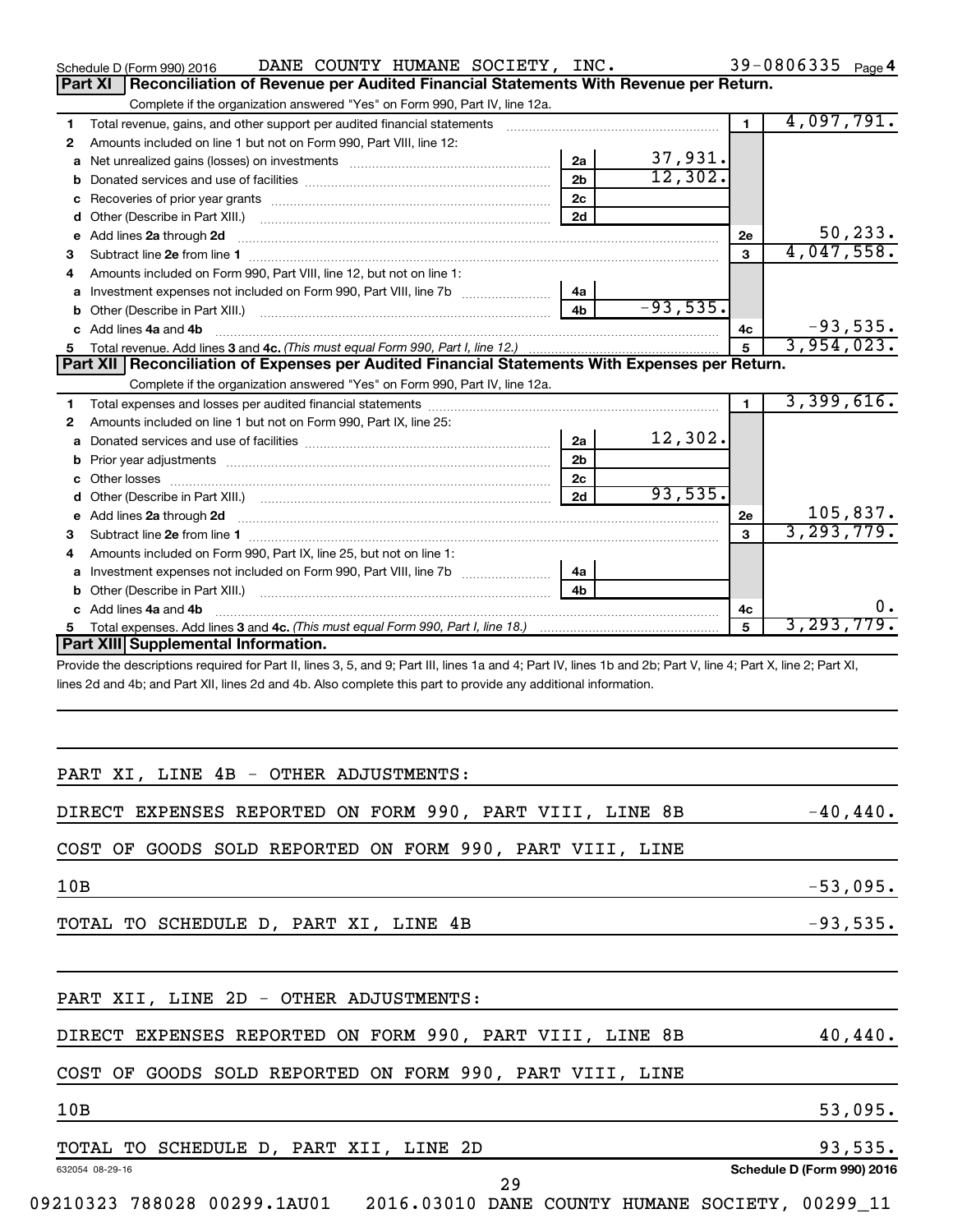|                                                                                         | DANE COUNTY HUMANE SOCIETY, INC. |  | 39-0806335 Page 5          |
|-----------------------------------------------------------------------------------------|----------------------------------|--|----------------------------|
| Schedule D (Form 990) 2016 DANE COUNT<br>Part XIII Supplemental Information (continued) |                                  |  |                            |
|                                                                                         |                                  |  |                            |
|                                                                                         |                                  |  |                            |
|                                                                                         |                                  |  |                            |
|                                                                                         |                                  |  |                            |
|                                                                                         |                                  |  |                            |
|                                                                                         |                                  |  |                            |
|                                                                                         |                                  |  |                            |
|                                                                                         |                                  |  |                            |
|                                                                                         |                                  |  |                            |
|                                                                                         |                                  |  |                            |
|                                                                                         |                                  |  |                            |
|                                                                                         |                                  |  |                            |
|                                                                                         |                                  |  |                            |
|                                                                                         |                                  |  |                            |
|                                                                                         |                                  |  |                            |
|                                                                                         |                                  |  |                            |
|                                                                                         |                                  |  |                            |
|                                                                                         |                                  |  |                            |
|                                                                                         |                                  |  |                            |
|                                                                                         |                                  |  |                            |
|                                                                                         |                                  |  |                            |
|                                                                                         |                                  |  |                            |
|                                                                                         |                                  |  |                            |
|                                                                                         |                                  |  |                            |
|                                                                                         |                                  |  |                            |
|                                                                                         |                                  |  |                            |
|                                                                                         |                                  |  |                            |
|                                                                                         |                                  |  |                            |
|                                                                                         |                                  |  |                            |
|                                                                                         |                                  |  |                            |
|                                                                                         |                                  |  |                            |
|                                                                                         |                                  |  |                            |
|                                                                                         |                                  |  |                            |
|                                                                                         |                                  |  |                            |
|                                                                                         |                                  |  |                            |
|                                                                                         |                                  |  |                            |
|                                                                                         |                                  |  |                            |
|                                                                                         |                                  |  |                            |
|                                                                                         |                                  |  |                            |
|                                                                                         |                                  |  |                            |
|                                                                                         |                                  |  |                            |
|                                                                                         |                                  |  |                            |
|                                                                                         |                                  |  |                            |
|                                                                                         |                                  |  |                            |
|                                                                                         |                                  |  |                            |
|                                                                                         |                                  |  |                            |
|                                                                                         |                                  |  |                            |
|                                                                                         |                                  |  |                            |
|                                                                                         |                                  |  | Schedule D (Form 990) 2016 |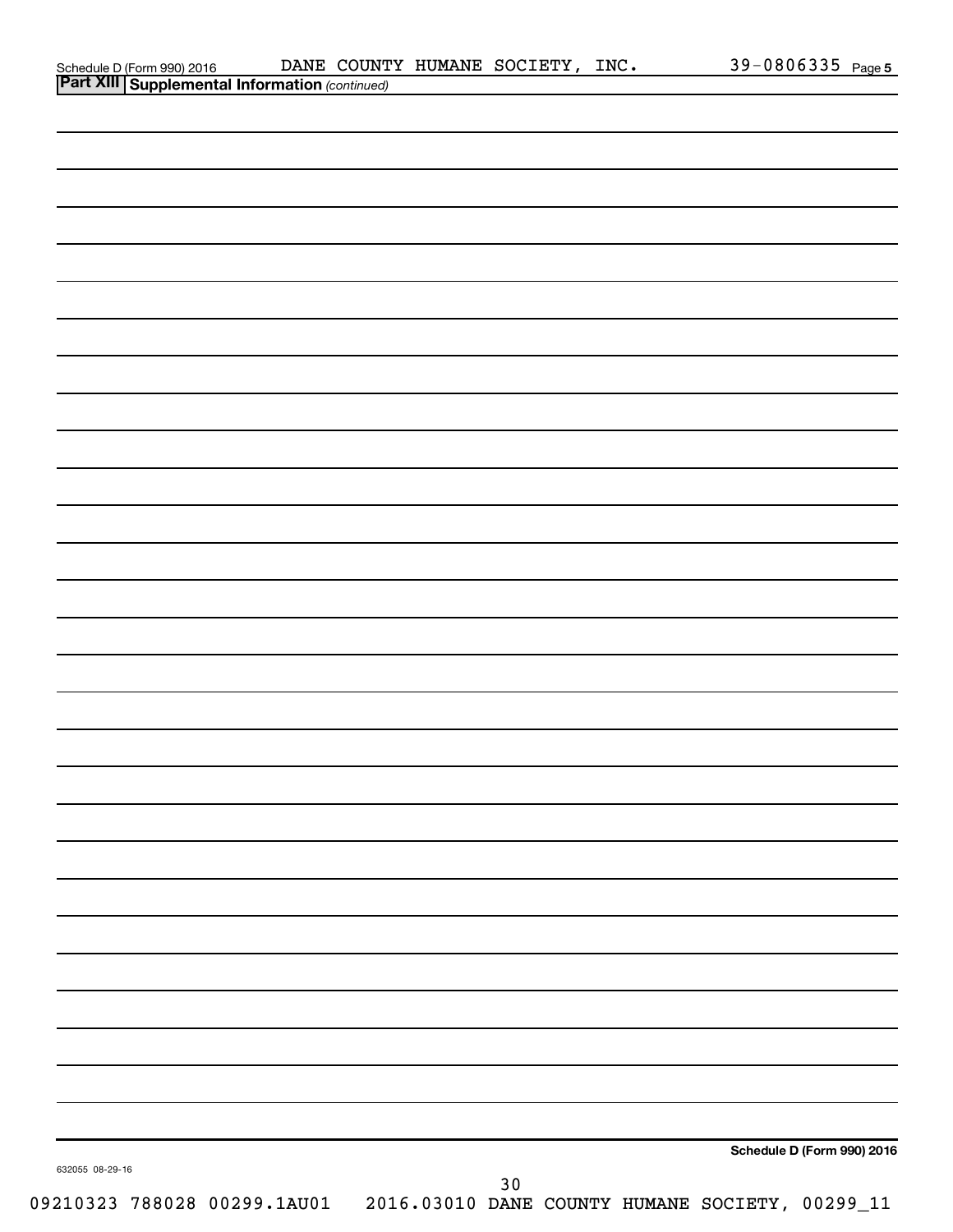| <b>SCHEDULE G</b><br><b>Supplemental Information Regarding Fundraising or Gaming Activities</b><br>(Form 990 or 990-EZ)<br>Complete if the organization answered "Yes" on Form 990, Part IV, line 17, 18, or 19, or if the<br>organization entered more than \$15,000 on Form 990-EZ, line 6a.<br>Department of the Treasury<br>Attach to Form 990 or Form 990-EZ.<br>Internal Revenue Service<br>Information about Schedule G (Form 990 or 990-EZ) and its instructions is at WWW.irs.gov/form990.                                                                                                                                                                                                                                                                                                                                       |                                 |                                                                                                                                                    |                                                                            |     |                                      |  |                                                                            | OMB No. 1545-0047<br>2016<br><b>Open to Public</b><br>Inspection |  |  |
|-------------------------------------------------------------------------------------------------------------------------------------------------------------------------------------------------------------------------------------------------------------------------------------------------------------------------------------------------------------------------------------------------------------------------------------------------------------------------------------------------------------------------------------------------------------------------------------------------------------------------------------------------------------------------------------------------------------------------------------------------------------------------------------------------------------------------------------------|---------------------------------|----------------------------------------------------------------------------------------------------------------------------------------------------|----------------------------------------------------------------------------|-----|--------------------------------------|--|----------------------------------------------------------------------------|------------------------------------------------------------------|--|--|
| Name of the organization                                                                                                                                                                                                                                                                                                                                                                                                                                                                                                                                                                                                                                                                                                                                                                                                                  |                                 |                                                                                                                                                    |                                                                            |     |                                      |  |                                                                            | <b>Employer identification number</b>                            |  |  |
|                                                                                                                                                                                                                                                                                                                                                                                                                                                                                                                                                                                                                                                                                                                                                                                                                                           |                                 | DANE COUNTY HUMANE SOCIETY, INC.                                                                                                                   |                                                                            |     |                                      |  | 39-0806335                                                                 |                                                                  |  |  |
| Part I                                                                                                                                                                                                                                                                                                                                                                                                                                                                                                                                                                                                                                                                                                                                                                                                                                    | required to complete this part. | Fundraising Activities. Complete if the organization answered "Yes" on Form 990, Part IV, line 17. Form 990-EZ filers are not                      |                                                                            |     |                                      |  |                                                                            |                                                                  |  |  |
| 1 Indicate whether the organization raised funds through any of the following activities. Check all that apply.<br>Mail solicitations<br>Solicitation of non-government grants<br>a<br>е<br>Internet and email solicitations<br>Solicitation of government grants<br>f<br>b<br>Phone solicitations<br>Special fundraising events<br>с<br>g<br>In-person solicitations<br>d<br>2 a Did the organization have a written or oral agreement with any individual (including officers, directors, trustees, or<br>key employees listed in Form 990, Part VII) or entity in connection with professional fundraising services?<br>Yes<br><b>No</b><br>b If "Yes," list the 10 highest paid individuals or entities (fundraisers) pursuant to agreements under which the fundraiser is to be<br>compensated at least \$5,000 by the organization. |                                 |                                                                                                                                                    |                                                                            |     |                                      |  |                                                                            |                                                                  |  |  |
| (i) Name and address of individual<br>or entity (fundraiser)                                                                                                                                                                                                                                                                                                                                                                                                                                                                                                                                                                                                                                                                                                                                                                              |                                 | (ii) Activity                                                                                                                                      | (iii) Did<br>fundraiser<br>have custody<br>or control of<br>contributions? |     | (iv) Gross receipts<br>from activity |  | (v) Amount paid<br>to (or retained by)<br>fundraiser<br>listed in col. (i) | (vi) Amount paid<br>to (or retained by)<br>organization          |  |  |
|                                                                                                                                                                                                                                                                                                                                                                                                                                                                                                                                                                                                                                                                                                                                                                                                                                           |                                 |                                                                                                                                                    | Yes                                                                        | No. |                                      |  |                                                                            |                                                                  |  |  |
|                                                                                                                                                                                                                                                                                                                                                                                                                                                                                                                                                                                                                                                                                                                                                                                                                                           |                                 |                                                                                                                                                    |                                                                            |     |                                      |  |                                                                            |                                                                  |  |  |
|                                                                                                                                                                                                                                                                                                                                                                                                                                                                                                                                                                                                                                                                                                                                                                                                                                           |                                 |                                                                                                                                                    |                                                                            |     |                                      |  |                                                                            |                                                                  |  |  |
|                                                                                                                                                                                                                                                                                                                                                                                                                                                                                                                                                                                                                                                                                                                                                                                                                                           |                                 |                                                                                                                                                    |                                                                            |     |                                      |  |                                                                            |                                                                  |  |  |
|                                                                                                                                                                                                                                                                                                                                                                                                                                                                                                                                                                                                                                                                                                                                                                                                                                           |                                 |                                                                                                                                                    |                                                                            |     |                                      |  |                                                                            |                                                                  |  |  |
|                                                                                                                                                                                                                                                                                                                                                                                                                                                                                                                                                                                                                                                                                                                                                                                                                                           |                                 |                                                                                                                                                    |                                                                            |     |                                      |  |                                                                            |                                                                  |  |  |
|                                                                                                                                                                                                                                                                                                                                                                                                                                                                                                                                                                                                                                                                                                                                                                                                                                           |                                 |                                                                                                                                                    |                                                                            |     |                                      |  |                                                                            |                                                                  |  |  |
|                                                                                                                                                                                                                                                                                                                                                                                                                                                                                                                                                                                                                                                                                                                                                                                                                                           |                                 |                                                                                                                                                    |                                                                            |     |                                      |  |                                                                            |                                                                  |  |  |
|                                                                                                                                                                                                                                                                                                                                                                                                                                                                                                                                                                                                                                                                                                                                                                                                                                           |                                 |                                                                                                                                                    |                                                                            |     |                                      |  |                                                                            |                                                                  |  |  |
|                                                                                                                                                                                                                                                                                                                                                                                                                                                                                                                                                                                                                                                                                                                                                                                                                                           |                                 |                                                                                                                                                    |                                                                            |     |                                      |  |                                                                            |                                                                  |  |  |
| Total                                                                                                                                                                                                                                                                                                                                                                                                                                                                                                                                                                                                                                                                                                                                                                                                                                     |                                 |                                                                                                                                                    |                                                                            |     |                                      |  |                                                                            |                                                                  |  |  |
| or licensing.                                                                                                                                                                                                                                                                                                                                                                                                                                                                                                                                                                                                                                                                                                                                                                                                                             |                                 | 3 List all states in which the organization is registered or licensed to solicit contributions or has been notified it is exempt from registration |                                                                            |     |                                      |  |                                                                            |                                                                  |  |  |
|                                                                                                                                                                                                                                                                                                                                                                                                                                                                                                                                                                                                                                                                                                                                                                                                                                           |                                 |                                                                                                                                                    |                                                                            |     |                                      |  |                                                                            |                                                                  |  |  |
|                                                                                                                                                                                                                                                                                                                                                                                                                                                                                                                                                                                                                                                                                                                                                                                                                                           |                                 |                                                                                                                                                    |                                                                            |     |                                      |  |                                                                            |                                                                  |  |  |
|                                                                                                                                                                                                                                                                                                                                                                                                                                                                                                                                                                                                                                                                                                                                                                                                                                           |                                 |                                                                                                                                                    |                                                                            |     |                                      |  |                                                                            |                                                                  |  |  |
|                                                                                                                                                                                                                                                                                                                                                                                                                                                                                                                                                                                                                                                                                                                                                                                                                                           |                                 |                                                                                                                                                    |                                                                            |     |                                      |  |                                                                            |                                                                  |  |  |
|                                                                                                                                                                                                                                                                                                                                                                                                                                                                                                                                                                                                                                                                                                                                                                                                                                           |                                 |                                                                                                                                                    |                                                                            |     |                                      |  |                                                                            |                                                                  |  |  |
|                                                                                                                                                                                                                                                                                                                                                                                                                                                                                                                                                                                                                                                                                                                                                                                                                                           |                                 |                                                                                                                                                    |                                                                            |     |                                      |  |                                                                            |                                                                  |  |  |
|                                                                                                                                                                                                                                                                                                                                                                                                                                                                                                                                                                                                                                                                                                                                                                                                                                           |                                 |                                                                                                                                                    |                                                                            |     |                                      |  |                                                                            |                                                                  |  |  |
|                                                                                                                                                                                                                                                                                                                                                                                                                                                                                                                                                                                                                                                                                                                                                                                                                                           |                                 |                                                                                                                                                    |                                                                            |     |                                      |  |                                                                            |                                                                  |  |  |
|                                                                                                                                                                                                                                                                                                                                                                                                                                                                                                                                                                                                                                                                                                                                                                                                                                           |                                 |                                                                                                                                                    |                                                                            |     |                                      |  |                                                                            |                                                                  |  |  |

**For Paperwork Reduction Act Notice, see the Instructions for Form 990 or 990-EZ. Schedule G (Form 990 or 990-EZ) 2016** LHA

632081 09-12-16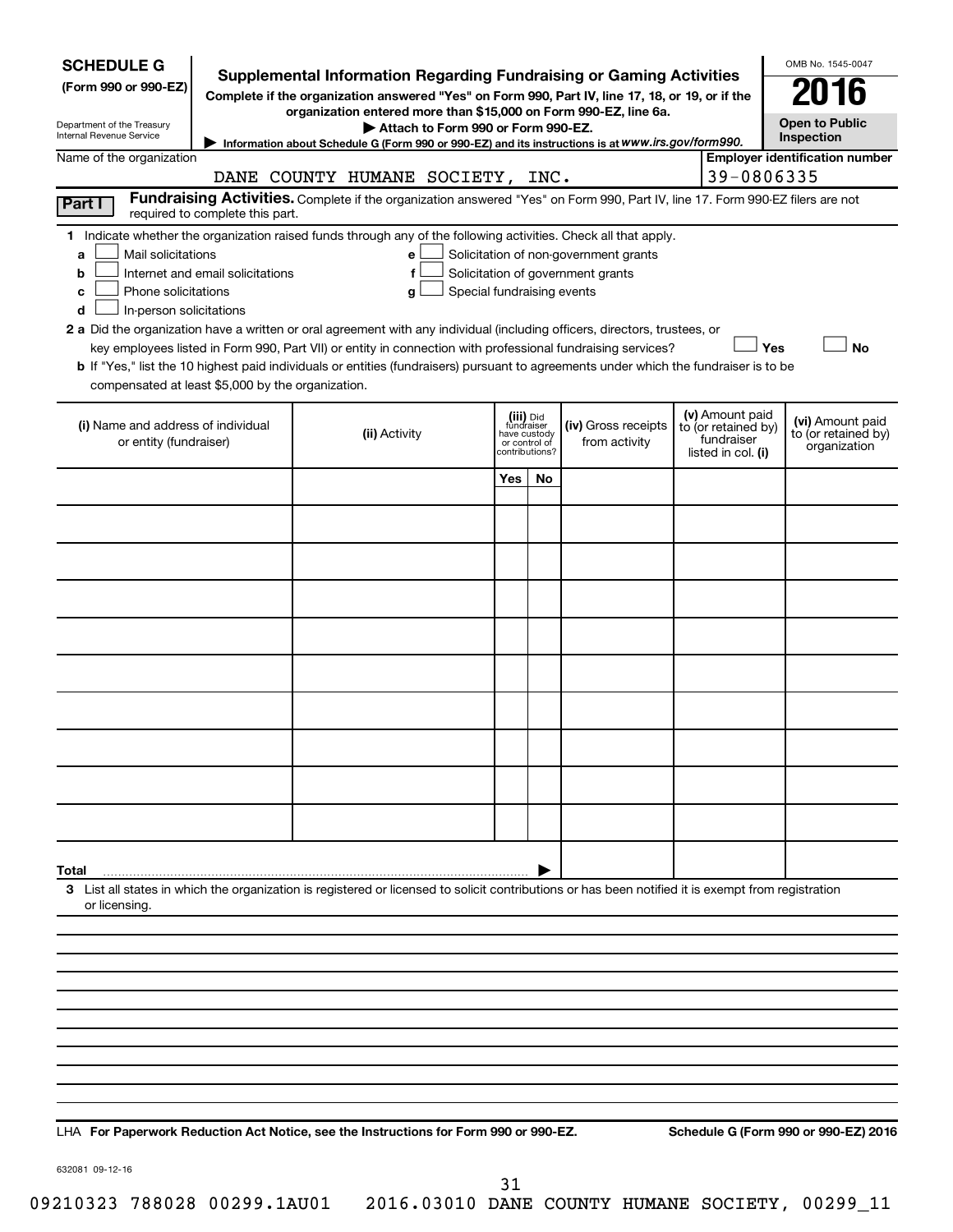39-0806335 Page 2 Schedule G (Form 990 or 990-EZ) 2016 DANE COUNTY HUMANE SOCIETY, INC.  $39-0806335$   $_{\rm Page}$ Part II | Fundraising Events. Complete if the organization answered "Yes" on Form 990, Part IV, line 18, or reported more than \$15,000

|                 |    | of fundraising event contributions and gross income on Form 990-EZ, lines 1 and 6b. List events with gross receipts greater than \$5,000.                                   |                         |                         |                  |                                         |
|-----------------|----|-----------------------------------------------------------------------------------------------------------------------------------------------------------------------------|-------------------------|-------------------------|------------------|-----------------------------------------|
|                 |    |                                                                                                                                                                             | $(a)$ Event #1          | $(b)$ Event #2          | (c) Other events | (d) Total events                        |
|                 |    |                                                                                                                                                                             |                         |                         |                  | (add col. (a) through                   |
|                 |    |                                                                                                                                                                             | TOTO'S GALA BARK & WINE |                         | 1                | col. (c)                                |
|                 |    |                                                                                                                                                                             | (event type)            | (event type)            | (total number)   |                                         |
| Revenue         |    |                                                                                                                                                                             |                         |                         |                  |                                         |
|                 | 1. |                                                                                                                                                                             | 101,465.                | 79,667.                 | 24,244.          | 205, 376.                               |
|                 |    |                                                                                                                                                                             | 97,970.                 | 79,667.                 | 24,244.          | 201,881.                                |
|                 |    |                                                                                                                                                                             |                         |                         |                  |                                         |
|                 | 3  | Gross income (line 1 minus line 2)                                                                                                                                          | 3,495.                  |                         |                  | 3,495.                                  |
|                 |    |                                                                                                                                                                             |                         |                         |                  |                                         |
|                 |    |                                                                                                                                                                             |                         |                         |                  |                                         |
|                 |    |                                                                                                                                                                             |                         |                         |                  |                                         |
|                 | 5  |                                                                                                                                                                             |                         |                         |                  |                                         |
|                 |    |                                                                                                                                                                             |                         |                         |                  |                                         |
|                 | 6  |                                                                                                                                                                             | 784.                    | 3,641.                  |                  | 4,425.                                  |
| Direct Expenses |    |                                                                                                                                                                             |                         |                         |                  |                                         |
|                 | 7  | Food and beverages                                                                                                                                                          | 10,709.                 | 12,086.                 |                  | 22,795.                                 |
|                 |    |                                                                                                                                                                             |                         |                         |                  |                                         |
|                 | 8  |                                                                                                                                                                             | $\frac{2,412}{5,192}$   | 551.<br>2,565.          | 500.<br>500.     | $\frac{3,463}{8,257}$                   |
|                 | 9  |                                                                                                                                                                             |                         |                         |                  | 38,940.                                 |
|                 | 10 | Direct expense summary. Add lines 4 through 9 in column (d)                                                                                                                 |                         |                         |                  | $-35,445.$                              |
| <b>Part III</b> |    | 11 Net income summary. Subtract line 10 from line 3, column (d)<br>Gaming. Complete if the organization answered "Yes" on Form 990, Part IV, line 19, or reported more than |                         |                         |                  |                                         |
|                 |    | \$15,000 on Form 990-EZ, line 6a.                                                                                                                                           |                         |                         |                  |                                         |
|                 |    |                                                                                                                                                                             |                         | (b) Pull tabs/instant   |                  | (d) Total gaming (add                   |
|                 |    |                                                                                                                                                                             | (a) Bingo               | bingo/progressive bingo | (c) Other gaming | col. (a) through col. (c))              |
| Revenue         |    |                                                                                                                                                                             |                         |                         |                  |                                         |
|                 | 1. |                                                                                                                                                                             |                         |                         |                  |                                         |
|                 |    |                                                                                                                                                                             |                         |                         |                  |                                         |
|                 |    |                                                                                                                                                                             |                         |                         |                  |                                         |
|                 |    |                                                                                                                                                                             |                         |                         |                  |                                         |
| Direct Expenses | 3  |                                                                                                                                                                             |                         |                         |                  |                                         |
|                 |    |                                                                                                                                                                             |                         |                         |                  |                                         |
|                 | 4  |                                                                                                                                                                             |                         |                         |                  |                                         |
|                 |    |                                                                                                                                                                             |                         |                         |                  |                                         |
|                 |    |                                                                                                                                                                             | %<br>Yes                | Yes<br>%                | Yes<br>%         |                                         |
|                 | 6  | Volunteer labor                                                                                                                                                             | No                      | No                      | No               |                                         |
|                 |    |                                                                                                                                                                             |                         |                         |                  |                                         |
|                 | 7  | Direct expense summary. Add lines 2 through 5 in column (d)                                                                                                                 |                         |                         |                  |                                         |
|                 |    |                                                                                                                                                                             |                         |                         |                  |                                         |
|                 | 8  |                                                                                                                                                                             |                         |                         |                  |                                         |
|                 |    |                                                                                                                                                                             |                         |                         |                  |                                         |
| 9               |    | Enter the state(s) in which the organization conducts gaming activities: $WI$                                                                                               |                         |                         |                  |                                         |
|                 |    |                                                                                                                                                                             |                         |                         |                  | $\boxed{\text{X}}$ Yes<br><b>No</b>     |
|                 |    | <b>b</b> If "No," explain:<br><u> 1989 - Johann Stoff, deutscher Stoff, der Stoff, der Stoff, der Stoff, der Stoff, der Stoff, der Stoff, der S</u>                         |                         |                         |                  |                                         |
|                 |    |                                                                                                                                                                             |                         |                         |                  |                                         |
|                 |    |                                                                                                                                                                             |                         |                         |                  |                                         |
|                 |    |                                                                                                                                                                             |                         |                         |                  | $\lfloor x \rfloor$<br>Yes<br><b>No</b> |
|                 |    |                                                                                                                                                                             |                         |                         |                  |                                         |
|                 |    |                                                                                                                                                                             |                         |                         |                  |                                         |
|                 |    |                                                                                                                                                                             |                         |                         |                  |                                         |

632082 09-12-16

**Schedule G (Form 990 or 990-EZ) 2016**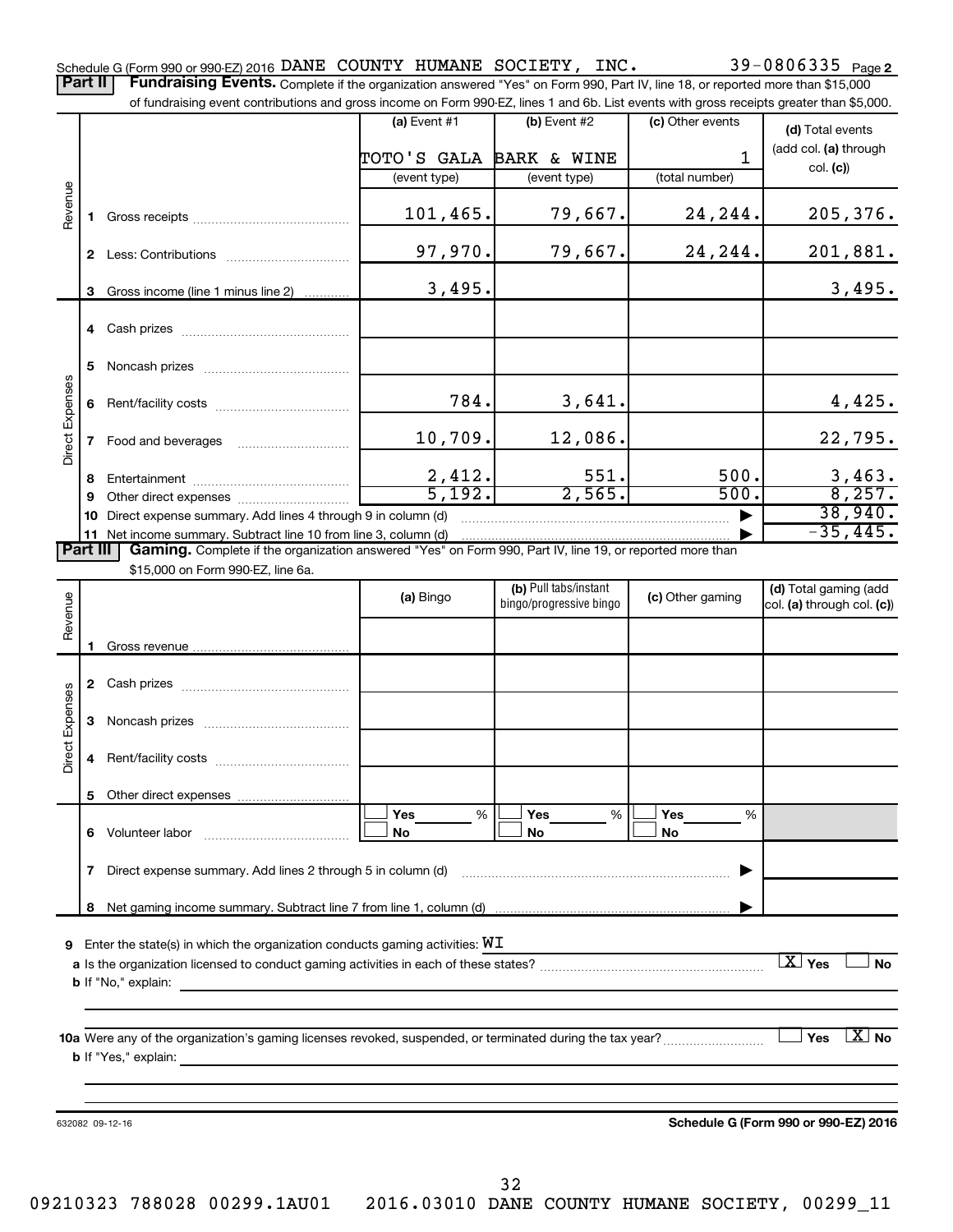|     | Schedule G (Form 990 or 990-EZ) 2016 DANE COUNTY HUMANE SOCIETY, INC.                                                                                                                                                                |            | 39-0806335 Page 3      |
|-----|--------------------------------------------------------------------------------------------------------------------------------------------------------------------------------------------------------------------------------------|------------|------------------------|
|     |                                                                                                                                                                                                                                      | $\Box$ Yes | $\mathbf{X}$ No        |
|     | 12 Is the organization a grantor, beneficiary or trustee of a trust, or a member of a partnership or other entity formed                                                                                                             |            |                        |
|     |                                                                                                                                                                                                                                      | $\Box$ Yes | $\boxed{\text{X}}$ No  |
|     | 13 Indicate the percentage of gaming activity conducted in:                                                                                                                                                                          |            |                        |
|     |                                                                                                                                                                                                                                      | 13a        | %                      |
|     | b An outside facility www.communications.com/news/communications.com/news/communications.com/news/communicatio                                                                                                                       | 13b l      | $\%$                   |
|     | 14 Enter the name and address of the person who prepares the organization's gaming/special events books and records:                                                                                                                 |            |                        |
|     | Name <b>Decision and Contract Contract Contract Contract Contract Contract Contract Contract Contract Contract Contract Contract Contract Contract Contract Contract Contract Contract Contract Contract Contract Contract Contr</b> |            |                        |
|     | Address $\blacktriangleright$<br>and the control of the control of the control of the control of the control of the control of the control of the                                                                                    |            |                        |
|     |                                                                                                                                                                                                                                      |            |                        |
|     |                                                                                                                                                                                                                                      |            |                        |
|     | of gaming revenue retained by the third party $\triangleright$ \$                                                                                                                                                                    |            |                        |
|     | c If "Yes," enter name and address of the third party:                                                                                                                                                                               |            |                        |
|     |                                                                                                                                                                                                                                      |            |                        |
|     |                                                                                                                                                                                                                                      |            |                        |
|     |                                                                                                                                                                                                                                      |            |                        |
| 16. | Gaming manager information:                                                                                                                                                                                                          |            |                        |
|     | Name $\blacktriangleright$<br><u>and the contract of the contract of the contract of the contract of the contract of the contract of the contract of</u>                                                                             |            |                        |
|     | Gaming manager compensation > \$                                                                                                                                                                                                     |            |                        |
|     |                                                                                                                                                                                                                                      |            |                        |
|     | Description of services provided states and the contract of the contract of the contract of the contract of the contract of the contract of the contract of the contract of the contract of the contract of the contract of th       |            |                        |
|     |                                                                                                                                                                                                                                      |            |                        |
|     | Director/officer<br>Employee<br>Independent contractor                                                                                                                                                                               |            |                        |
|     |                                                                                                                                                                                                                                      |            |                        |
|     | 17 Mandatory distributions:<br>a Is the organization required under state law to make charitable distributions from the gaming proceeds to                                                                                           |            |                        |
|     | retain the state gaming license?                                                                                                                                                                                                     |            | $\Box$ Yes $\Box X$ No |
|     | <b>b</b> Enter the amount of distributions required under state law to be distributed to other exempt organizations or spent in the                                                                                                  |            |                        |
|     | organization's own exempt activities during the tax year $\triangleright$ \$                                                                                                                                                         |            |                        |
|     | Part IV<br>Supplemental Information. Provide the explanations required by Part I, line 2b, columns (iii) and (v); and Part III, lines 9, 9b, 10b, 15b,                                                                               |            |                        |
|     | 15c, 16, and 17b, as applicable. Also provide any additional information. See instructions                                                                                                                                           |            |                        |
|     |                                                                                                                                                                                                                                      |            |                        |
|     |                                                                                                                                                                                                                                      |            |                        |
|     |                                                                                                                                                                                                                                      |            |                        |
|     |                                                                                                                                                                                                                                      |            |                        |
|     |                                                                                                                                                                                                                                      |            |                        |
|     |                                                                                                                                                                                                                                      |            |                        |
|     |                                                                                                                                                                                                                                      |            |                        |
|     |                                                                                                                                                                                                                                      |            |                        |
|     |                                                                                                                                                                                                                                      |            |                        |
|     |                                                                                                                                                                                                                                      |            |                        |
|     |                                                                                                                                                                                                                                      |            |                        |
|     |                                                                                                                                                                                                                                      |            |                        |
|     |                                                                                                                                                                                                                                      |            |                        |
|     |                                                                                                                                                                                                                                      |            |                        |
|     |                                                                                                                                                                                                                                      |            |                        |
|     | Schedule G (Form 990 or 990-EZ) 2016<br>632083 09-12-16                                                                                                                                                                              |            |                        |
|     | 33<br>0.00003                                                                                                                                                                                                                        |            |                        |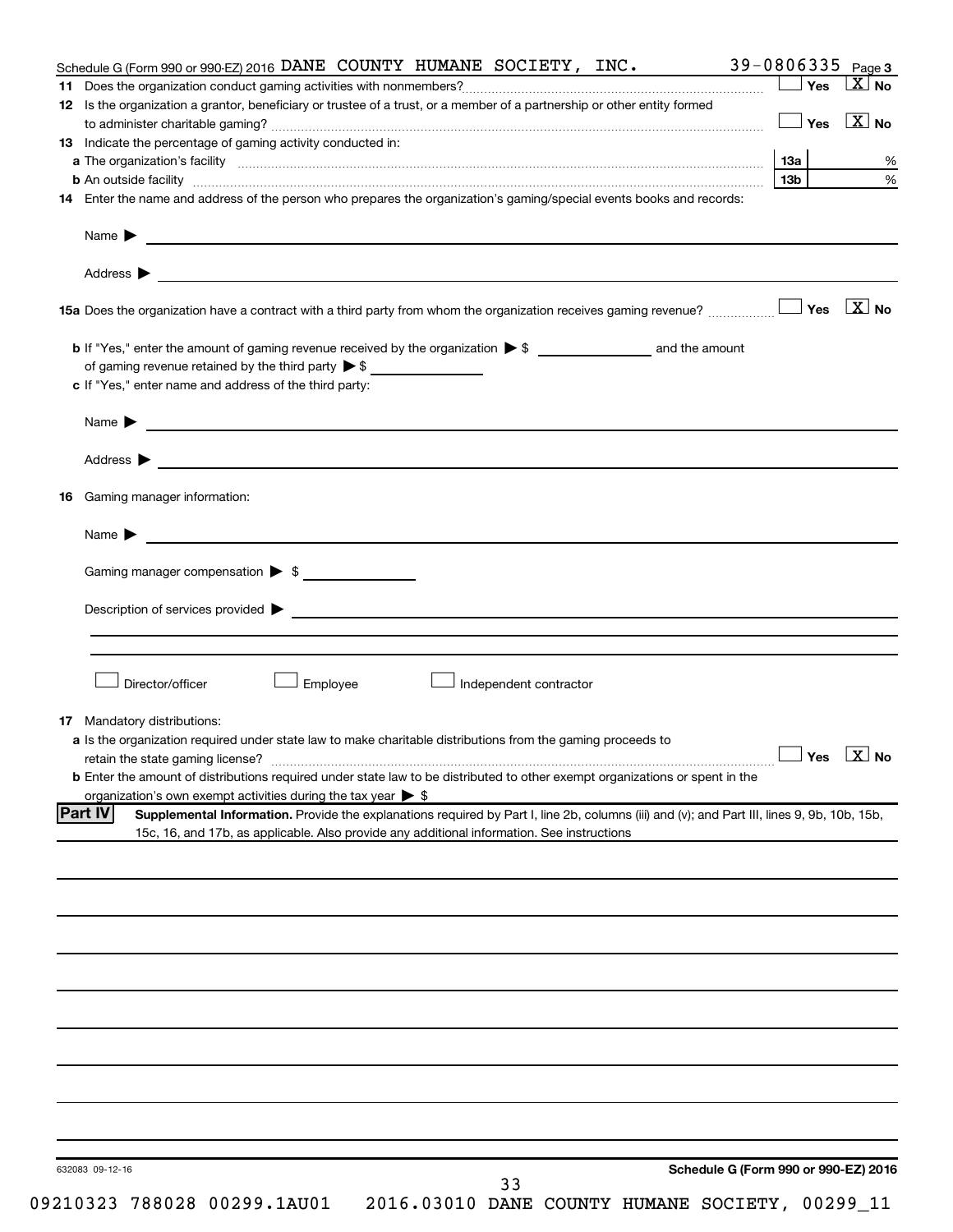|                    |  | Schedule G (Form 990 or 990-EZ) DANE COUNT<br><b>Part IV   Supplemental Information</b> (continued) | DANE COUNTY HUMANE SOCIETY, INC. |    |  |                                                                              | 39-0806335 Page 4 |
|--------------------|--|-----------------------------------------------------------------------------------------------------|----------------------------------|----|--|------------------------------------------------------------------------------|-------------------|
|                    |  |                                                                                                     |                                  |    |  |                                                                              |                   |
|                    |  |                                                                                                     |                                  |    |  |                                                                              |                   |
|                    |  |                                                                                                     |                                  |    |  |                                                                              |                   |
|                    |  |                                                                                                     |                                  |    |  |                                                                              |                   |
|                    |  |                                                                                                     |                                  |    |  |                                                                              |                   |
|                    |  |                                                                                                     |                                  |    |  |                                                                              |                   |
|                    |  |                                                                                                     |                                  |    |  |                                                                              |                   |
|                    |  |                                                                                                     |                                  |    |  |                                                                              |                   |
|                    |  |                                                                                                     |                                  |    |  |                                                                              |                   |
|                    |  |                                                                                                     |                                  |    |  |                                                                              |                   |
|                    |  |                                                                                                     |                                  |    |  |                                                                              |                   |
|                    |  |                                                                                                     |                                  |    |  |                                                                              |                   |
|                    |  |                                                                                                     |                                  |    |  |                                                                              |                   |
|                    |  |                                                                                                     |                                  |    |  |                                                                              |                   |
|                    |  |                                                                                                     |                                  |    |  |                                                                              |                   |
|                    |  |                                                                                                     |                                  |    |  |                                                                              |                   |
|                    |  |                                                                                                     |                                  |    |  |                                                                              |                   |
|                    |  |                                                                                                     |                                  |    |  |                                                                              |                   |
|                    |  |                                                                                                     |                                  |    |  |                                                                              |                   |
|                    |  |                                                                                                     |                                  |    |  |                                                                              |                   |
|                    |  |                                                                                                     |                                  |    |  |                                                                              |                   |
|                    |  |                                                                                                     |                                  |    |  |                                                                              |                   |
|                    |  |                                                                                                     |                                  |    |  |                                                                              |                   |
|                    |  |                                                                                                     |                                  |    |  |                                                                              |                   |
|                    |  |                                                                                                     |                                  |    |  |                                                                              |                   |
|                    |  |                                                                                                     |                                  |    |  |                                                                              |                   |
|                    |  |                                                                                                     |                                  |    |  |                                                                              |                   |
|                    |  |                                                                                                     |                                  |    |  |                                                                              |                   |
|                    |  |                                                                                                     |                                  |    |  |                                                                              |                   |
|                    |  |                                                                                                     |                                  |    |  |                                                                              |                   |
|                    |  |                                                                                                     |                                  |    |  |                                                                              |                   |
|                    |  |                                                                                                     |                                  |    |  |                                                                              |                   |
|                    |  |                                                                                                     |                                  |    |  |                                                                              |                   |
|                    |  |                                                                                                     |                                  |    |  |                                                                              |                   |
|                    |  |                                                                                                     |                                  |    |  |                                                                              |                   |
|                    |  |                                                                                                     |                                  |    |  |                                                                              |                   |
|                    |  |                                                                                                     |                                  |    |  |                                                                              |                   |
|                    |  |                                                                                                     |                                  |    |  |                                                                              |                   |
|                    |  |                                                                                                     |                                  |    |  |                                                                              |                   |
|                    |  |                                                                                                     |                                  |    |  |                                                                              |                   |
|                    |  |                                                                                                     |                                  |    |  |                                                                              |                   |
|                    |  |                                                                                                     |                                  |    |  |                                                                              |                   |
| 632084<br>04-01-16 |  |                                                                                                     |                                  |    |  | Schedule G (Form 990 or 990-EZ)                                              |                   |
|                    |  |                                                                                                     |                                  | 34 |  |                                                                              |                   |
|                    |  |                                                                                                     |                                  |    |  | 09210323 788028 00299.1AU01  2016.03010 DANE COUNTY HUMANE SOCIETY, 00299_11 |                   |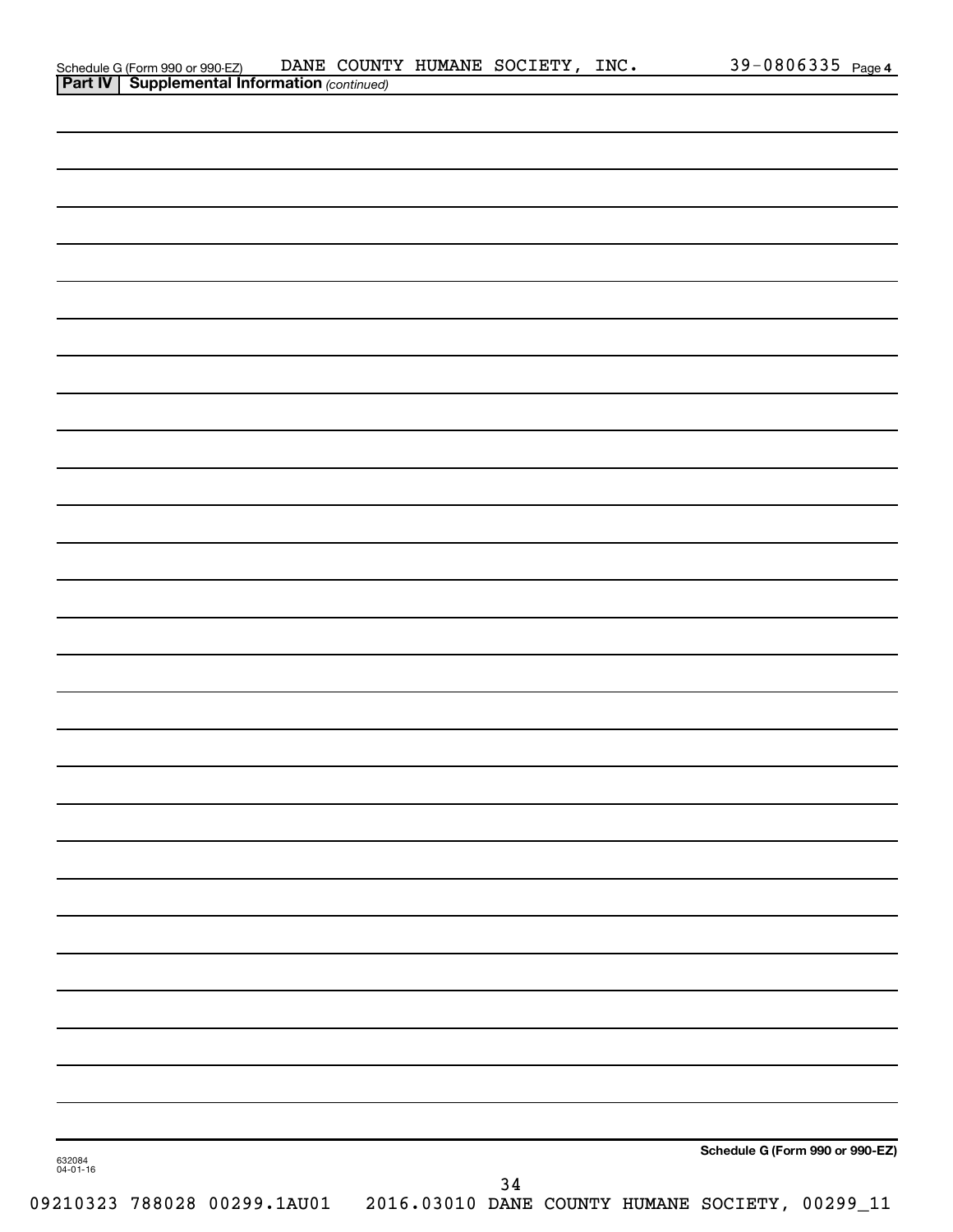| <b>SCHEDULE M</b> |  |
|-------------------|--|
| (Form 990)        |  |

### **Noncash Contributions**

OMB No. 1545-0047

Department of the Treasury Internal Revenue Service

◆ Complete if the organizations answered "Yes" on Form 990, Part IV, lines 29 or 30.<br>● Complete if the organizations answered "Yes" on Form 990, Part IV, lines 29 or 30. **Attach to Form 990.** J

**Open To Public Inspection**

|  |  | Name of the organization |  |
|--|--|--------------------------|--|
|  |  |                          |  |

**Information about Schedule M (Form 990) and its instructions is at www.irs.gov/form990.** 

### **Employer identification number Part I Types of Property** DANE COUNTY HUMANE SOCIETY, INC. 49-0806335

| . u. | ני וטקטו דו וטן ניטקנו                                                                                                                                                                                                                                                                                                                                  |                         |                               |                                                                       |                              |            |            |    |
|------|---------------------------------------------------------------------------------------------------------------------------------------------------------------------------------------------------------------------------------------------------------------------------------------------------------------------------------------------------------|-------------------------|-------------------------------|-----------------------------------------------------------------------|------------------------------|------------|------------|----|
|      |                                                                                                                                                                                                                                                                                                                                                         | (a)<br>Check if         | (b)<br>Number of              | (c)<br>Noncash contribution                                           | (d)<br>Method of determining |            |            |    |
|      |                                                                                                                                                                                                                                                                                                                                                         |                         | applicable   contributions or | amounts reported on<br>items contributed Form 990, Part VIII, line 1g | noncash contribution amounts |            |            |    |
| 1    |                                                                                                                                                                                                                                                                                                                                                         |                         |                               |                                                                       |                              |            |            |    |
| 2    |                                                                                                                                                                                                                                                                                                                                                         |                         |                               |                                                                       |                              |            |            |    |
| З    |                                                                                                                                                                                                                                                                                                                                                         |                         |                               |                                                                       |                              |            |            |    |
| 4    | Books and publications                                                                                                                                                                                                                                                                                                                                  |                         |                               |                                                                       |                              |            |            |    |
| 5    | Clothing and household goods                                                                                                                                                                                                                                                                                                                            |                         |                               |                                                                       |                              |            |            |    |
| 6    |                                                                                                                                                                                                                                                                                                                                                         |                         |                               |                                                                       |                              |            |            |    |
| 7    |                                                                                                                                                                                                                                                                                                                                                         |                         |                               |                                                                       |                              |            |            |    |
| 8    |                                                                                                                                                                                                                                                                                                                                                         |                         |                               |                                                                       |                              |            |            |    |
| 9    | Securities - Publicly traded                                                                                                                                                                                                                                                                                                                            | $\overline{\text{x}}$   | 4                             |                                                                       | 30,493. MARKET VALUE         |            |            |    |
| 10   | Securities - Closely held stock                                                                                                                                                                                                                                                                                                                         |                         |                               |                                                                       |                              |            |            |    |
| 11   | Securities - Partnership, LLC, or                                                                                                                                                                                                                                                                                                                       |                         |                               |                                                                       |                              |            |            |    |
|      |                                                                                                                                                                                                                                                                                                                                                         |                         |                               |                                                                       |                              |            |            |    |
| 12   | Securities - Miscellaneous                                                                                                                                                                                                                                                                                                                              |                         |                               |                                                                       |                              |            |            |    |
| 13   | Qualified conservation contribution -                                                                                                                                                                                                                                                                                                                   |                         |                               |                                                                       |                              |            |            |    |
|      | Historic structures                                                                                                                                                                                                                                                                                                                                     |                         |                               |                                                                       |                              |            |            |    |
| 14   | Qualified conservation contribution - Other                                                                                                                                                                                                                                                                                                             |                         |                               |                                                                       |                              |            |            |    |
| 15   | Real estate - Residential                                                                                                                                                                                                                                                                                                                               |                         |                               |                                                                       |                              |            |            |    |
| 16   | Real estate - Commercial                                                                                                                                                                                                                                                                                                                                |                         |                               |                                                                       |                              |            |            |    |
| 17   |                                                                                                                                                                                                                                                                                                                                                         |                         |                               |                                                                       |                              |            |            |    |
| 18   |                                                                                                                                                                                                                                                                                                                                                         |                         |                               |                                                                       |                              |            |            |    |
| 19   |                                                                                                                                                                                                                                                                                                                                                         | $\overline{\text{x}}$   | 4                             |                                                                       | 47,285. COST/SELLING PRICE   |            |            |    |
| 20   | Drugs and medical supplies                                                                                                                                                                                                                                                                                                                              |                         |                               |                                                                       |                              |            |            |    |
| 21   |                                                                                                                                                                                                                                                                                                                                                         |                         |                               |                                                                       |                              |            |            |    |
| 22   |                                                                                                                                                                                                                                                                                                                                                         |                         |                               |                                                                       |                              |            |            |    |
| 23   |                                                                                                                                                                                                                                                                                                                                                         |                         |                               |                                                                       |                              |            |            |    |
| 24   |                                                                                                                                                                                                                                                                                                                                                         |                         |                               |                                                                       |                              |            |            |    |
| 25   | Other $\blacktriangleright$ (SUPPLIES                                                                                                                                                                                                                                                                                                                   | $\overline{\textbf{x}}$ | 5                             |                                                                       | 3,646.COST/SELLING PRICE     |            |            |    |
| 26   | Other $\blacktriangleright$ (EQUIPMENT                                                                                                                                                                                                                                                                                                                  | $\overline{\textbf{x}}$ | 1                             |                                                                       | 337. COST/SELLING PRICE      |            |            |    |
| 27   | Other $\blacktriangleright$<br>$\left($ $\frac{1}{2}$ $\frac{1}{2}$ $\frac{1}{2}$ $\frac{1}{2}$ $\frac{1}{2}$ $\frac{1}{2}$ $\frac{1}{2}$ $\frac{1}{2}$ $\frac{1}{2}$ $\frac{1}{2}$ $\frac{1}{2}$ $\frac{1}{2}$ $\frac{1}{2}$ $\frac{1}{2}$ $\frac{1}{2}$ $\frac{1}{2}$ $\frac{1}{2}$ $\frac{1}{2}$ $\frac{1}{2}$ $\frac{1}{2}$ $\frac{1}{2}$ $\frac{1$ |                         |                               |                                                                       |                              |            |            |    |
| 28   | Other $\blacktriangleright$                                                                                                                                                                                                                                                                                                                             |                         |                               |                                                                       |                              |            |            |    |
| 29   | Number of Forms 8283 received by the organization during the tax year for contributions                                                                                                                                                                                                                                                                 |                         |                               |                                                                       |                              |            |            |    |
|      | for which the organization completed Form 8283, Part IV, Donee Acknowledgement                                                                                                                                                                                                                                                                          |                         |                               | 29                                                                    |                              |            |            |    |
|      |                                                                                                                                                                                                                                                                                                                                                         |                         |                               |                                                                       |                              |            | <b>Yes</b> | No |
|      | 30a During the year, did the organization receive by contribution any property reported in Part I, lines 1 through 28, that it                                                                                                                                                                                                                          |                         |                               |                                                                       |                              |            |            |    |
|      | must hold for at least three years from the date of the initial contribution, and which isn't required to be used for                                                                                                                                                                                                                                   |                         |                               |                                                                       |                              |            |            |    |
|      |                                                                                                                                                                                                                                                                                                                                                         |                         |                               |                                                                       |                              | 30a        |            | х  |
|      | <b>b</b> If "Yes," describe the arrangement in Part II.                                                                                                                                                                                                                                                                                                 |                         |                               |                                                                       |                              |            |            |    |
| 31   | Does the organization have a gift acceptance policy that requires the review of any nonstandard contributions?                                                                                                                                                                                                                                          |                         |                               |                                                                       |                              | 31         |            | х  |
|      | 32a Does the organization hire or use third parties or related organizations to solicit, process, or sell noncash                                                                                                                                                                                                                                       |                         |                               |                                                                       |                              |            |            |    |
|      |                                                                                                                                                                                                                                                                                                                                                         |                         |                               |                                                                       |                              | <b>32a</b> |            | х  |
|      | <b>b</b> If "Yes," describe in Part II.                                                                                                                                                                                                                                                                                                                 |                         |                               |                                                                       |                              |            |            |    |
| 33   | If the organization didn't report an amount in column (c) for a type of property for which column (a) is checked,                                                                                                                                                                                                                                       |                         |                               |                                                                       |                              |            |            |    |
|      | describe in Part II.                                                                                                                                                                                                                                                                                                                                    |                         |                               |                                                                       |                              |            |            |    |

**For Paperwork Reduction Act Notice, see the Instructions for Form 990. Schedule M (Form 990) (2016)** LHA

632141 08-23-16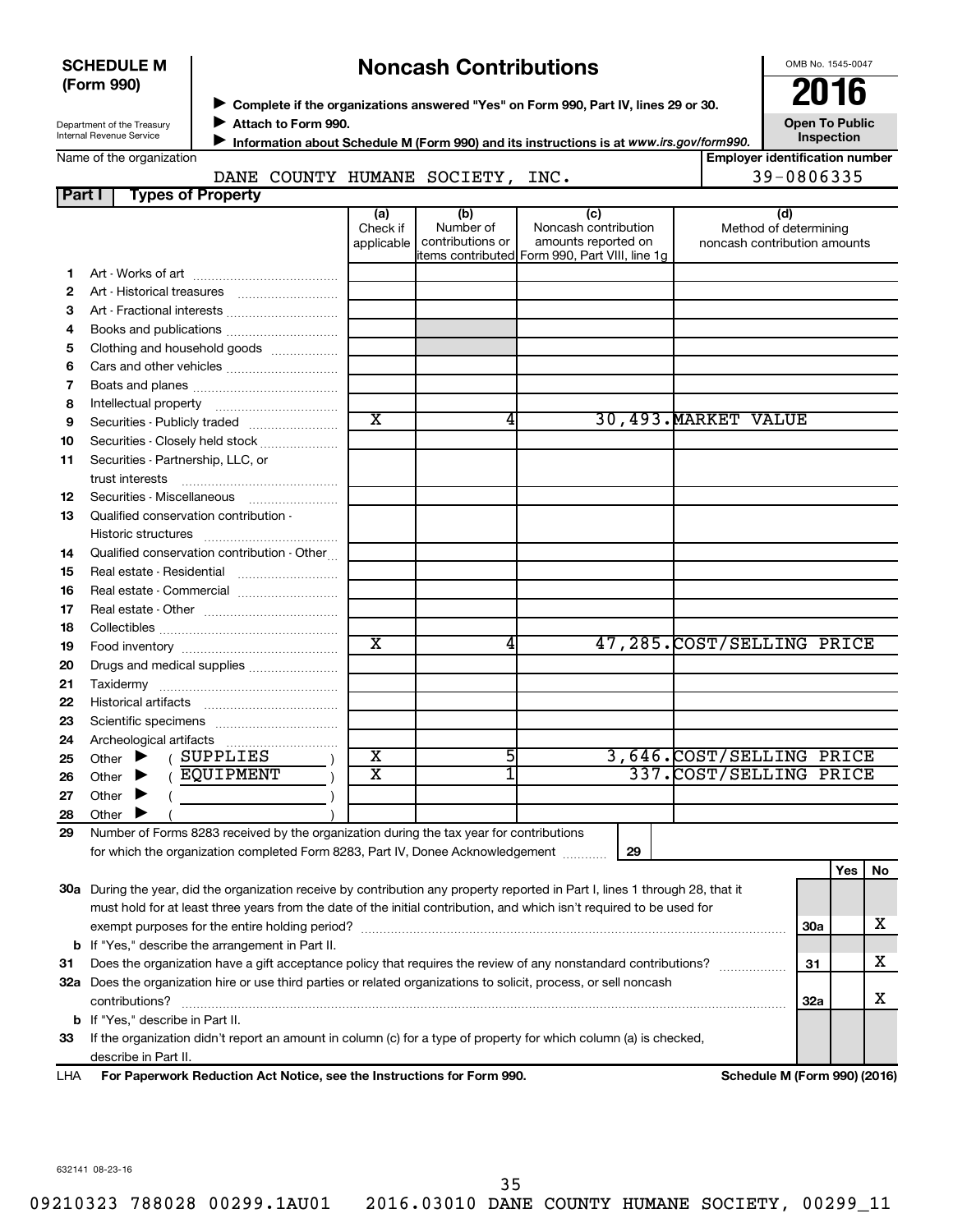|  |  |  |  |  |  | Schedule M (Form 990) (2016) DANE COUNTY HUMANE SOCIETY, INC. |  | $39 - 0806335$ | Page |  |
|--|--|--|--|--|--|---------------------------------------------------------------|--|----------------|------|--|
|--|--|--|--|--|--|---------------------------------------------------------------|--|----------------|------|--|

Part II | Supplemental Information. Provide the information required by Part I, lines 30b, 32b, and 33, and whether the organization is reporting in Part I, column (b), the number of contributions, the number of items received, or a combination of both. Also complete this part for any additional information.

SCHEDULE M, PART I, COLUMN (B):

DCHS IS REPORTING THE NUMBER OF CONTRIBUTIONS IN PART I, COLUMN (B).

DCHS ANNUALLY RECEIVES APPROXIMATELY \$40,000 OF PET FOOD FROM ONE

CONTRIBUTOR. SHIPMENTS OF THIS FOOD ARE RECEIVED PERIODICALLY

THROUGHOUT THE YEAR.

**Schedule M (Form 990) (2016)**

**2**

632142 08-23-16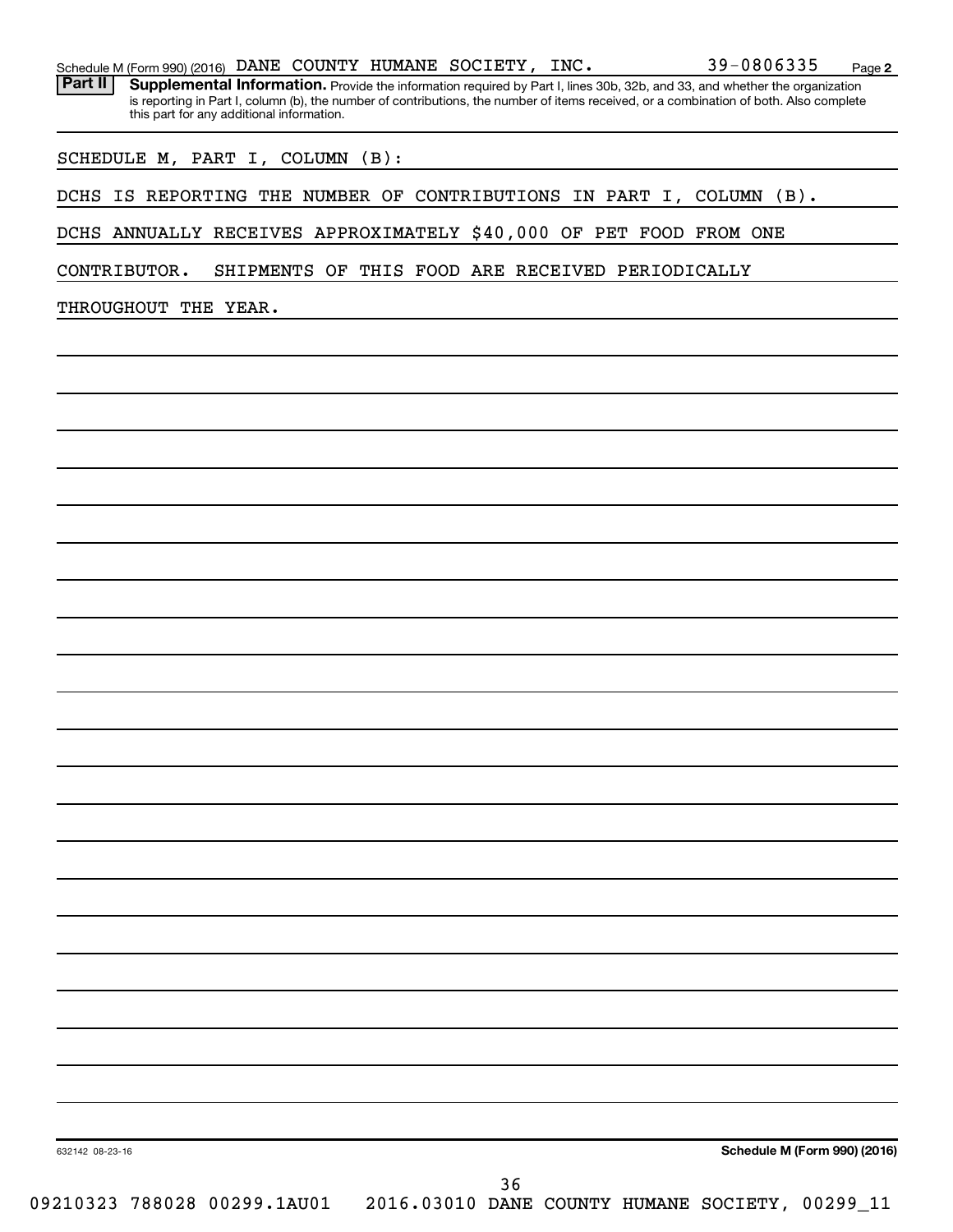| <b>SCHEDULE O</b><br>(Form 990 or 990-EZ)<br>Department of the Treasury<br>Internal Revenue Service | Supplemental Information to Form 990 or 990-EZ<br>Complete to provide information for responses to specific questions on<br>Form 990 or 990-EZ or to provide any additional information.<br>Attach to Form 990 or 990-EZ.<br>Information about Schedule O (Form 990 or 990-EZ) and its instructions is at WWW.irs.gov/form990. | OMB No. 1545-0047<br><b>Open to Public</b><br>Inspection |
|-----------------------------------------------------------------------------------------------------|--------------------------------------------------------------------------------------------------------------------------------------------------------------------------------------------------------------------------------------------------------------------------------------------------------------------------------|----------------------------------------------------------|
| Name of the organization                                                                            | DANE COUNTY HUMANE SOCIETY, INC.                                                                                                                                                                                                                                                                                               | <b>Employer identification number</b><br>39-0806335      |
|                                                                                                     | FORM 990, PART III, LINE 1, DESCRIPTION OF ORGANIZATION MISSION:                                                                                                                                                                                                                                                               |                                                          |
|                                                                                                     | FINANCIALLY STABLE AND SUSTAINABLE OPERATIONS WITH BALANCED REVENUE AND                                                                                                                                                                                                                                                        |                                                          |
| EXPENSES.                                                                                           | IN ADDITION, DCHS EDUCATES AND SUPPORTS THE PUBLIC REGARDING                                                                                                                                                                                                                                                                   |                                                          |
|                                                                                                     | ANIMAL WELFARE AND COMPANION ANIMAL OWNERSHIP AND INSTILLS THE VALUE                                                                                                                                                                                                                                                           |                                                          |
|                                                                                                     | THAT A PET IS A LIFE-LONG COMMITMENT AND PRIVILEGE.                                                                                                                                                                                                                                                                            | DCHS PROMOTES A                                          |
|                                                                                                     | LEGISLATIVE AGENDA IN SUPPORT OF CREATING A MORE HUMANE COMMUNITY.                                                                                                                                                                                                                                                             |                                                          |
|                                                                                                     | FORM 990, PART III, LINE 4D, OTHER PROGRAM SERVICES:                                                                                                                                                                                                                                                                           |                                                          |
|                                                                                                     | DCHS'S EDUCATION AND OUTREACH SERVICES INCLUDE YOUTH, ADULT AND PUBLIC                                                                                                                                                                                                                                                         |                                                          |
|                                                                                                     | EDUCATION PROGRAMS SUCH AS CAMP PAWPRINT, BABY-READY PETS, HUMANE                                                                                                                                                                                                                                                              |                                                          |
|                                                                                                     | HEROES, GIRL SCOUT BADGE WORKSHOPS, DOG TRAINING CLASSES, SHELTER TOURS                                                                                                                                                                                                                                                        |                                                          |
|                                                                                                     | AND PUBLIC SPEAKING ENGAGEMENTS.                                                                                                                                                                                                                                                                                               |                                                          |
| EXPENSES \$ 135,789.                                                                                | INCLUDING GRANTS OF \$ 0.                                                                                                                                                                                                                                                                                                      | REVENUE \$ 117,746.                                      |
|                                                                                                     | DCHS'S VOLUNTEER PROGRAM INCLUDES RECRUITMENT, TRAINING, SUPERVISION,                                                                                                                                                                                                                                                          |                                                          |
|                                                                                                     | AND RETENTION OF DCHS'S VOLUNTEERS. IN 2016, VOLUNTEERS PROVIDED                                                                                                                                                                                                                                                               |                                                          |
|                                                                                                     | APPROXIMATELY 106,580 VOLUNTEER HOURS TO DCHS.                                                                                                                                                                                                                                                                                 |                                                          |
| EXPENSES \$ 115,723.                                                                                | INCLUDING GRANTS OF \$ 0.                                                                                                                                                                                                                                                                                                      | REVENUE \$ 11,857.                                       |
|                                                                                                     | FORM 990, PART VI, SECTION A, LINE 6:                                                                                                                                                                                                                                                                                          |                                                          |
|                                                                                                     | DCHS HAS A SINGLE CATEGORY OF MEMBERSHIP FOR WHICH A MINIMUM AMOUNT OF DUES                                                                                                                                                                                                                                                    |                                                          |
|                                                                                                     | IS REQUIRED TO BE ENTITLED TO VOTING RIGHTS.                                                                                                                                                                                                                                                                                   |                                                          |
|                                                                                                     | FORM 990, PART VI, SECTION A, LINE 7A:                                                                                                                                                                                                                                                                                         |                                                          |
|                                                                                                     | THE MEMBERSHIP ELECTS THE DIRECTORS OF DCHS AT THE ANNUAL MEMBERSHIP                                                                                                                                                                                                                                                           |                                                          |
| MEETING.<br>632211 08-25-16                                                                         | LHA For Paperwork Reduction Act Notice, see the Instructions for Form 990 or 990-EZ.                                                                                                                                                                                                                                           | Schedule O (Form 990 or 990-EZ) (2016)                   |

37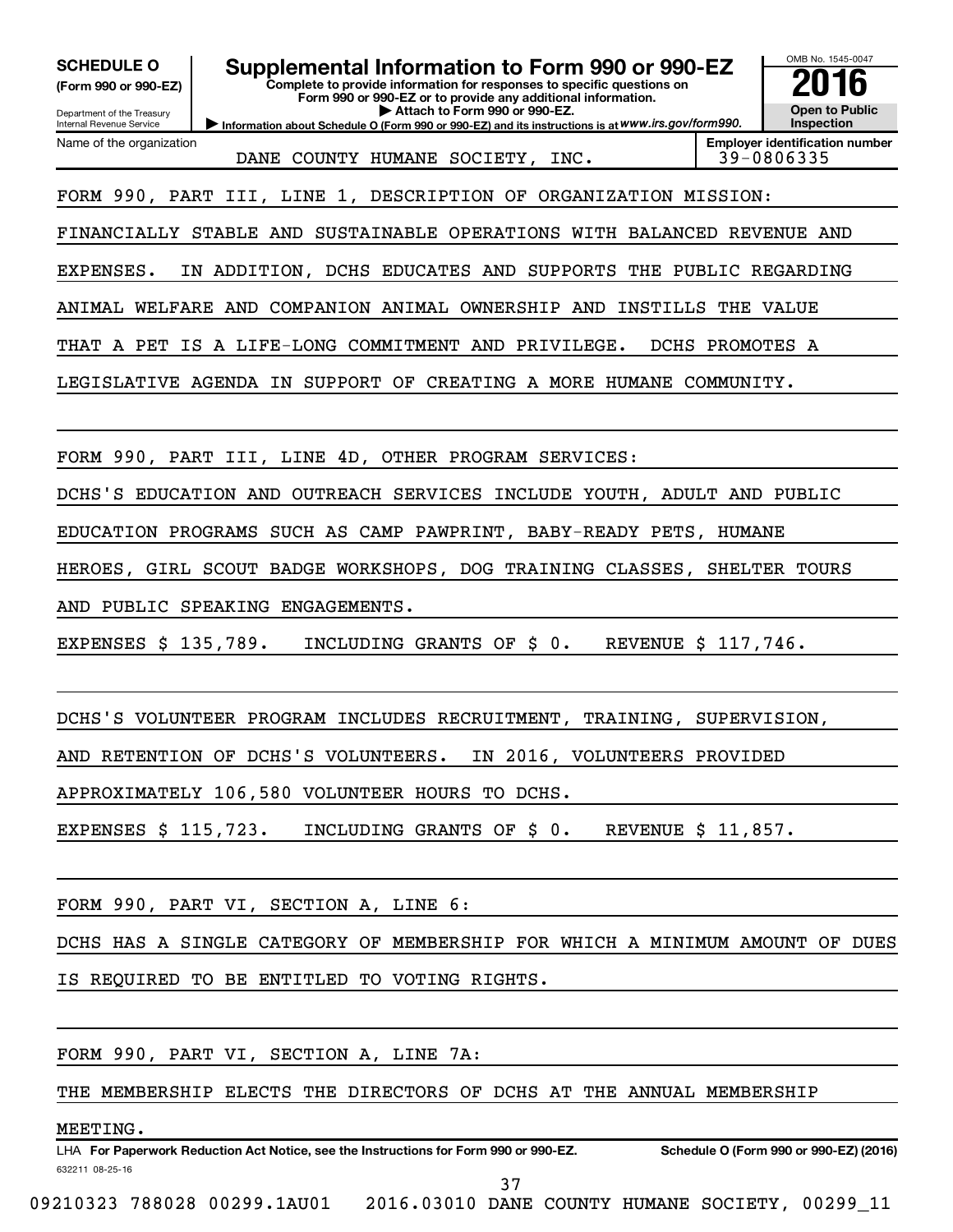| Schedule O (Form 990 or 990-EZ) (2016)<br>Page 2                  |                                                     |  |  |  |  |  |  |  |  |  |
|-------------------------------------------------------------------|-----------------------------------------------------|--|--|--|--|--|--|--|--|--|
| Name of the organization<br>INC.<br>COUNTY HUMANE SOCIETY<br>DANE | <b>Employer identification number</b><br>39-0806335 |  |  |  |  |  |  |  |  |  |
|                                                                   |                                                     |  |  |  |  |  |  |  |  |  |

FORM 990, PART VI, SECTION A, LINE 7B:

ALL CURRENT MEMBERS SHALL BE ENTITLED TO VOTE ON ALL MATTERS SUBMITTED TO A VOTE OF THE MEMBERSHIP AND SUCH OTHER ADDITIONAL RIGHTS AND POWERS AS SET FORTH IN THESE BYLAWS OR CONFERRED UPON VOTING MEMBERS OF NON-STOCK CORPORATIONS UNDER APPLICABLE LAW; PROVIDED, HOWEVER, THAT NO MEMBER SHALL HAVE VOTING RIGHTS UNTIL HE OR SHE HAS BEEN A MEMBER OF DCHS FOR THREE (3) CONTINUOUS MONTHS IMMEDIATELY PRIOR TO THE DATE OF SUCH VOTE. A MAJORITY OF THE VOTES ENTITLED TO BE CAST BY THE MEMBERSHIP AT A MEETING AT WHICH A QUORUM IS PRESENT SHALL BE NECESSARY FOR THE ADOPTION OF ANY MATTER VOTED UPON BY THE MEMBERSHIP, UNLESS A GREATER PROPORTION IS REQUIRED BY LAW, THESE BYLAWS, OR THE ARTICLES OF INCORPORATION. AT ANY MEMBERSHIP MEETING, THOSE VOTING MEMBERS PRESENT, BUT NOT FEWER THAN TWENTY-FIVE (25), SHALL HAVE THE AUTHORITY TO TRANSACT ALL BUSINESS THAT MAY COME BEFORE THE MEMBERSHIP MEETING.

FORM 990, PART VI, SECTION B, LINE 11B:

THE FORM 990 IS PREPARED BY AN INDEPENDENT CERTIFIED PUBLIC ACCOUNTANT AS PART OF THE ANNUAL FINANCIAL STATEMENT AUDIT ENGAGEMENT. WHEN COMPLETED, THE FORM 990 IS REVIEWED BY DCHS'S EXECUTIVE DIRECTOR AND THE GOVERNING BODY. UPON APPROVAL OF THE COMPLETED FORM 990 BY BOTH THE EXECUTIVE DIRECTOR AND THE GOVERNING BODY, THE FORM 990 WILL BE FILED WITH THE IRS. THE SECTIONS OF THE APPROVED FORM 990 OPEN TO PUBLIC INSPECTION ARE POSTED ON DCHS'S WEBSITE ONCE FILED.

|                 |  |                             | FORM 990, PART VI, SECTION B, LINE 12C: |  |    |  |                                                                          |  |                                        |  |
|-----------------|--|-----------------------------|-----------------------------------------|--|----|--|--------------------------------------------------------------------------|--|----------------------------------------|--|
|                 |  |                             |                                         |  |    |  | ANY DIRECTOR, PRINCIPAL OFFICER, OR MEMBER OF A COMMITTEE WITH GOVERNING |  |                                        |  |
|                 |  |                             |                                         |  |    |  | BODY DELEGATED POWERS AGREES TO BE BOUND BY DCHS'S CONFLICT OF INTEREST  |  |                                        |  |
| 632212 08-25-16 |  |                             |                                         |  | 38 |  |                                                                          |  | Schedule O (Form 990 or 990-EZ) (2016) |  |
|                 |  | 09210323 788028 00299.1AU01 |                                         |  |    |  | 2016.03010 DANE COUNTY HUMANE SOCIETY, 00299 11                          |  |                                        |  |